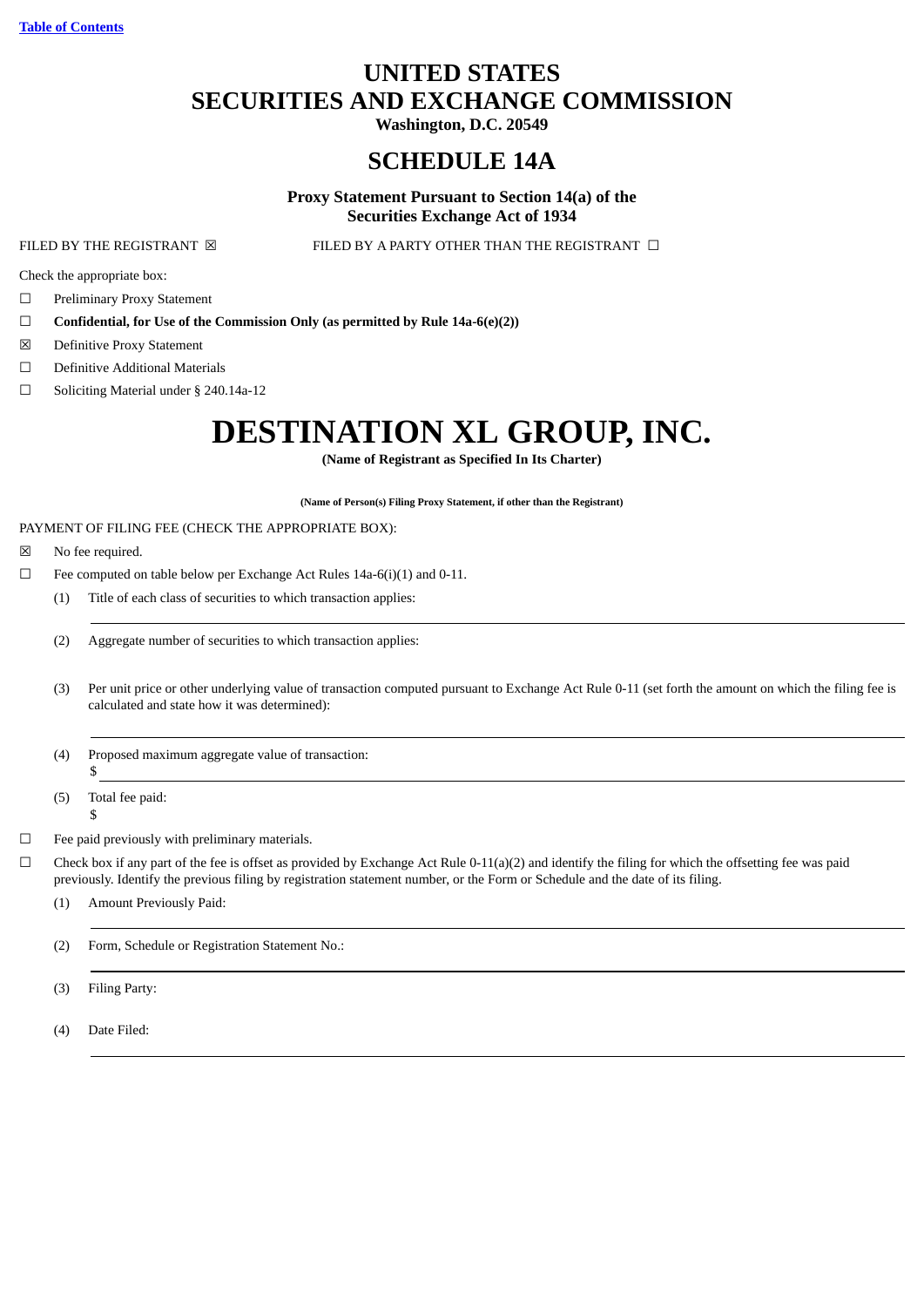# **DESTINATION XL GROUP, INC.**

#### **Notice of Annual Meeting of Stockholders**

# *to be held on August 7, 2014*

Notice is hereby given that the 2014 Annual Meeting of Stockholders of Destination XL Group, Inc. (the "Company") will be held at the corporate offices of the Company, 555 Turnpike Street, Canton, Massachusetts 02021 at 9:00 A.M., local time, on Thursday, August 7, 2014 for the following purposes:

- 1. To elect ten directors to serve until the next Annual Meeting of Stockholders and until their respective successors have been duly elected and qualified.
- 2. To approve, on an advisory basis, named executive officer compensation.
- 3. To ratify the appointment of KPMG LLP as our independent registered public accounting firm for the fiscal year ending January 31, 2015.
- 4. To transact such other business as may properly come before the meeting or any adjournment thereof.
- These proposals are more fully described in the Proxy Statement following this Notice.

The Board of Directors recommends that you vote (i) FOR the election of all ten nominees to serve as directors of the Company, (ii) FOR the approval, on an advisory basis, of named executive officer compensation, and (iii) FOR the ratification of the appointment of KPMG LLP as our independent registered public accounting firm for the fiscal year ending January 31, 2015.

Along with the attached Proxy Statement, we are sending you copies of our Annual Report on Form 10-K for the fiscal year ended February 1, 2014, as amended.

The Board of Directors has fixed the close of business on June 23, 2014 as the record date for the determination of the stockholders entitled to notice of, and to vote at, the Annual Meeting. Accordingly, only stockholders of record at the close of business on that date will be entitled to vote at the Annual Meeting. A list of the stockholders of record as of the close of business on June 23, 2014 will be available for inspection by any of our stockholders for any purpose germane to the Annual Meeting during normal business hours at our principal executive offices, 555 Turnpike Street, Canton, Massachusetts 02021, beginning on July 21, 2014 and at the Annual Meeting.

Stockholders are cordially invited to attend the Annual Meeting in person. Regardless of whether you plan to attend the Annual Meeting, please mark, date, sign and return the enclosed proxy to ensure that your shares are represented at the Annual Meeting. Stockholders of record at the close of business on the record date, whose shares are registered directly in their name, and not in the name of a broker or other nominee, may vote their shares in person at the Annual Meeting, even though they have sent in proxies.

> By order of the Board of Directors, /s/ ROBERT S. MOLLOY ROBERT S. MOLLOY **Secretary**

Canton, Massachusetts June 30, 2014

**Important Notice Regarding the Availability of Proxy Materials for the Annual Meeting of Stockholders to be Held on August 7, 2014: The Proxy Statement and 2014 Annual Report to Stockholders are available at: http://investor.destinationxl.com/proxymaterials.cfm**

IMPORTANT: Please mark, date, sign and return the enclosed proxy as soon as possible. The proxy is revocable and it will not be used if you (1) give written notice of revocation to the Secretary of the Company at 555 Turnpike Street, Canton, Massachusetts 02021, prior to the vote to be taken at the Annual Meeting, (2) lodge a later-dated proxy or (3) attend and vote at the Annual Meeting.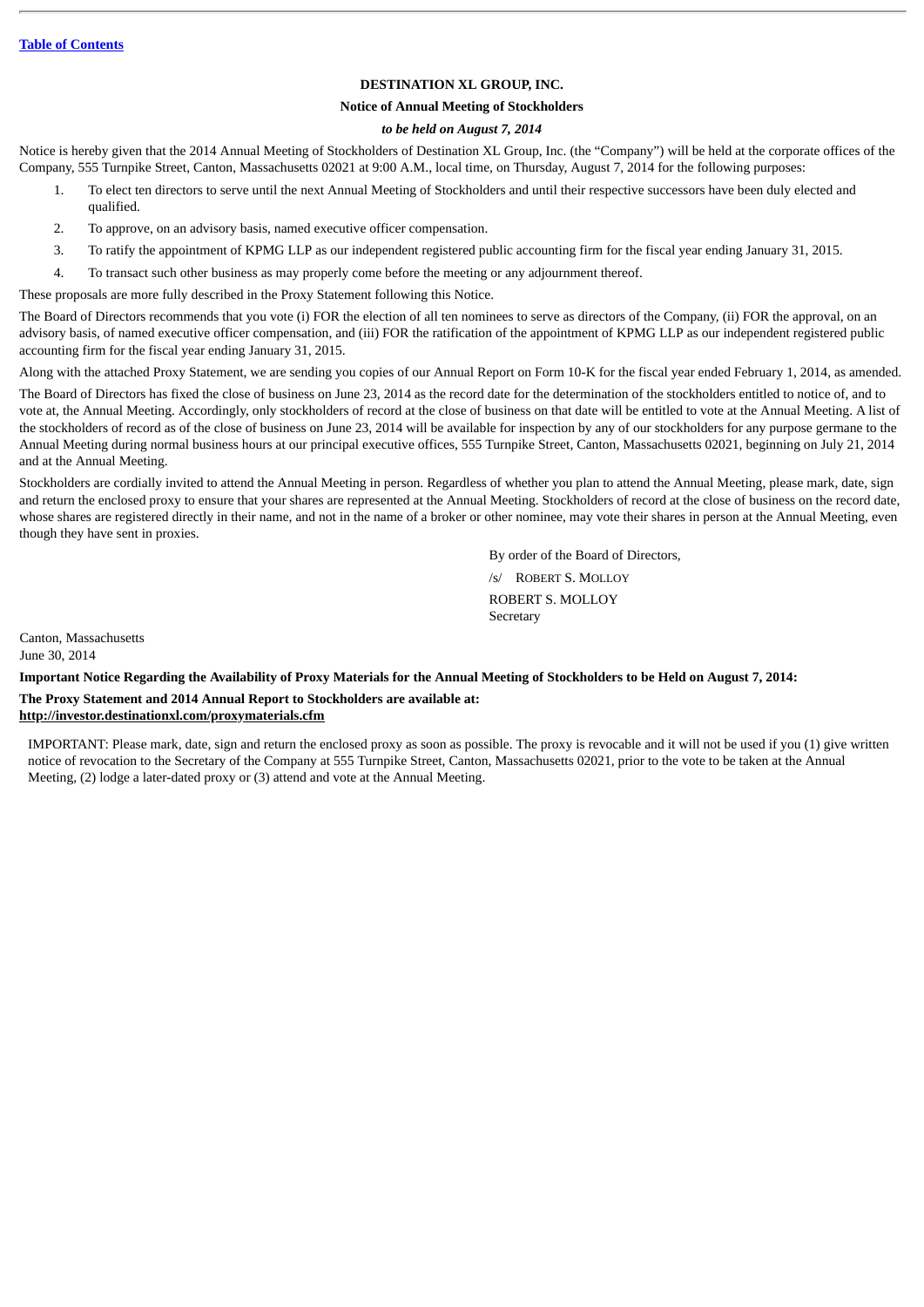J.

# TABLE OF CONTENTS

<span id="page-2-0"></span>

| <b>USE OF PROXIES</b>                                                                   | $\mathbf{1}$   |
|-----------------------------------------------------------------------------------------|----------------|
| SECURITY OWNERSHIP OF CERTAIN BENEFICIAL OWNERS AND MANAGEMENT                          | $\overline{2}$ |
| PROPOSAL 1-ELECTION OF DIRECTORS                                                        | $\,6$          |
| <b>Listing of Directors and Executive Officers</b>                                      | 6              |
| <b>CORPORATE GOVERNANCE</b>                                                             | 11             |
| <b>Board of Directors</b>                                                               | 11             |
| <b>Corporate Governance Highlights</b>                                                  | 11             |
| <b>Committees of the Board</b>                                                          | 13             |
| <b>DIRECTOR COMPENSATION</b>                                                            | 16             |
| <b>Director Compensation Table</b>                                                      | 18             |
| <b>Chairman Compensation</b>                                                            | 19             |
| <b>Compensation Committee Interlocks and Insider Participation</b>                      | 19             |
| <b>Code of Ethics</b>                                                                   | 20             |
| <b>COMPENSATION DISCUSSION AND ANALYSIS</b>                                             | 20             |
| <b>Say on Pay</b>                                                                       | 20             |
| <b>Executive Summary</b>                                                                | 21             |
| <b>Executive Compensation Philosophy and Objectives</b>                                 | 24             |
| <b>Risk Assessment</b>                                                                  | 26             |
| <b>Compensation Committee Process</b>                                                   | 26             |
| <b>Components of Executive Compensation</b>                                             | 28             |
| <b>COMPENSATION COMMITTEE REPORT</b>                                                    | 35             |
| <b>SUMMARY COMPENSATION</b>                                                             | 36             |
| <b>Summary Compensation Table</b>                                                       | 36             |
| <b>Employment Agreements</b>                                                            | 38             |
| 2013 Grants Of Plan-Based Awards                                                        | 41             |
| 2013 Outstanding Equity Awards At Fiscal Year-End                                       | 42             |
| 2013 Option Exercises And Stock Vested                                                  | 43             |
| <b>Pension Benefits</b>                                                                 | 43             |
| <b>EQUITY COMPENSATION PLAN INFORMATION</b>                                             | 43             |
| $401(k)$ PLANS                                                                          | 44             |
| <b>KEY MAN INSURANCE</b>                                                                | 44             |
| <b>CERTAIN RELATIONSHIPS AND RELATED TRANSACTIONS</b>                                   | 44             |
| <b>SECTION 16(a) BENEFICIAL OWNERSHIP REPORTING COMPLIANCE</b>                          | 45             |
| PROPOSAL 2-ADVISORY VOTE TO APPROVE NAMED EXECUTIVE OFFICER COMPENSATION                | 46             |
| PROPOSAL 3-RATIFICATION OF APPOINTMENT OF INDEPENDENT REGISTERED PUBLIC ACCOUNTING FIRM | 48             |
| Table of Audit, Audit-Related and Non-Audit Fees                                        | 48             |
| Pre-Approval of Services by Independent Auditors                                        | 49             |
| REPORT OF THE AUDIT COMMITTEE                                                           | 50             |
| <b>OTHER INFORMATION</b>                                                                |                |
| <b>Where You Can Find More Information</b>                                              | 52             |
| <b>Solicitation</b>                                                                     | 52             |
| Delivery of Documents to Stockholders Sharing an Address                                | 52             |
| Stockholder Proposals - requirements for submission for the 2015 Annual Meeting         | 52             |
| <b>Stockholder Communications with the Board of Directors</b>                           | 53             |
| <b>Other Matters</b>                                                                    | 53             |
|                                                                                         |                |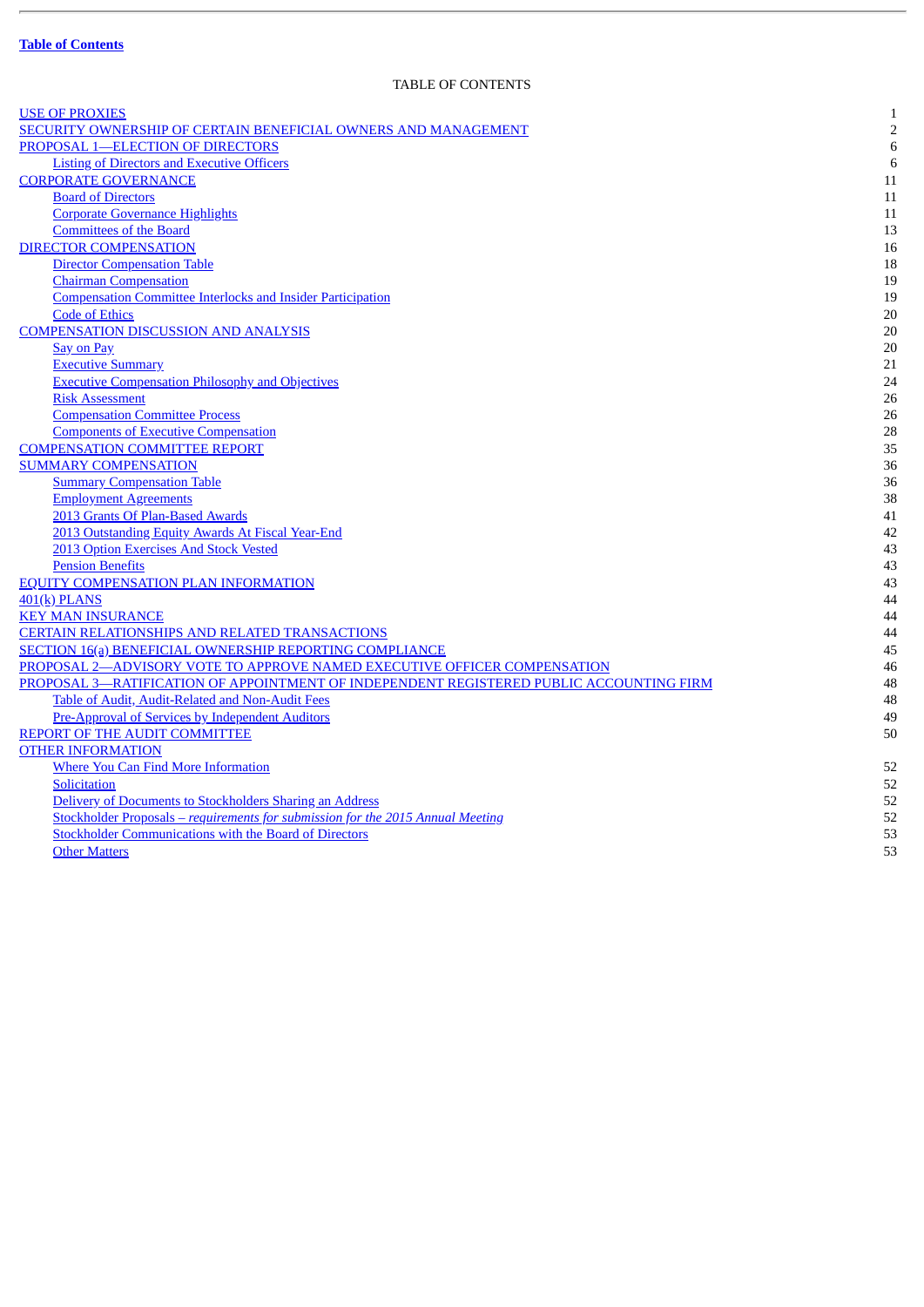#### **DESTINATION XL GROUP, INC. 555 Turnpike Street Canton, Massachusetts 02021 (781) 828-9300**

#### **Proxy Statement Annual Meeting of Stockholders August 7, 2014**

#### **USE OF PROXIES**

<span id="page-3-0"></span>This Proxy Statement and the enclosed form of proxy are being mailed to stockholders on or about June 30, 2014, in connection with the solicitation by the Board of Directors of Destination XL Group, Inc. (the "Company") of proxies to be used at the Annual Meeting of Stockholders, to be held at the Company's corporate headquarters located at 555 Turnpike Street, Canton, Massachusetts 02021 at 9:00 A.M., local time, on Thursday, August 7, 2014 and at any and all adjournments thereof (the "Annual Meeting"). When proxies are returned properly executed, the shares represented will be voted in accordance with the stockholders' instructions.

Stockholders are encouraged to vote on the matters to be considered. However, if no instructions have been specified by a stockholder, the shares covered by an executed proxy will be voted (i) FOR the election of all ten nominees to serve as directors of the Company, (ii) FOR the approval, on an advisory basis, of named executive officer compensation, (iii) FOR the ratification of the appointment of KPMG LLP as our independent registered public accounting firm, for the fiscal year ending January 31, 2015 and (iv) in the discretion of the proxies named in the proxy card with respect to any other matters properly brought before the Annual Meeting. Any stockholder may revoke such stockholder's proxy at any time before it has been exercised by attending the Annual Meeting and voting in person or by filing with the Secretary of the Company either an instrument in writing revoking the proxy or another duly executed proxy bearing a later date.

Only holders of record of our common stock, par value \$0.01 per share, at the close of business on June 23, 2014, the record date for the Annual Meeting, will be entitled to notice of, and to vote at, the Annual Meeting. On that date, there were 50,621,327 shares of common stock issued and outstanding, excluding shares held by the Company in treasury. Each share is entitled to one vote at the Annual Meeting.

A plurality of the votes properly cast for the election of directors is required to elect directors. A majority of the votes properly cast is required for all other matters. However, as described in more detail in Proposal 2, Proposal 2 is an advisory vote and non-binding.

In order to carry on the business of the Annual Meeting, we must have a quorum. This means at least a majority of the outstanding shares of common stock eligible to vote must be represented at the Annual Meeting, either by proxy or in person. Treasury shares, which are shares owned by the Company itself, are not voted and do not count for this purpose. Abstentions, votes "withheld" and broker "non-votes" will be counted as present or represented at the Annual Meeting for purposes of determining the presence or absence of a quorum. A broker "non-vote" occurs when a broker or other nominee who holds shares for a beneficial owner withholds its vote on a particular proposal with respect to which it does not have discretionary voting power or instructions from the beneficial owner. A bank or broker does not have discretion to vote uninstructed shares on the proposals in this Proxy Statement, except for Proposal 3 to ratify the appointment of our independent registered public accounting firm, which is considered a "routine" proposal. As a result, if you hold your shares in street name, it is critical that you provide instructions to your bank or broker if you want your vote to count in the election of directors and the advisory votes related to executive compensation. Votes will be tabulated by our transfer agent subject to the supervision of persons designated by the Board of Directors as inspectors.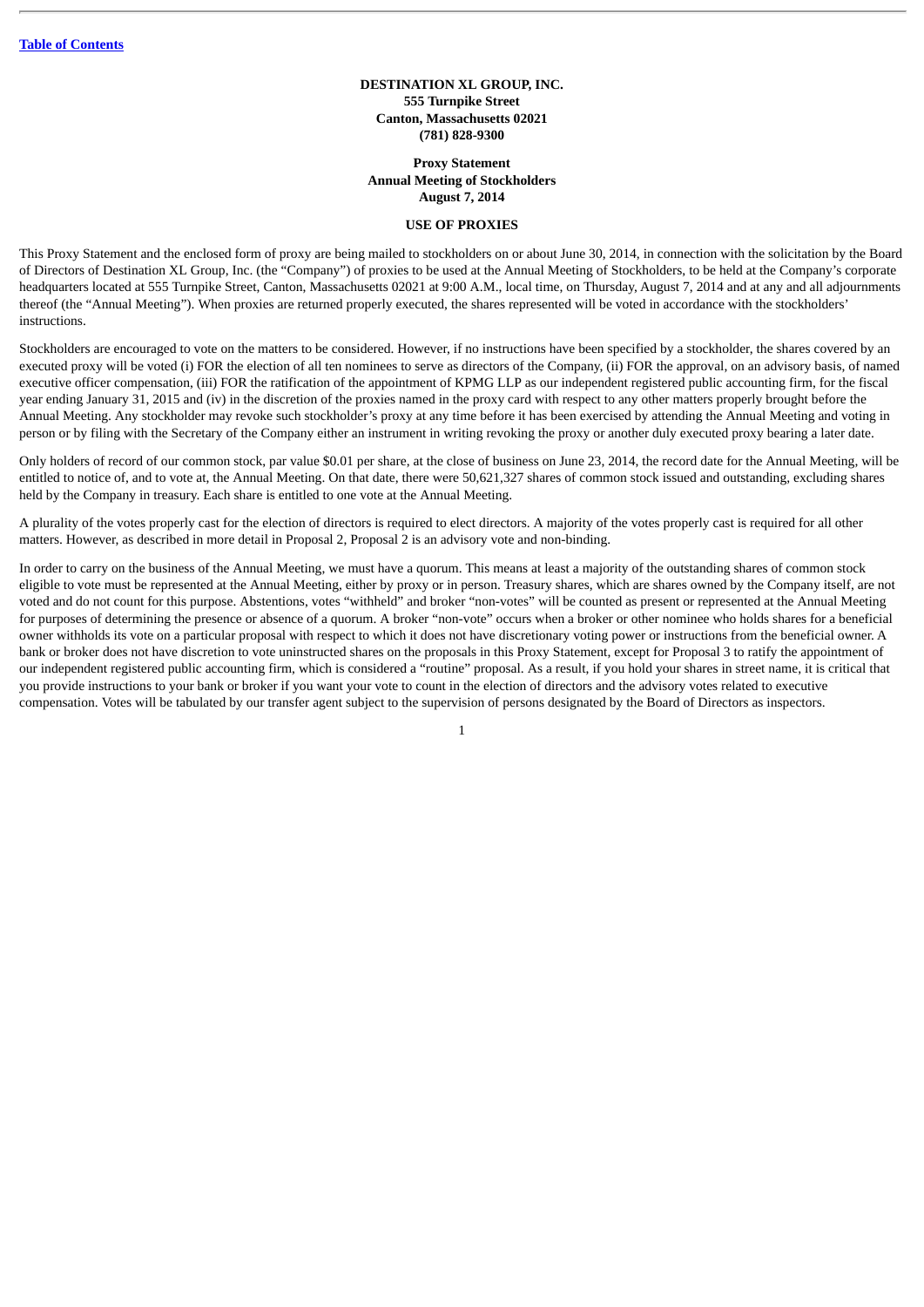# <span id="page-4-0"></span>**Security Ownership of Certain Beneficial Owners**

The following table sets forth certain information with respect to persons known to us to be the beneficial owners of more than five percent of the issued and outstanding shares of our common stock as of June 1, 2014. We were informed that, except as indicated, each person has sole voting and investment power with respect to all shares of our common stock shown as beneficially owned by such person, subject to community property laws where applicable.

| Name and Address of Beneficial Owner                                                                                                                                                                                                  | Number of<br><b>Shares</b><br><b>Beneficially</b> | Percent of         |
|---------------------------------------------------------------------------------------------------------------------------------------------------------------------------------------------------------------------------------------|---------------------------------------------------|--------------------|
| Red Mountain Capital Partners, LLC<br>Red Mountain Partners, L.P.<br><b>RMCP GP LLC</b><br>Red Mountain Capital Management, Inc.<br>Willem Mesdag<br>10100 Santa Monica Boulevard, Suite 925<br>Los Angeles, California 90067         | Owned<br>7,527,354(2)                             | Class(1)<br>14.87% |
| RBC Global Asset Management (U.S.) Inc.<br>100 South Fifth Street<br>Suite 2300<br>Minneapolis, Minnesota 55402                                                                                                                       | 5,104,103(3)                                      | 10.08%             |
| Seymour Holtzman<br>100 N. Wilkes Barre Blvd.<br>Wilkes Barre, Pennsylvania 18702                                                                                                                                                     | 5,035,658(4)                                      | 9.84%              |
| Glenhill Advisors, LLC<br>Glenn J. Krevlin<br>Glenhill Capital Advisors, LLC<br>Glenhill Capital Management, LLC<br>Glenhill Capital Overseas Master Fund, LP<br>600 Fifth Avenue, 11 <sup>th</sup> Floor<br>New York, New York 10020 | 4,470,449(5)                                      | 8.83%              |
| Advisory Research, Inc.<br>180 N. Stetson<br>Chicago, Illinois 60601                                                                                                                                                                  | 4,094,086(6)                                      | 8.09%              |
| Coliseum Capital Management, LLC<br><b>Metro Center</b><br>1 Station Place, 7th Floor South<br>Stamford, Connecticut 06902                                                                                                            | 2,941,346(7)                                      | 5.81%              |
| BlackRock, Inc.<br>40 East 52 <sup>nd</sup> Street<br>New York, NY 10022                                                                                                                                                              | 2,630,372(8)                                      | 5.20%              |

(1) Beneficial ownership is determined in accordance with the rules of the SEC and generally includes voting or investment power with respect to securities. In computing the number of shares beneficially owned by a person and the percentage ownership of that person, shares of our common stock subject to options and warrants held by that person that are currently exercisable, or that become exercisable within 60 days, are deemed outstanding. Such shares, however, are not deemed outstanding for the purpose of computing the percentage ownership of any other person. Percentage ownership is based on 50,618,592 shares of our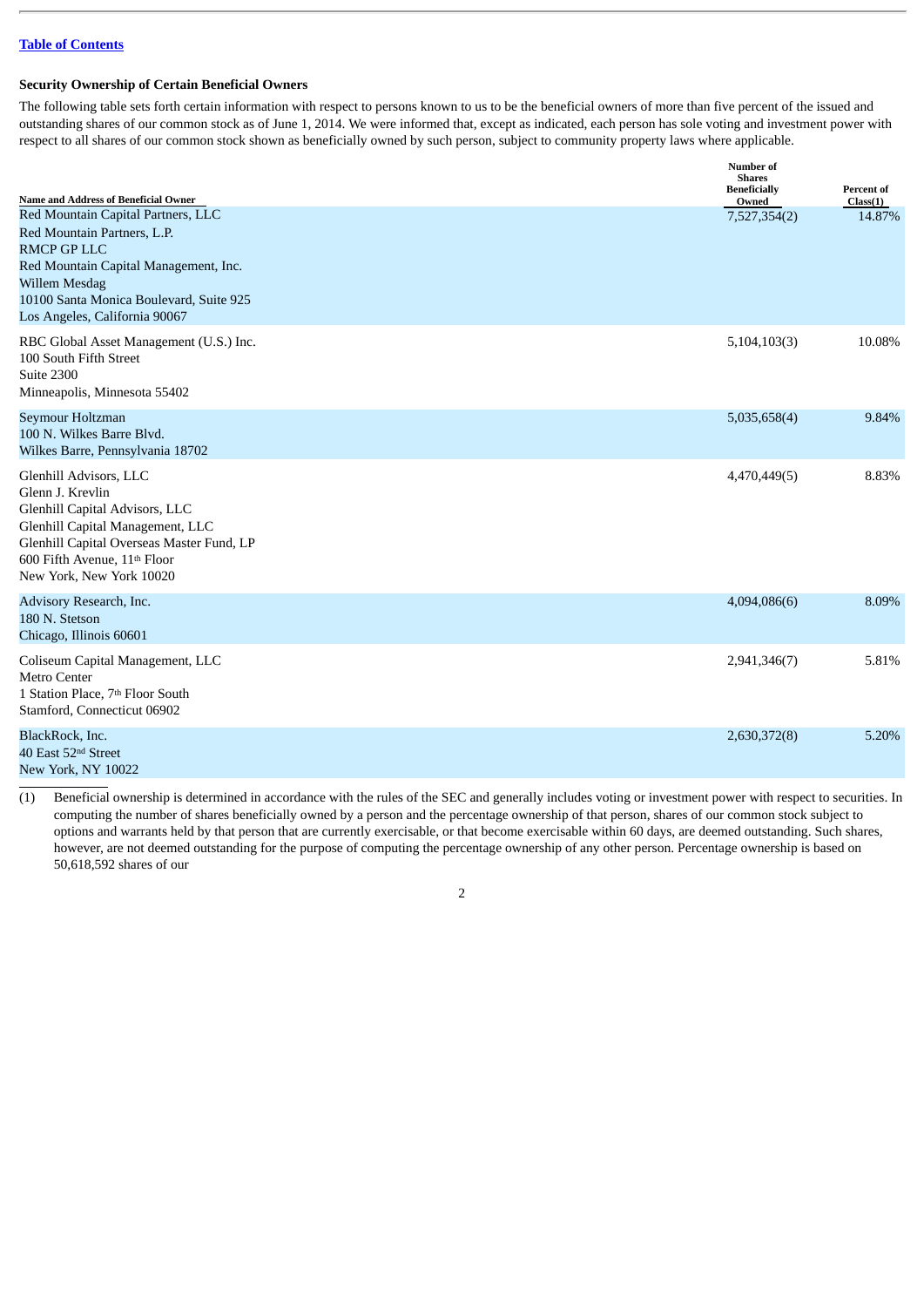common stock outstanding as of June 1, 2014, plus securities deemed to be outstanding with respect to individual stockholders pursuant to Rule 13d-3(d) (1) under the Securities Exchange Act of 1934, as amended (the "Exchange Act").

- (2) Based on Amendment No. 5 to Schedule 13D, dated March 31, 2014, stating that Red Mountain Capital Partners LLC, a Delaware limited liability company ("RMCP LLC"), Red Mountain Partners, L.P., a Delaware limited partnership ("RMP"), RMCP GP LLC, a Delaware limited liability company ("RMCP GP"), Red Mountain Capital Management, Inc., a Delaware corporation ("RMCM"), and Willem Mesdag, a natural person and citizen of the United States of America were the beneficial owners of the number of shares of common stock set forth opposite their names in the table. RMP has the sole power to vote or direct the vote, and the sole power to disclose or direct the disposition of these shares. RMCP GP, RMCP LLC, RMCM and Mr. Mesdag may be deemed to control RMP and may be deemed to beneficially own, and to have the power to vote or direct the vote, or dispose or direct the disposition of the these shares beneficially owned by RMP. Mr. Mesdag disclaims beneficial ownership of the shares beneficially owned by RMP, and RMCM disclaims beneficial ownership of all these shares. Includes 5,000 shares subject to stock options exercisable within 60 days held directly by Willem Mesdag.
- (3) Based on Amendment No. 5 to Schedule 13G, dated December 31, 2013, stating that RBC Global Asset Management (U.S.) Inc. was the beneficial owner of the number of shares of common stock set forth opposite its name in the table.
- (4) Represents 4,475,658 outstanding shares of common stock and 560,000 shares subject to options exercisable within 60 days.
- (5) Based on Amendment No. 6 to Schedule 13G, dated December 31, 2013, stating that Glenhill Advisors, LLC, Glenn J. Krevlin, Glenhill Capital Advisors, LLC, Glenhill Capital Management, LLC and Glenhill Capital Overseas Master Fund, LP were the beneficial owners of the number of shares of common stock set forth opposite their names in the table (except that Glenhill Capital Overseas Master Fund, LP indicates beneficial ownership of only 2,613,573 shares). Glenn J. Krevlin is the managing member and control person of Glenhill Advisors, LLC and is the sole shareholder of Krevlin Management, Inc. Krevlin Management, Inc. is the managing member of Glenhill Capital Advisors, LLC which is the investment manager of Glenhill Capital Overseas Master Fund, LP and Glenhill Concentrated Long Master Fund LLC, each a security holder of the Company. Glenhill Advisors, LLC is the managing member of Glenhill Capital Management LLC. Glenhill Capital Management, LLC is the managing member of Glenhill Concentrated Long Master Fund, LLC and sole shareholder of Glenhill Capital Overseas GP, Ltd, which is the general partner of Glenhill Capital Overseas Master Fund, LP.
- (6) Based on Schedule 13G, dated December 31, 2013, stating that Advisory Research, Inc., a wholly-owned subsidiary of Piper Jaffray Companies, is the beneficial owner of the number of shares of common stock set forth opposite its name in the table.
- (7) Based on Amendment No. 2 to Schedule 13G, dated as of December 31, 2013, stating that Coliseum Capital Management, LLC was the beneficial owner of the number of shares of common stock set forth opposite its name in the table.
- (8) Based on Amendment No. 2 to Schedule 13G, dated as of December 31, 2013, stating that BlackRock, Inc. was the beneficial owner of the number of shares of common stock set forth opposite its name in the table.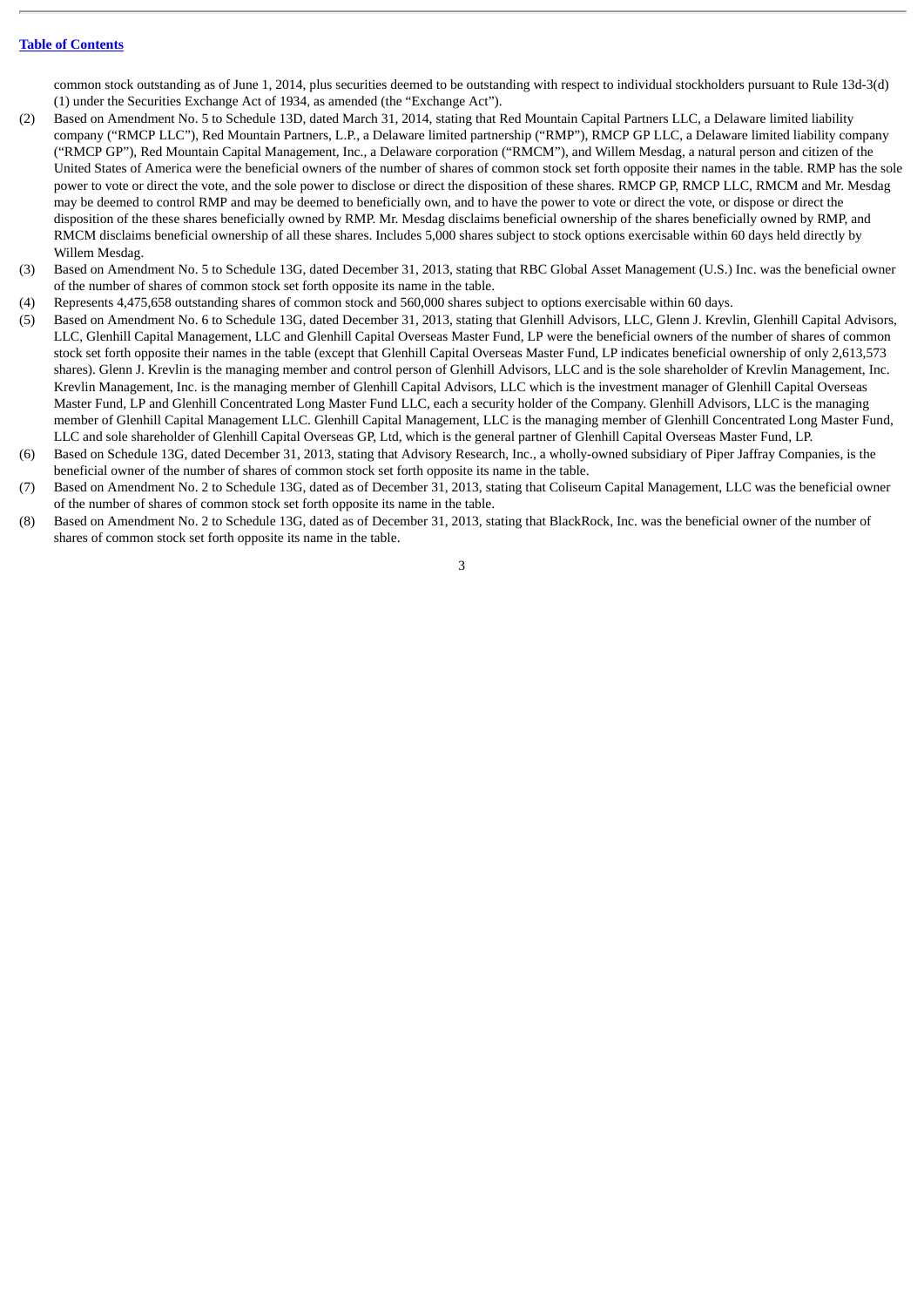#### **Security Ownership of Management**

The following table sets forth certain information as of June 1, 2014, with respect to our directors, our Named Executive Officers (as defined below under "*Executive Compensation*") and our directors and executive officers as a group. Except as indicated, each person has sole voting and investment power with respect to all shares of our common stock shown as beneficially owned by such person, subject to community property laws where applicable.

|                                                                    | Number of<br><b>Shares</b>   |                        |
|--------------------------------------------------------------------|------------------------------|------------------------|
| <b>Name and Title</b>                                              | <b>Beneficially</b><br>Owned | Percent of<br>Class(1) |
| Seymour Holtzman                                                   | 5,035,658(2)                 | 9.84%                  |
| Chairman of the Board                                              |                              |                        |
| David A. Levin                                                     | 1,222,526(3)                 | 2.42%                  |
| Chief Executive Officer, President and Director                    |                              |                        |
| Dennis R. Hernreich                                                | 195,510(4)                   | $\ast$                 |
| Former Executive Vice President, Chief Financial Officer,          |                              |                        |
| Chief Operating Officer, Treasurer and Secretary                   |                              |                        |
| Kenneth M. Ederle                                                  | 137,921(5)                   | $*$                    |
| Senior Vice President and Chief Merchandising Officer              |                              |                        |
| Robert S. Molloy                                                   | 198,367(6)                   | $\ast$                 |
| Senior Vice President, General Counsel and Secretary               |                              |                        |
| <b>Brian S. Reaves</b>                                             | 109,267(7)                   | $\ast$                 |
| Senior Vice President, Store Sales and Operations                  |                              |                        |
| Alan S. Bernikow, Director                                         | 80,523(8)                    | $*$                    |
| Jesse Choper, Director                                             | 121,169(8)                   | $\ast$                 |
| John E. Kyees, Director and former interim Chief Financial Officer | 38,750(9)                    | $\ast$                 |
| Willem Mesdag, Director                                            | 7,527,354(10)                | 14.87%                 |
| Ward K. Mooney, Director                                           | 67,039(11)                   | $\ast$                 |
| George T. Porter, Jr., Director                                    | 129,165(12)                  | $*$                    |
| Mitchell S. Presser, Director                                      | 162,547(11)                  | ∗                      |
| Ivy Ross, Director                                                 | 12,445(13)                   | $*$                    |
| Directors and executive officers as a group (21 persons)           | 15,711,316(14)               | 30.48%                 |

Less than  $1%$ 

(1) Beneficial ownership is determined in accordance with the rules of the SEC and generally includes voting or investment power with respect to securities. In computing the number of shares beneficially owned by a person and the percentage ownership of that person, shares of our common stock subject to options and warrants held by that person that are currently exercisable, or that become exercisable within 60 days, are deemed outstanding. Such shares, however, are not deemed outstanding for the purpose of computing the percentage ownership of any other person. Percentage ownership is based on 50,618,592 shares of our common stock outstanding as of June 1, 2014, plus securities deemed to be outstanding with respect to individual stockholders pursuant to Rule 13d-3(d)(1) under the Exchange Act.

(2) Mr. Holtzman may be deemed to have shared voting and investment power over 5,035,658 shares of common stock, which includes 560,000 shares subject to stock options exercisable within 60 days.

(3) Includes 160,952 shares of unvested restricted stock, 160,952 shares of unvested restricted stock subject to performance pursuant to the Long-Term Incentive Plan 2013-2016 ("LTIP 2013-2016") and 3,539 shares held pursuant to his 401(k) Plan account.

(4) Based on a Form 4 filed on December 3, 2013, Mr. Hernreich's direct ownership was 481,636 shares. This direct ownership was reduced by the 286,126 shares of unvested restricted stock which was forfeited on January 30, 2014 in connection with his termination of employment.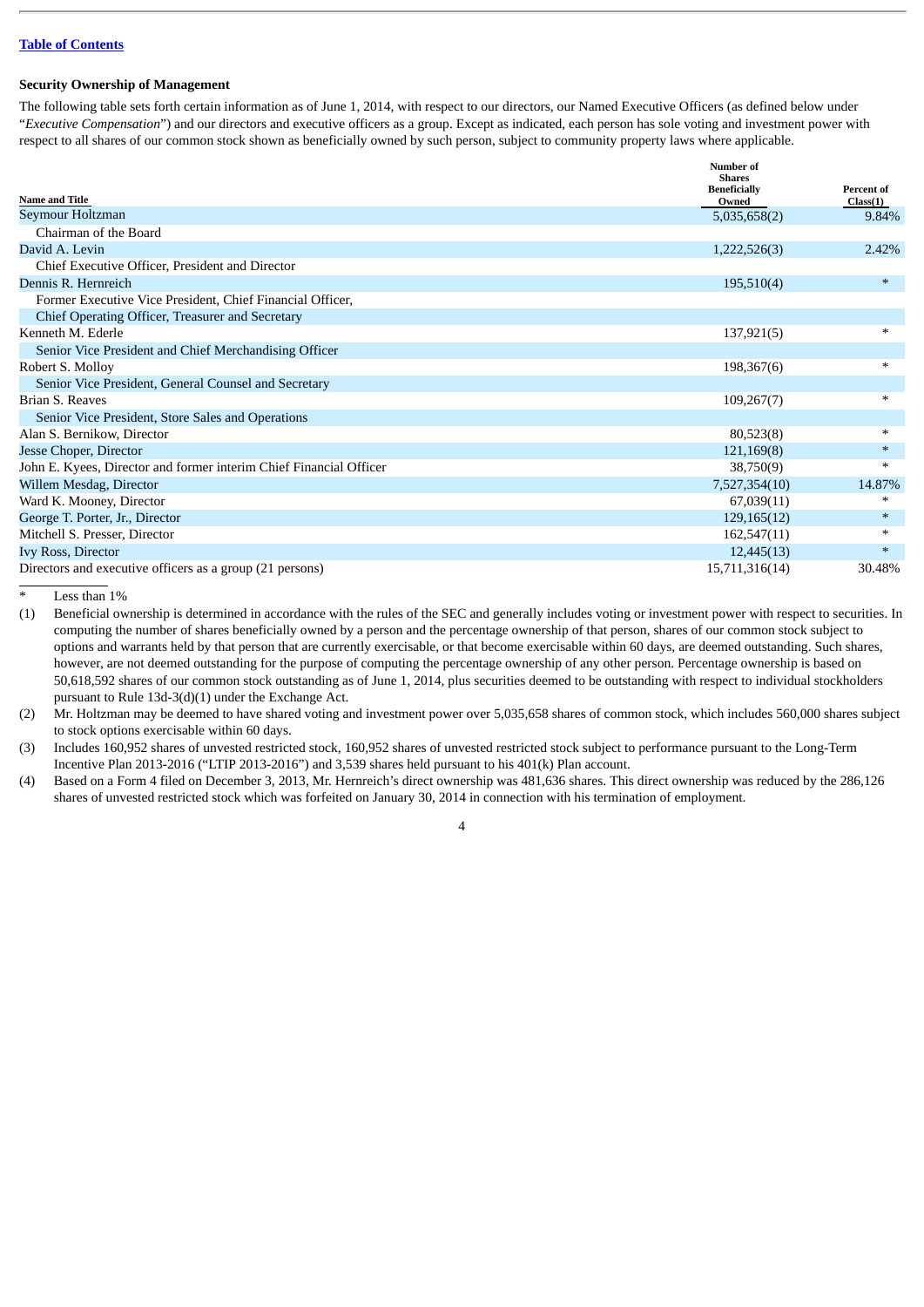- (5) Includes 10,000 shares subject to stock options exercisable within 60 days, 45,138 shares of unvested restricted stock and 45,138 shares of unvested restricted stock subject to performance pursuant to the LTIP 2013-2016.
- (6) Includes 44,561 shares subject to stock options exercisable within 60 days, 45,138 shares of unvested restricted stock, 45,138 shares of unvested restricted stock subject to performance pursuant to the LTIP 2013-2016 and 3,900 shares held pursuant to his 401(k) Plan account.
- (7) Includes 17,183 shares subject to stock options exercisable within 60 days, 38,194 shares of unvested restricted stock, 38,194 shares of unvested restricted stock subject to performance pursuant to the LTIP 2013-2016 and 2,633 shares held pursuant to his 401(k) Plan account.
- (8) Includes 40,000 shares subject to stock options exercisable within 60 days.
- (9) Includes 37,026 shares subject to stock options exercisable within 60 days.
- (10) Includes 5,000 shares subject to stock options exercisable within 60 days. Mr. Mesdag is the president, sole executive officer, sole director and sole shareholder of Red Mountain Capital Management, Inc. With the exception of the stock options, all shares are held by Red Mountain Partners, L.P., a wholly-owned subsidiary of Red Mountain Capital Management, Inc. Mr. Mesdag, by virtue of his direct or indirect control of Red Mountain Partners, L.P., is deemed to beneficially own all of the securities reported held by Red Mountain Partners, L.P.
- (11) Includes 25,000 shares subject to stock options exercisable within 60 days.
- (12) Includes 38,879 shares subject to stock options exercisable within 60 days.
- (13) Includes 10,000 shares subject to stock options exercisable within 60 days.
- (14) Includes 920,902 shares subject to stock options exercisable within 60 days, 568,996 of unvested shares of restricted stock, 567,964 shares of unvested restricted stock subject to performance pursuant to the LTIP 2013-2016 and 17,266 shares held pursuant to respective 401(k) Plan accounts.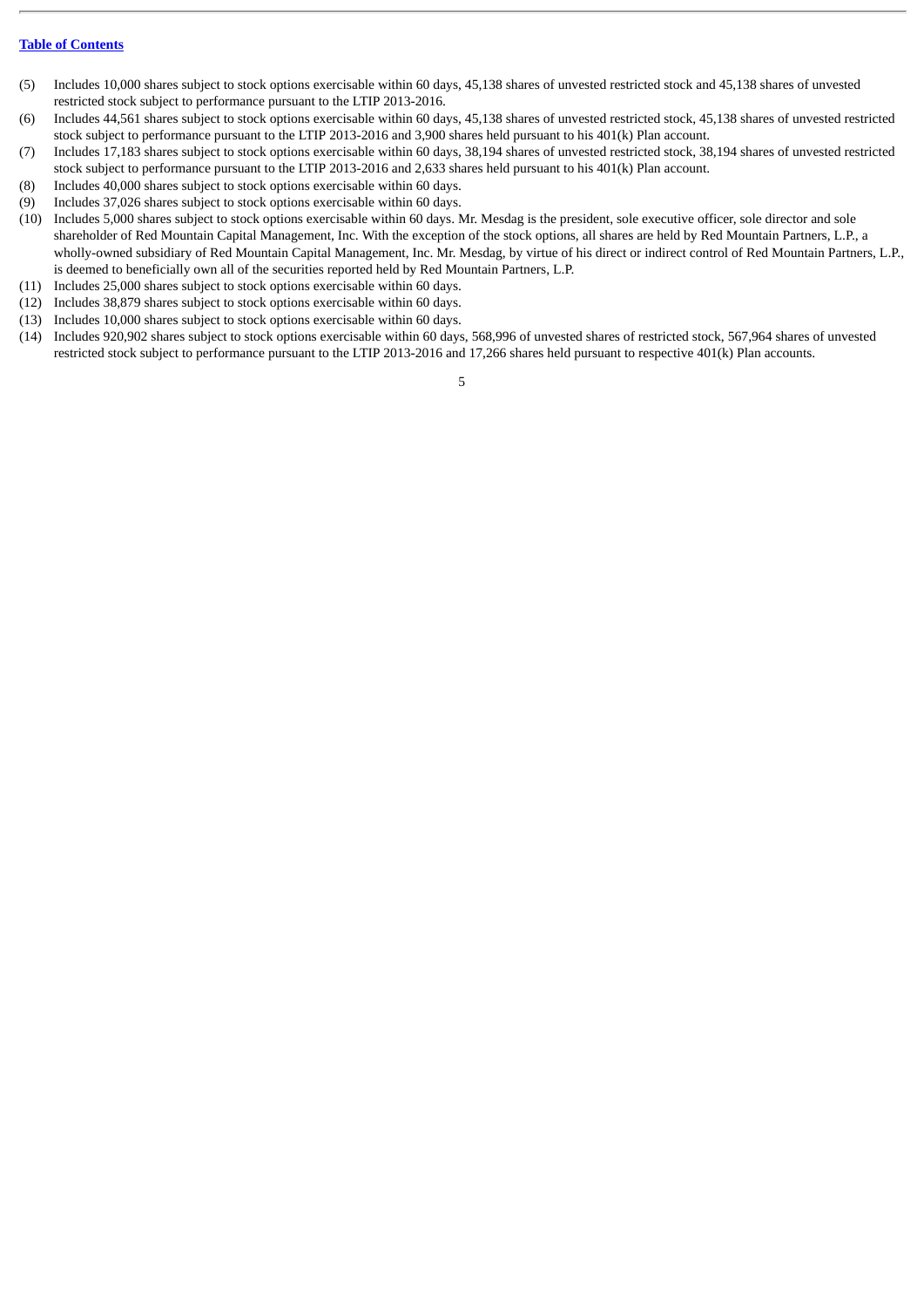# **PROPOSAL 1**

#### **ELECTION OF DIRECTORS**

<span id="page-8-0"></span>The Board of Directors, in accordance with our By-Laws, as amended (the "By-Laws"), has set the number of members of our Board of Directors at ten. At the Annual Meeting, ten nominees will be elected to serve on the Board until the 2015 Annual Meeting of Stockholders and until their respective successors have been duly elected and qualified. The Nominating and Corporate Governance Committee has recommended, and the Board has nominated, Seymour Holtzman, David A. Levin, Alan S. Bernikow, Jesse Choper, John E. Kyees, Willem Mesdag, Ward K. Mooney, George T. Porter Jr., Mitchell S. Presser and Ivy Ross as nominees. All of the nominees currently serve as members of our Board of Directors. Each of the nominees has agreed to stand for re-election and to serve if elected. Unless a proxy shall specify that it is not to be voted for a nominee, it is intended that the shares represented by each duly executed and returned proxy will be voted in favor of the election as directors of Seymour Holtzman, David A. Levin, Alan S. Bernikow, Jesse Choper, John E. Kyees, Willem Mesdag, Ward K. Mooney, George T. Porter Jr., Mitchell S. Presser and Ivy Ross. Although management expects all nominees to serve if elected, proxies will be voted for a substitute if a nominee is unable or unwilling to accept nomination or election. Cumulative voting is not permitted.

#### **Vote Needed for Approval**

The affirmative vote of a plurality of the shares of common stock present or represented and entitled to vote at the Annual Meeting, in person or by proxy, is required for the election of each of the nominees. Thus, assuming a quorum is present at the Annual Meeting, the ten nominees who receive the most affirmative votes will be elected as directors. Abstentions and broker "non-votes" will have no effect on the voting outcome with respect to the election of directors.

#### <span id="page-8-1"></span>**Recommendation**

#### **The Board of Directors recommends that you vote "FOR" the election of the ten individuals named below as directors of our Company.**

Set forth below is certain information regarding our directors, including information furnished by them as to their principal occupations and business experience for the past five years, certain directorships held by each director within the past five years, their respective ages as of June 1, 2014 and the year in which each became a director of our Company:

**DIRECTOR**

| <b>NAME</b>           | <u>AGE</u> | <b>POSITION</b>                                      | DIRECTOR<br><b>SINCE</b> |
|-----------------------|------------|------------------------------------------------------|--------------------------|
| Seymour Holtzman      | 78         | Chairman of the Board and Director                   | 2000                     |
| David A. Levin        | 63         | President, Chief Executive Officer and Director      | 2000                     |
| Alan S. Bernikow      | 73         | Director $(1),(2)$                                   | 2003                     |
| Jesse Choper          | 78         | Director $(1), (2), (3)$                             | 1999                     |
| John Edward Kyees     | 67         | Director, former interim Chief Financial Officer (4) | 2010                     |
| Willem Mesdag         | 60         | Director $(1), (3), (5)$                             | 2014                     |
| Ward K. Mooney        | 65         | Director (3)                                         | 2006                     |
| George T. Porter, Jr. | 67         | Director (3)                                         | 1999                     |
| Mitchell S. Presser   | 49         | Director (2)                                         | 2007                     |
| <b>Ivy Ross</b>       | 58         | Director                                             | 2013                     |

(1) Current member of the Audit Committee.

(2) Current member of the Nominating and Corporate Governance Committee.

(3) Current member of the Compensation Committee.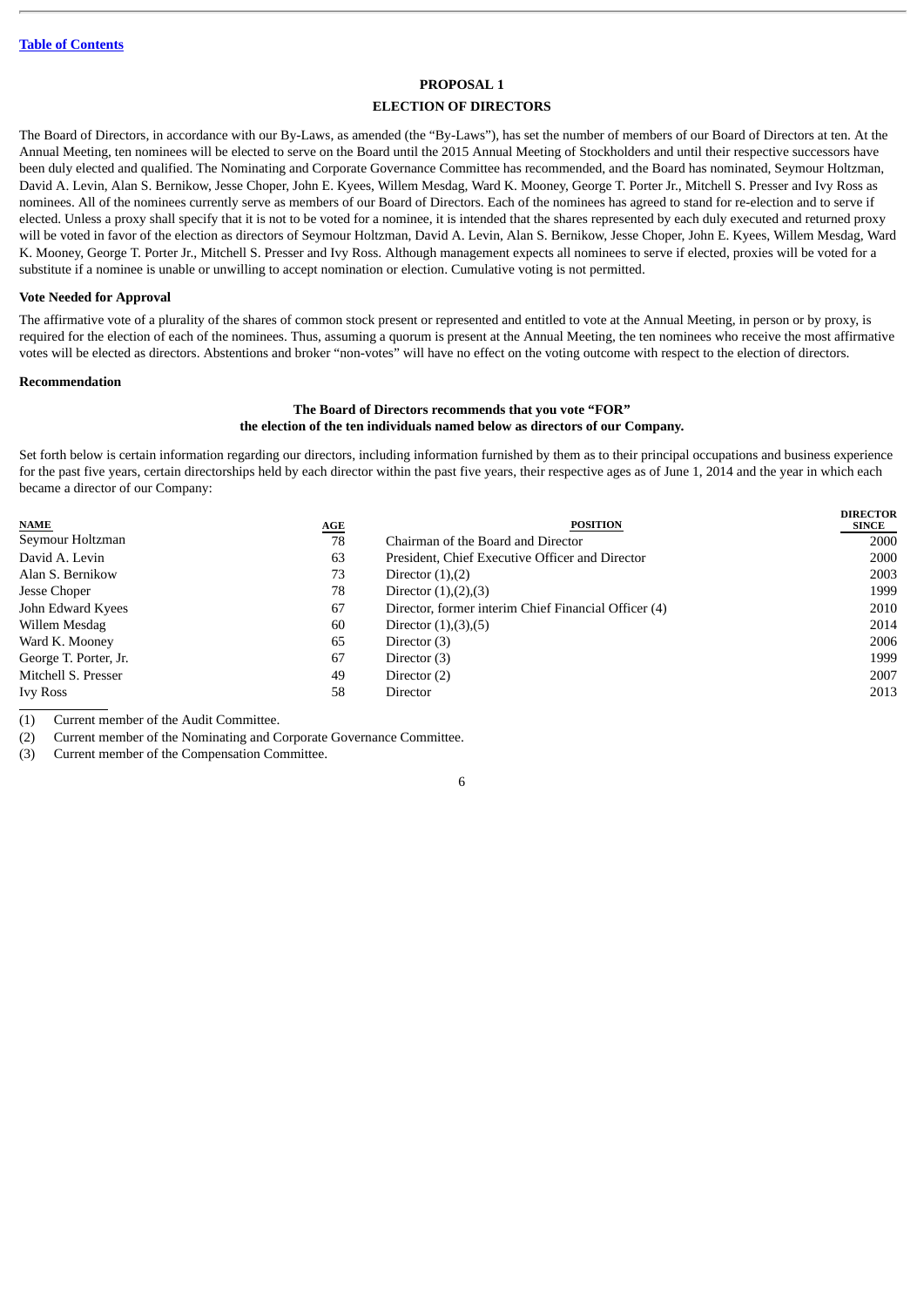- (4) Mr. Kyees was a member of the Audit Committee until February 2, 2014 when he was appointed interim Chief Financial Officer. Mr. Kyees served as our interim Chief Financial Officer until May 31, 2014.
- (5) Mr. Mesdag was elected a director of the Company on January 29, 2014.

*Seymour Holtzman*, has been a director since April 7, 2000 and Chairman of the Board since April 11, 2000. On May 25, 2001, the Board of Directors hired Mr. Holtzman as an employee. Mr. Holtzman has been involved in the retail business for over 40 years. For many years, he has been the Chairman, Chief Executive Officer and President of Jewelcor, Incorporated, a former New York Stock Exchange listed company that operated a chain of retail stores. From 1986 to 1988, Mr. Holtzman was Chairman of the Board and also Chief Executive Officer of Gruen Marketing Corporation, an American Stock Exchange listed company involved in the nationwide distribution of watches. For at least the last five years Mr. Holtzman has served as Chairman, Chief Executive Officer and President of Jewelcor Management, Inc., a company primarily involved in investment and management services. Mr. Holtzman is the Chairman and Chief Executive Officer and indirectly, with his wife, the majority owner of C.D. Peacock, Inc., a Chicago, Illinois retail jewelry establishment, the managing member of Luxury Swiss, LLC, a retail Rolex Watch establishment, and the Chief Executive Officer and managing member of Homeclick, LLC, a privately held internet retailer specializing in luxury brands for the home. Mr. Holtzman was the Chief Executive Officer and Co-Chairman of the Board of George Foreman Enterprises, Inc., formerly MM Companies, Inc. until his resignation in November 2010. Mr. Holtzman is a successful entrepreneur with extensive experience working with public companies and provides valuable insight to the Board with respect to strategic planning.

*David A. Levin* has been our President and Chief Executive Officer since April 10, 2000 and a director since April 11, 2000. From 1999 to 2000, he served as the Executive Vice President of eOutlet.com. Mr. Levin was President of Camp Coleman, a division of The Coleman Company, from 1998 to 1999. Prior to that, Mr. Levin was President of Parade of Shoes, a division of J. Baker, Inc., from 1995 to 1997. Mr. Levin was also President of Prestige Fragrance & Cosmetics, a division of Revlon, Inc., from 1991 to 1995. Mr. Levin has worked in the retail industry for over 30 years. Since joining us, Mr. Levin has been instrumental in transforming us from a company which exclusively operated Levi Strauss & Co. branded apparel to the largest specialty retailer of big & tall men's apparel. In May 2012, Mr. Levin joined the board of directors of Christopher & Banks Corporation, a New York Stock Exchange listed company that specializes in women's apparel. Mr. Levin brings to the Board valuable experience in merchandising and marketing initiatives.

*Alan S. Bernikow* has been a director since June 29, 2003. From 1998 until his retirement in May 2003, Mr. Bernikow was the Deputy Chief Executive Officer at Deloitte & Touche LLP where he was responsible for assisting the firm on special projects such as firm mergers and acquisitions, litigation matters and partner affairs. He was a member of Deloitte & Touche's Executive & Management Committees; Chairman for the Professional Asset Indemnity Limited ("PAIL") Bermuda Big 4 Insurance Representatives; and President for the PAIL Vermont Insurance Company Big 4 Insurance Representatives. Mr. Bernikow joined Touche Ross, the predecessor firm of Deloitte & Touche LLP, in 1977, prior to which Mr. Bernikow was the National Administrative Partner in Charge for the accounting firm of J.K. Lasser & Company. Mr. Bernikow is a member of the Board of Directors of Revlon, Inc., a NYSE-listed company, and Revlon Consumer Products Corporation and serves as Chairman of the Audit Committee of Revlon, Inc.; as well as Chairman of the Revlon, Inc. Compensation and Stock Plan Committee; the Lead Independent Director of the Board of Directors of Mack-Cali, as well as the Chairman of the Audit Committee and a member of the Executive Committee of Mack-Cali; and serves as a Director of the Board of the UBS Global Asset Management (US) Inc., a wholly owned subsidiary of UBS AG, including serving as Chairman of its Audit Committee. Mr. Bernikow has had extensive international experience in his role in Deloitte & Touche's management/risk management group, as well as worldwide insurance responsibilities. Mr. Bernikow provides the Board with substantial financial expertise and strategic planning as a result of his years of experience at Deloitte & Touche LLP. The Board has determined that his strong financial background qualifies him as an "audit committee financial expert." Mr. Bernikow provides the Board with valuable insight with respect to financial reporting based on his experiences serving on the audit committees of several boards.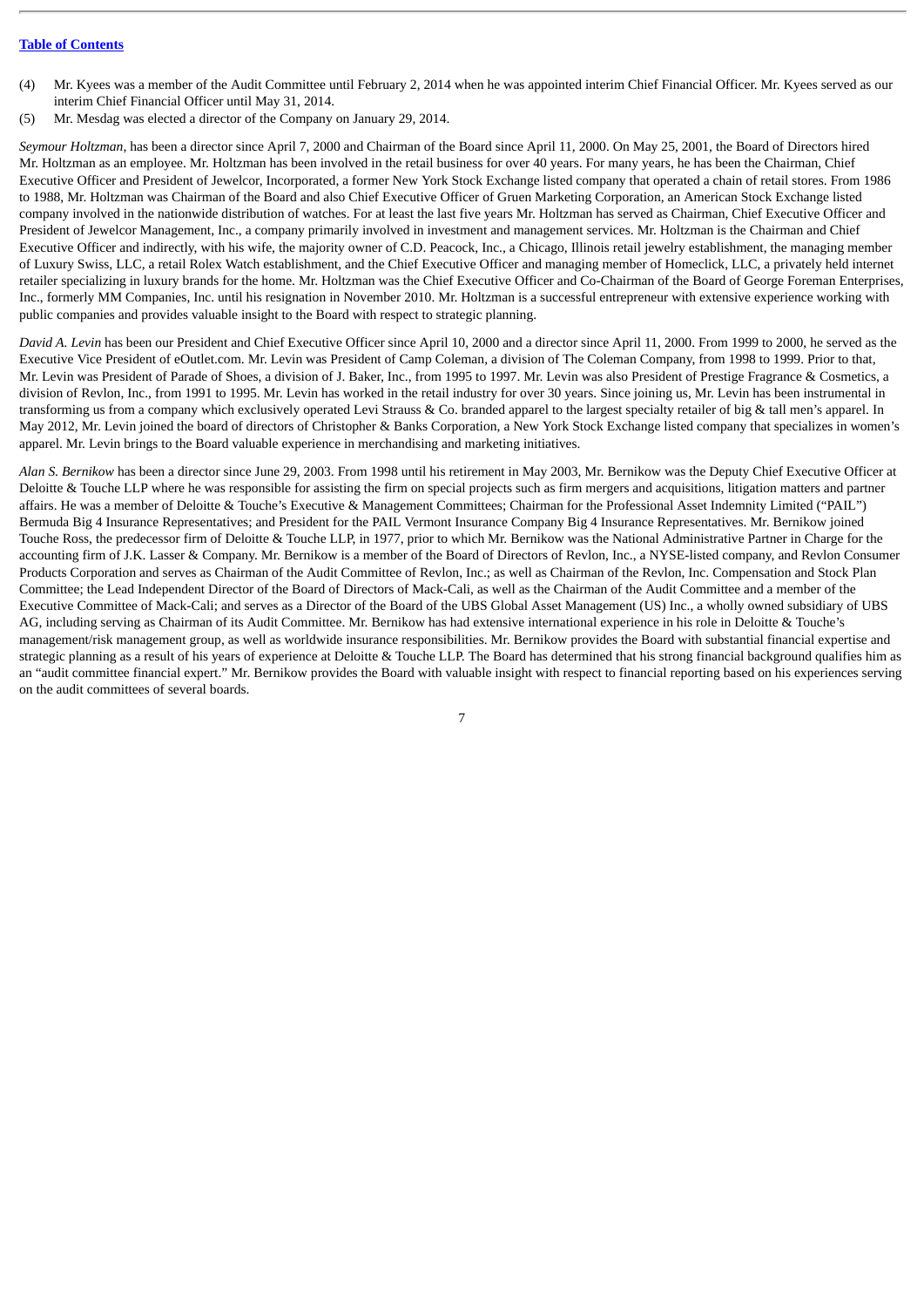*Jesse Choper* has been a director since October 8, 1999. Mr. Choper is the Earl Warren Professor of Public Law at the University of California at Berkeley School of Law, where he has taught since 1965. From 1960 to 1961, Professor Choper was a law clerk for Supreme Court Chief Justice Earl Warren. Mr. Choper is a member of the California Horseracing Board. Mr. Choper was a member of the Board of Directors of George Foreman Enterprises, Inc. until his resignation in November 2010. Mr. Choper provides valuable legal expertise to the Board. His specific legal background makes him an authority on ethical behavior and he provides valuable insight with respect to corporate governance. Mr. Choper's tenure and service as a director for over ten years is also considered a valuable asset to the Board.

*John E. Kyees* has been a director since May 3, 2010. From February 2, 2014 until May 31, 2014, Mr. Kyees assumed the position of Interim Chief Financial Officer of the Company. From 2003 until his retirement in 2010, Mr. Kyees was the Chief Financial Officer of Urban Outfitters, Inc. and also served as the Chief of Investor Relations for Urban Outfitters in 2010. Prior to that, from 2002 to 2003, Mr. Kyees was the Chief Financial Officer and Chief Administrative Officer of bebe Stores, Inc. Mr. Kyees is a member of the Board of Directors of Vera Bradley, Inc., a publicly-traded company, and serves as Chairman of the Audit Committee. Mr. Kyees was a member of the Board of Directors of Hot Topic, Inc., a formerly publicly-traded company, and was a member of the Audit Committee. Mr. Kyees is a member of the Board of Directors of Rackwise, Inc., a publicly-traded company, and is a member of the Audit Committee. In addition, Mr. Kyees is also a director of Arhaus Furniture, a privately-held retailer. Mr. Kyees brings to the Board extensive executive-level retail experience having served as Chief Financial Officer for several prominent retailers. His insight with respect to merchandising, operational activities and finance is an asset to our Board. Institutional Investor magazine selected Mr. Kyees as a top specialty retail chief financial officer on five separate occasions, evidencing his strong skills in corporate finance, strategic and accounting matters.

*Willem Mesdag* has been a director since January 29, 2014. Mr. Mesdag is the Managing Partner of Red Mountain Capital Partners LLC, an investment firm based in Los Angeles, California. Prior to founding Red Mountain in 2005, Mr. Mesdag was a Partner and Managing Director of Goldman, Sachs & Co., which he joined in 1981. Prior to Goldman, Sachs he was a securities lawyer at Ballard, Spahr, Andrews & Ingersoll, which he joined in 1978. He currently serves on the boards of Encore Capital Group Inc., a NASDAQ-listed company, and Nature's Sunshine Products Inc., a NASDAQ-listed company. He previously served on the boards of 3i Group plc, Cost Plus, Inc. and Skandia Group AB. Having had an extensive career in international investment banking and finance, Mr. Mesdag brings to the Board significant expertise related to business and financial issues and corporate governance.

*Ward K. Mooney* has been a director since July 31, 2006. Mr. Mooney is a founding partner of Crystal Financial LLC and since March 2010 has been the Chief Executive Officer. Prior to 2010, Mr. Mooney was the President of Bank of America Retail Finance Group and Chief Operating Officer of Back Bay Capital, both of which were formerly Bank of Boston businesses which Mr. Mooney founded. Mr. Mooney provides the Board with valuable insight with respect to his extensive experience as a lender in the retail industry.

*George T. Porter*, *Jr*. has been a director since October 28, 1999. Mr. Porter was President of Levi's USA for Levi Strauss & Co. from 1994 to 1997. Beginning in 1974, Mr. Porter held various positions at Levi Strauss & Co., including President of Levi's Men's Jeans Division. Mr. Porter was also Corporate Vice President and General Manager of Nike USA from 1997 to 1998. Mr. Porter provides the Board with extensive merchandising experience having worked at two highly prominent companies. Mr. Porter's tenure and service as a director for over ten years is also considered a valuable asset to the Board.

*Mitchell S. Presser* has been a director since May 1, 2007. Since January 2014, Mr. Presser has been a Senior Advisor to Paine & Partners, LLC, a private equity firm. From November 2006 to January 2014, Mr. Presser was a founding partner of Paine & Partners, LLC. Prior to that, Mr. Presser was a partner with the law firm of Wachtell, Lipton, Rosen & Katz, specializing in mergers & acquisitions. Mr. Presser serves as a director on the boards of several privately-held companies. Mr. Presser's extensive experience in private equity and strategic planning provides valuable insight to the Board.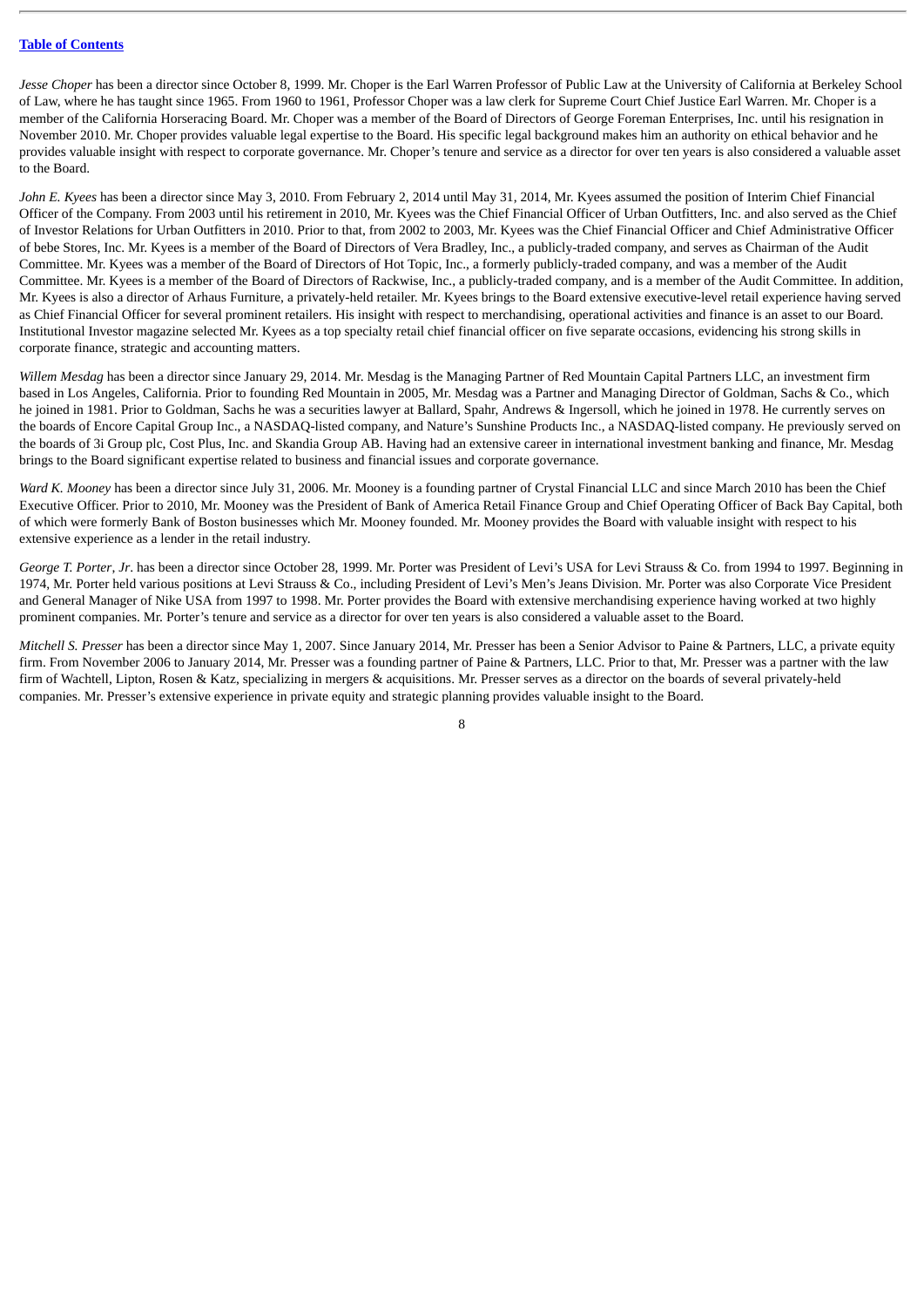*Ivy Ross* has been a director since January 31, 2013. In May 2014, Ms. Ross joined Google X as Head of Glass. From July 2011 until April 2014, Ms. Ross was the Chief Marketing Officer of Art.com from where she oversaw the company's marketing, branding, merchandising and user-experience functions. Prior to Art.com, from June 2008 to June 2011, Ms. Ross was EVP of Marketing for the Gap brand, and also acted as the Creative Catalyst for all brands within Gap, Inc. Ms. Ross also has held senior creative and product design positions at Disney Stores North America, Mattel, Calvin Klein, Coach, Liz Claiborne, Swatch Watch and Avon. Chosen by Fast Company and BusinessWeek as the new face of leadership, Ross was a contributing author to "The Change Champions Field Guide" and "Best Practices in Leadership Development and Organizational Change." She has also served on Proctor and Gamble's design board since its inception. With her industry insight and marketing expertise, Ms. Ross provides a valuable perspective to the Board as we builds our Destination XL brand.

All directors hold office until the next Annual Meeting of Stockholders and until their respective successors have been duly elected and qualified or until their earlier death, resignation or removal.

#### *Current Non-Director Executive Officers*

*Peter H. Stratton, Jr*., 42, became our Senior Vice President, Chief Financial Officer and Treasurer on June 1, 2014. From August 2009 to May 31, 2014, Mr. Stratton was our Senior Vice President of Finance, Corporate Controller and Chief Accounting Officer. Mr. Stratton joined us in June 2009 as Vice President of Finance. Prior to joining the Company, Mr. Stratton served as Senior Director of Corporate Accounting at BearingPoint, Inc from May 2007 to June 2009. Prior to May 2007, Mr. Stratton held various finance and accounting leadership positions at Legal Sea Foods, Inc., Shaw's Supermarkets, Inc. and Cintas Corporation.

*Francis Chane*, 51, has been our Senior Vice President of Distribution and Logistics since June 2011. Prior to that, Mr. Chane was our Vice President of Distribution & Logistics since joining the Company in June 2008. Prior to joining our Company, Mr. Chane was Vice President Operations & Facilities for Redcats USA, a division of the French multi-national company PPR, from 1999 to April 2008.

*Angela Chew*, 47, has been our Senior Vice President of Global Sourcing and Product Development since March 2013. Prior to that, from May 2010 to March 2013, Ms. Chew was our Vice President of Global Sourcing. Ms. Chew joined the Company in February 2009 as our Director of Global Sourcing. Prior to joining our Company, from October 2007 to December 2008 Ms. Chew was the Senior Product Manager for Redcats USA. From 2007 to 2009, Ms. Chew was an Independent Retail Consultant and Analyst with the Gerson Lehrman Group and in 2006, she held the positions of Director and Executive Vice President of Global Sourcing for Rocawear. Prior to that, Ms. Chew was the founder & partner of several apparel manufacturing companies & franchise restaurants. She also held various merchandising management positions with Macy's corporate in New York and Hong Kong.

*Kenneth M. Ederle,* 49, has been our Senior Vice President and Chief Merchandising Officer since April 2013. Prior to that, from May 2011 until April 2013, Mr. Ederle was our Senior Vice President – General Merchandising Manager DXL. Mr. Ederle served as our Vice President, General Merchandise Manager of Rochester Clothing from August 2008 until May 2011. From January 2008 to August 2008, Mr. Ederle was our Merchandise Manager of Sportswear for Rochester Clothing and prior to that was one of our Merchandise Managers for Casual Male from November 2006 to December 2007. Prior to joining the Company in 2006, Mr. Ederle was a Senior Buyer and Senior Planner for Limited Brands.

*Jack R. McKinney*, 58, has been our Senior Vice President and Chief Information Officer since June 2002. Mr. McKinney began his career with Casual Male Corp. in 1997 and joined our Company in May 2002 as part of our acquisition of Casual Male Corp.

*Robert S. Molloy*, 54, has been our Senior Vice President and General Counsel since April 2010 and became Secretary of the Company on May 15, 2014. Prior to that, Mr. Molloy was the Vice President and General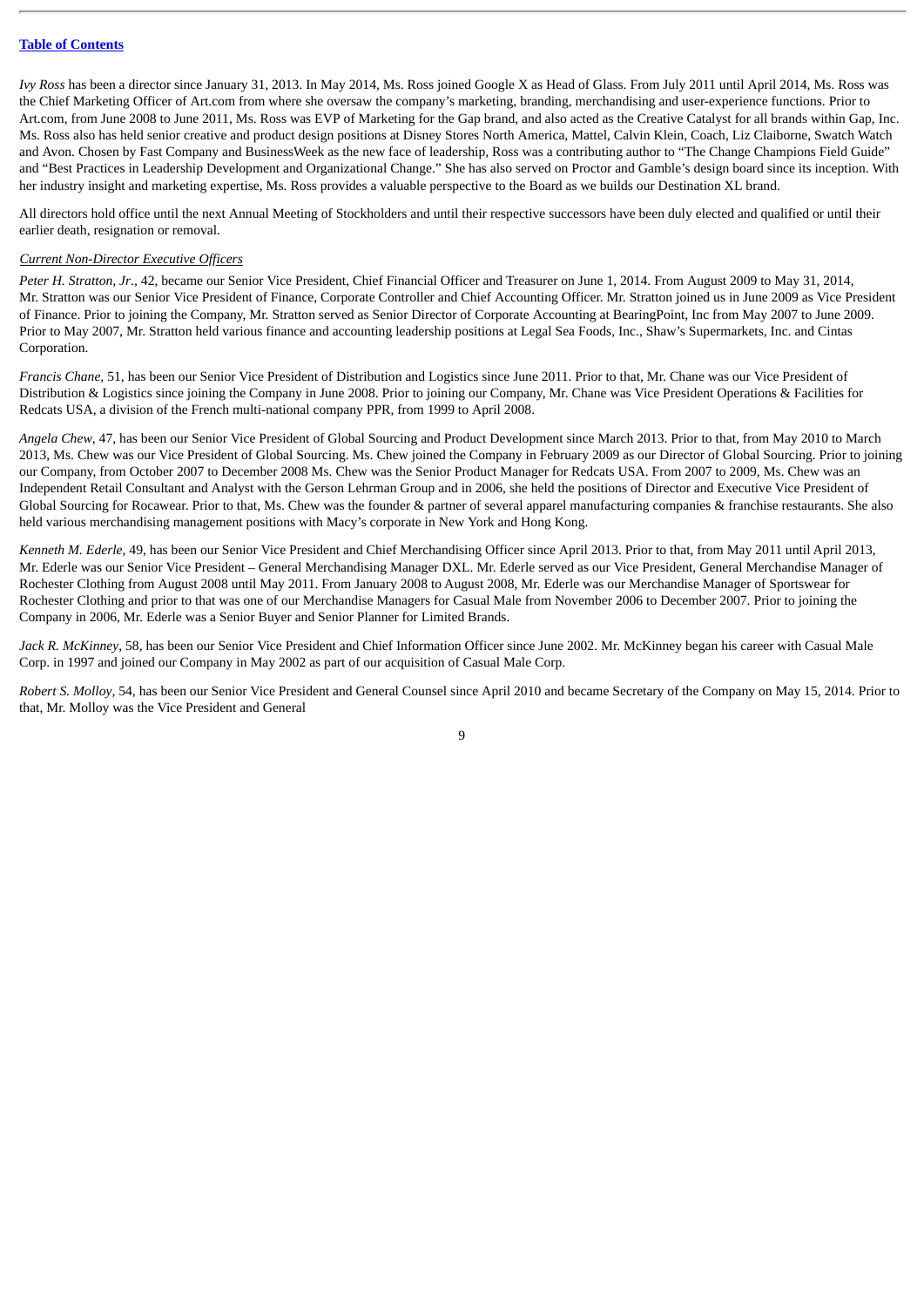Counsel since joining the Company in February 2008. Prior to joining the Company, Mr. Molloy served as Vice President, Assistant General Counsel at Staples, Inc. from May 1999 to February 2008. Prior to May 1999, Mr. Molloy was a trial attorney.

*Brian S. Reaves*, 53, joined our Company in May 2010 as our Senior Vice President of Store Sales and Operations. Prior to joining our Company, Mr. Reaves was the Vice President – Outreach and Group Sales for David's Bridal from 2007 to 2009. Before that, Mr. Reaves was the Senior Vice President of Sales for The Bridal Group from 2004 to 2007.

*Peter E. Schmitz*, 55, has been our Senior Vice President and Chief Real Estate Officer since June 2013. Prior to that, Mr. Schmitz was our Senior Vice President, Real Estate and Store Development. Prior to joining the Company, Mr. Schmitz was the Vice President of Real Estate for Brooks/Eckerd Pharmacy Chain from October 1995 to August 2007.

*Vickie S. Smith*, 57, joined the Company in February 2008 as our Senior Vice President, Merchandise Planning and Allocation. Prior to that, Ms. Smith worked at Urban Brands as Senior Vice President, Planning, Allocation and Marketing from May 2006 to November 2007. From May 2001 to December 2005, Ms. Smith was the Vice President, Corporate Planning and Allocation at JCPenney.

*Walter E. Sprague,* 65, has been our Senior Vice President of Human Resources since May 2006. From August 2003 through April 2006, Mr. Sprague was our Vice President of Human Resources. Prior to joining our Company, Mr. Sprague was the Managing Director Northeast, for Marc-Allen Associates, a nationwide executive recruiting firm. From 1996 to 2002, Mr. Sprague was the Assistant Vice President—Senior Director of Human Resources for Foot Locker Inc. and prior to that, the Assistant Vice President—Senior Director of Human Resources for Woolworth Corporation, the predecessor company to Foot Locker Inc.

*Derrick Walker*, 45, has been our Senior Vice President and Chief Marketing Officer since May 2012. Prior to joining our Company, Mr. Walker was the Vice President of Marketing for Lenscrafters from December 2009 to November 2011. Before that, Mr. Walker was the Vice President of Marketing for Finish Line from December 2006 to September 2009.

#### *Former Non-Director Executive Officers*

*Dennis R. Hernreich*, 56, was our Executive Vice President, Chief Operating Officer, Chief Financial Officer, Treasurer and Secretary from September 2002 until January 30, 2014. Prior to that, Mr. Hernreich served as our Senior Vice President, Chief Financial Officer and Treasurer upon joining us in September 2000. Prior to joining our Company, from 1996 through 1999, Mr. Hernreich held the position of Senior Vice President and Chief Financial Officer of Loehmann's, a national retailer of women's apparel. From 1999 to August 2000, Mr. Hernreich was Senior Vice President and Chief Financial Officer of Pennsylvania Fashions, Inc., a 275-store retail outlet chain operating under the name Rue 21.

*John R. Wagner*, 59, was our Vice President, Merchandise Manager for Tailored Clothing and Dress Furnishings from November 2010 until April 2014. Prior to joining our Company, Mr. Wagner was President of Innovative Sourcing Group, a New York based product development and sourcing firm specializing in men's apparel. From 2001 to 2007, Mr. Wagner held the positions of Vice President of Manufacturing and Product Development and Vice President of Tailored Clothing for S&K Famous Brands, a men's specialty retail chain based in Richmond, Virginia.

There are no family relationships between any of our directors and executive officers.

$$
10\,
$$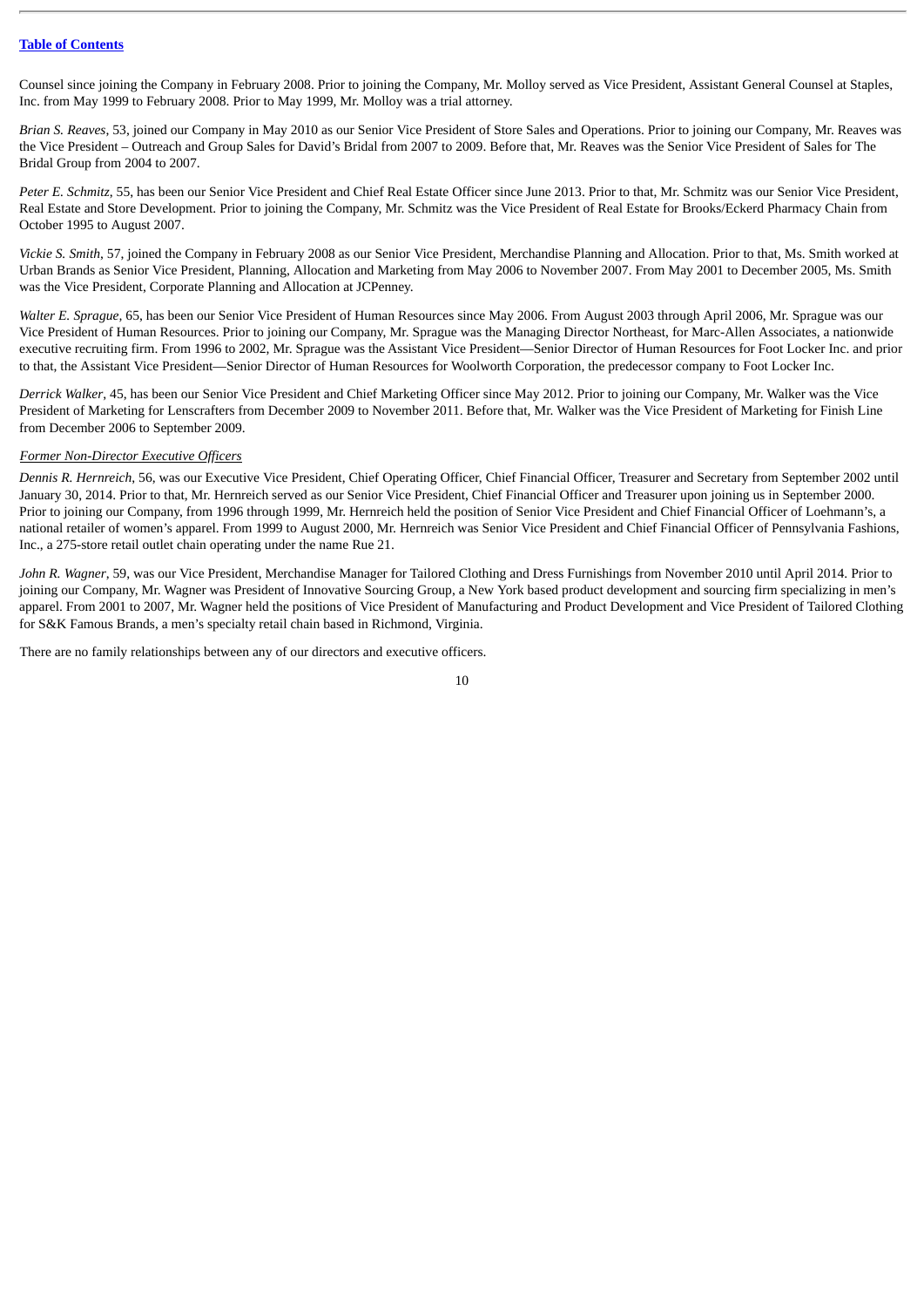# **CORPORATE GOVERNANCE**

# <span id="page-13-1"></span><span id="page-13-0"></span>**Board of Directors**

Our Board of Directors is currently comprised of ten members and there are no vacancies. A majority of the members of the Board are "independent" under the rules of the Nasdaq Global Select Market ("Nasdaq"). The Board has determined that the following directors are independent: Messrs. Bernikow, Choper, Kyees, Mesdag, Mooney, Porter, Presser and Ross.

Our Board of Directors met eleven times during our fiscal year ended February 1, 2014 ("fiscal 2013"). Each director attended all meetings of the Board and all meetings of the committees of the Board on which each director served.

We believe that it is important for and we encourage the members of our Board of Directors to attend Annual Meetings of Stockholders. Last year, all members of the Board of Directors attended the Annual Meeting of Stockholders held on August 1, 2013.

#### <span id="page-13-2"></span>**Corporate Governance Highlights**

We comply with the corporate governance requirements imposed by the Sarbanes-Oxley Act of 2002, the SEC and Nasdaq. To assist the Board in fulfilling its responsibilities, it has adopted certain Corporate Governance Guidelines (the "Governance Guidelines"). Many features of our corporate governance principles are discussed in other sections of this proxy statement, but some of the highlights are:

- **Published Governance Guidelines**. A copy of the Governance Guidelines can be found under "Corporate Governance—Charters & Policies" on the Investor Relations page of our website at *www.destinationXL.com*.
- **Annual Election of Directors.** Our directors are elected annually for a term of office to expire at the next Annual Meeting (subject to the election and qualification of their successors).
- **Independent Board.** The vast majority of our Board is comprised of independent directors, with the exception of our Chairman of the Board and our Chief Executive Officer. Mr. Kyees served an our interim Chief Financial Officer from February 2, 2014 to May 31, 2014, during which time he was not an independent director. Effective June 1, 2014, in accordance with NASDAQ rules, Mr. Kyees is considered an independent director but will not be able to serve as a member of our Audit Committee for a period of three years.
- **Independent Lead Director.** An independent director serves as "presiding director" at Board meetings on an alphabetically rotating schedule. The presiding director chairs any meeting of the independent directors and facilitates communications between other members of the Board and the Chairman of the Board and/or the Chief Executive Officer. However, each director is free to communicate directly with the Chairman of the Board and with the Chief Executive Officer. The following is a listing of the independent lead director at each of the in-person Board of Director meetings in fiscal 2013 (there is no presiding director for telephonic meetings):

| Date of Meeting  | <b>Presiding Director</b> |
|------------------|---------------------------|
| May 9, 2013      | Mitchell Presser          |
| August 1, 2013   | <b>Ivy Ross</b>           |
| January 23, 2014 | Alan Bernikow             |

• **Independent Board Committees.** All members of our Audit, Compensation, and Nominating and Corporate Governance Committees are independent directors, and none receives compensation from us other than for service on our Board of Directors or its committees.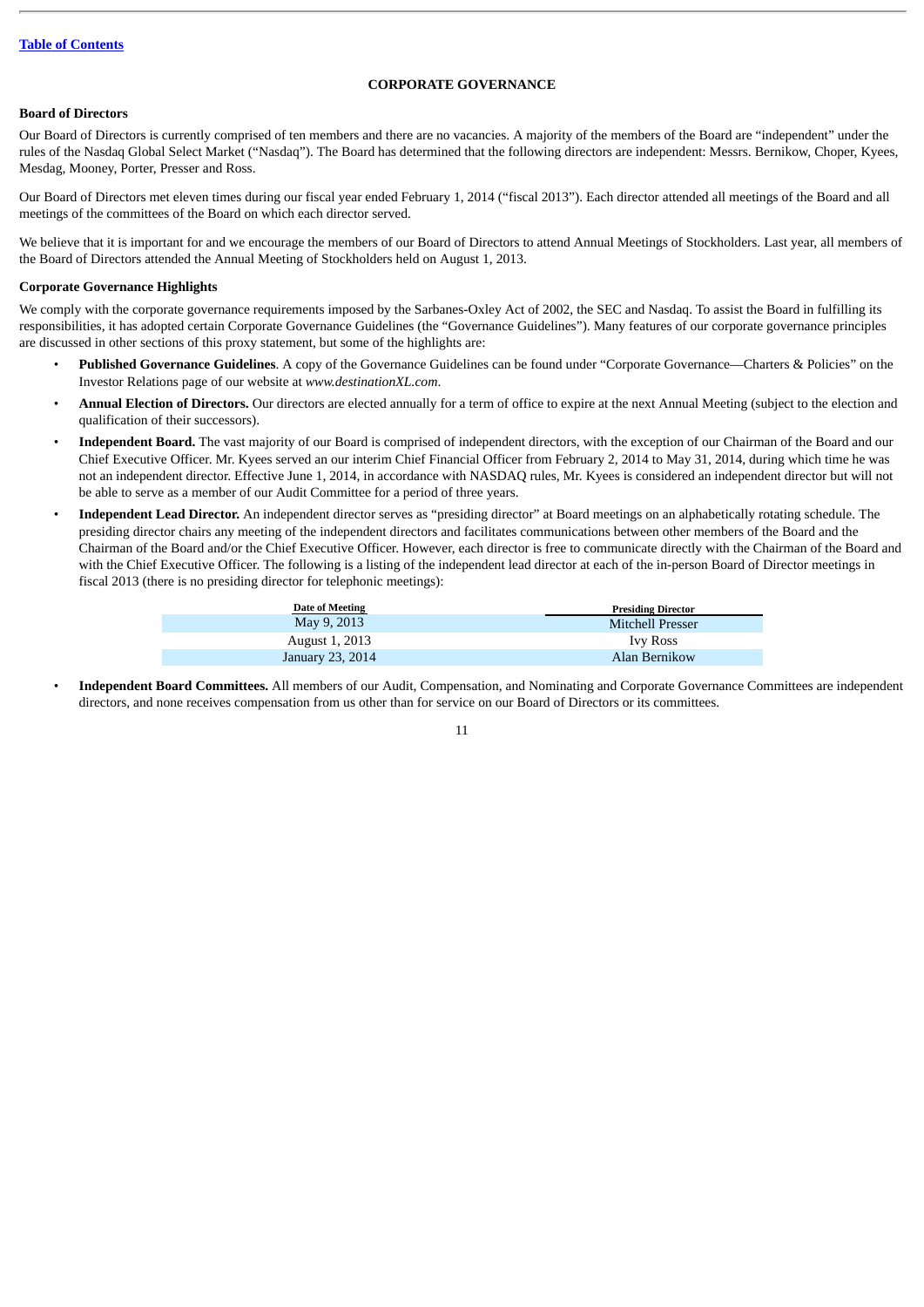- **Independent Executive Sessions**. As contemplated by the Governance Guidelines, the Board of Directors is required to have at least semi-annual executive sessions where independent directors meet without the Chairman or Mr. Levin (who do not qualify as "independent" under Nasdaq rules) and management. For fiscal 2013, the Board of Directors held two independent executive sessions. In addition, periodically throughout the year, the full Board of Directors, including the Chairman, may meet without management participation.
- **Committee Authority to Retain Independent Advisors.** Each of the Audit, Compensation and Nominating and Corporate Governance Committees has the authority to retain independent advisors, with all fees and expenses to be paid by the Company.
- **Audit Committee Policies and Procedures.** Under its charter, the Audit Committee's prior approval is required for all audit services and permitted non-audit services (other than *de minimis* permitted non-audit services as defined and permitted by the Sarbanes-Oxley Act of 2002) to be provided by our independent registered public accounting firm.
- **Audit Committee Financial Expert.** Our Board has determined that Mr. Bernikow is an "audit committee financial expert" under the rules of the SEC and is independent as defined by Nasdaq listing standards.
- **Stock Ownership Guidelines.** While we do not have any required guidelines for stock ownership, we do encourage our directors and members of senior management to invest in the Company. Through our Non-Employee Director Compensation Plan, which is described below under "*Director Compensation,*" each director may elect to receive any or all of his compensation in shares of our common stock or in options to purchase shares of our common stock. Because the Non-Employee Director Compensation Plan is not a shareholder approved plan, the Company cannot require its directors to maintain specific stock ownership levels. However, beginning in fiscal 2014, it is strongly recommended, but not required, that each nonemployee director elect to receive 50% of his or her compensation in equity until such time that the fair value of equity held is equal to three times the annual retainer. See "*Director Compensation"* below.

With respect to our senior management team, from fiscal 2009 to fiscal 2012, the Compensation Committee required that each participant in our long-term incentive plan irrevocably elect to receive at least 50% of any award earned in the form of equity. A participant could choose shares of restricted stock or stock options, or any combination thereof, all of which vested ratably over a three year period beginning one year from the date of award. For the long term incentive plan for fiscal 2013-2016, which is described in detail below under "*Compensation Discussion and Analysis— Components of Executive Compensation—Long-term performance based plans*", 75% of any award earned will be paid in equity (50% in restricted shares and 25% in stock options) with the remaining 25% in cash.

- **No Hedging of Company Securities.** Our Insider Trading Policy prohibits our directors, officers and employees from engaging in various hedging activities with Company securities, including short sales and any transaction involving a publicly traded option, such as a put, call or other derivative security.
- **No Stockholder Rights Plan.** We do not currently have a stockholder rights plan in effect and are not considering adopting one.
- **Clawback Policy.** Our employment agreements with members of our senior management contain a clawback provision that provides for remedies in the event we learn after the senior executive is terminated by us other than for "justifiable cause" that the senior executive could have been terminated for "justifiable cause." Although the final rules have not yet been promulgated, the Dodd-Frank Act will also require that we implement a policy providing for the recovery of erroneously paid incentive-based compensation following a required accounting restatement. Once the final rules are issued by the SEC, we will revise, in a timely manner, the clawback provision of our employment agreements.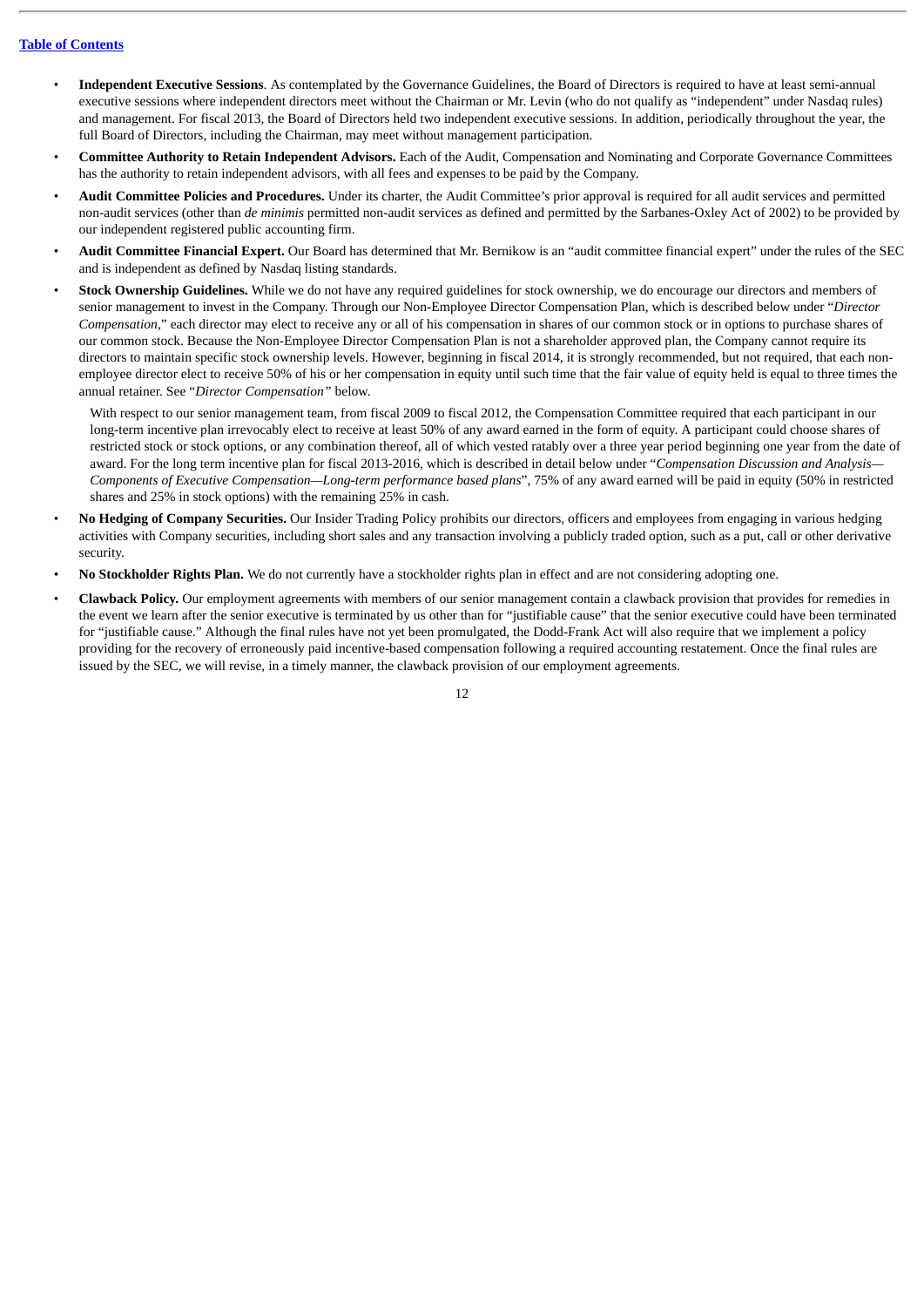# <span id="page-15-0"></span>**Committees of the Board**

Our Board of Directors has three standing committees: the Nominating and Corporate Governance Committee, the Audit Committee and the Compensation Committee. The Nominating and Corporate Governance Committee, the Audit Committee and the Compensation Committee are each comprised of directors who are "independent" under the rules of Nasdaq.

#### *Nominating and Corporate Governance Committee*

The Nominating and Corporate Governance Committee has a written charter, which can be found under "Corporate Governance—Charters & Policies" on the Investor Relations page of our website at *http://investor.destinationxl.com.* The Corporate Governance Guidelines are also posted on the Investor Relations page of our website. The Committee was established to perform functions related to governance of our Company, including, but not limited to, planning for the succession of our CEO and such other officers as the Committee shall determine from time to time, recommending to the Board of Directors individuals to stand for election as directors, overseeing and recommending the selection and composition of committees of the Board of Directors, and developing and recommending to the Board of Directors a set of corporate governance principles applicable to our Company. The current members of the Nominating and Corporate Governance Committee are Messrs. Choper, Bernikow and Presser, each of whom is "independent" under the rules of Nasdaq. The Nominating and Corporate Governance Committee met nine times during fiscal 2013.

The Board's current policy with regard to the consideration of director candidates recommended by stockholders is that the Nominating and Corporate Governance Committee will review and consider any director candidates who have been recommended by stockholders in compliance with the procedures established from time to time by the Committee (the current procedures are described below), and conduct inquiries it deems appropriate. The Nominating and Corporate Governance Committee will consider for nomination any such proposed director candidate who is deemed qualified by the Nominating and Corporate Governance Committee in light of the minimum qualifications and other criteria for Board membership approved by the Committee from time to time.

While the Nominating and Corporate Governance Committee does not have a formal diversity policy for Board membership and identifies qualified candidates without regard to race, color, disability, gender, national origin, religion or creed, it does seek to ensure the fair representation of all stockholder interests on the Board. In that regard, in considering candidates for the Board, the Nominating and Corporate Governance Committee considers, among other factors, diversity with respect to viewpoint, skills and experience. The Board believes that the use of these general criteria, along with the minimum qualifications listed below, will result in nominees who represent a mix of backgrounds and experiences that will enhance the quality of the Board.

At a minimum, the Nominating and Corporate Governance Committee must be satisfied that each nominee, both those recommended by the Committee and those recommended by stockholders, meets the following minimum qualifications:

- The nominee should have a reputation for integrity, honesty and adherence to high ethical standards.
- The nominee should have demonstrated business acumen, experience and ability to exercise sound judgments in matters that relate to our current and long-term objectives and should be willing and able to contribute positively to our decision-making process.
- The nominee should have a commitment to understand our Company and our industry and to regularly attend and participate in meetings of the Board and its committees.
- The nominee should have the interest and ability to understand the sometimes conflicting interests of the various constituencies of ours, which includes stockholders, employees, customers, governmental units, creditors and the general public, and to act in the interests of all of our stakeholders.
- The nominee should not have, nor appear to have, a conflict of interest that would impair the nominee's ability to represent the interests of all of our stockholders and to fulfill the responsibilities of a director.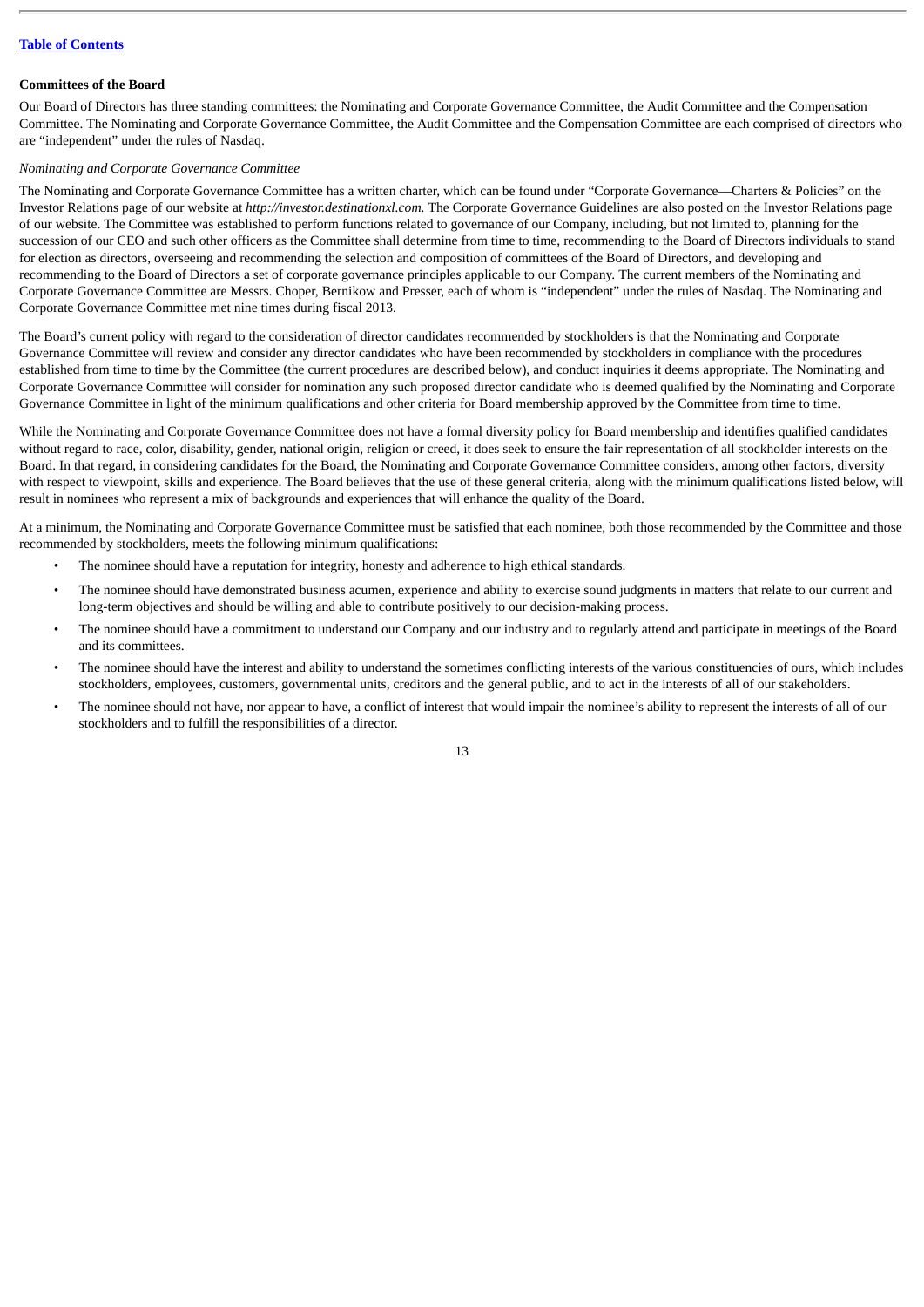The current procedures to be followed by stockholders in submitting recommendations for director candidates are as follows:

1. All stockholder recommendations for director candidates must be submitted to the Secretary at our corporate offices located at 555 Turnpike Street, Canton, Massachusetts, 02021 who will forward all recommendations to the Nominating and Corporate Governance Committee.

2. All stockholder recommendations for director candidates must be submitted to us not less than 120 calendar days prior to the date on which our proxy statement was released to stockholders in connection with our previous year's annual meeting.

3. All stockholder recommendations for director candidates must include the following information:

a. The name and address of record of the stockholder.

b. A representation that the stockholder is a record holder of our securities, or if the stockholder is not a record holder, evidence of ownership in accordance with Rule 14a-8(b)(2) of the Exchange Act.

c. The name, age, business and residential address, educational background, current principal occupation or employment, and principal occupation or employment for the preceding five (5) full fiscal years of the proposed director candidate.

d. A description of the qualifications and background of the proposed director candidate which addresses the minimum qualifications and other criteria for Board membership approved by the Board from time to time.

e. A description of all arrangements or understandings between the stockholder and the proposed director candidate.

f. The consent of the proposed director candidate (i) to be named in the proxy statement relating to our annual meeting of stockholders and (ii) to serve as a director if elected at such annual meeting.

g. Any other information regarding the proposed director candidate that is required to be included in a proxy statement filed pursuant to the rules of the SEC.

Except where we are legally required by contract or otherwise to provide third parties with the ability to nominate directors, the Nominating and Corporate Governance Committee is responsible for identifying and evaluating individuals, including nominees recommended by stockholders, believed to be qualified to become Board members and recommending to the Board the persons to be nominated by the Board for election as directors at any annual or special meeting of stockholders and the persons to be elected by the Board to fill any vacancies on the Board. The Committee may solicit recommendations from any or all of the following sources: non-management directors, the CEO, other executive officers, third-party search firms or any other source it deems appropriate. The Committee will review and evaluate the qualifications of any such proposed director candidate, and conduct inquiries it deems appropriate. The Committee will evaluate all such proposed director candidates in the same manner, with no regard to the source of the initial recommendation of such proposed director candidate. Accordingly, there are no differences in the manner in which the Nominating and Corporate Governance evaluates director nominees recommended by stockholders. In identifying and evaluating candidates for membership on the Board of Directors, the Committee will take into account all factors it considers appropriate, which may include strength of character, mature judgment, career specialization, relevant technical skills, diversity, and the extent to which the candidate would fill a present need on the Board of Directors.

#### *Audit Committee*

We have a separately-designated standing Audit Committee established in accordance with section 3(a)(58)(A) of the Exchange Act. The Audit Committee is currently comprised of Messrs. Choper, Bernikow and Mesdag. Mr. Kyees was a member of the Audit Committee until February 2, 2014 when he was appointed Interim Chief Financial Officer. Each of the members of the Audit Committee is independent, as independence for Audit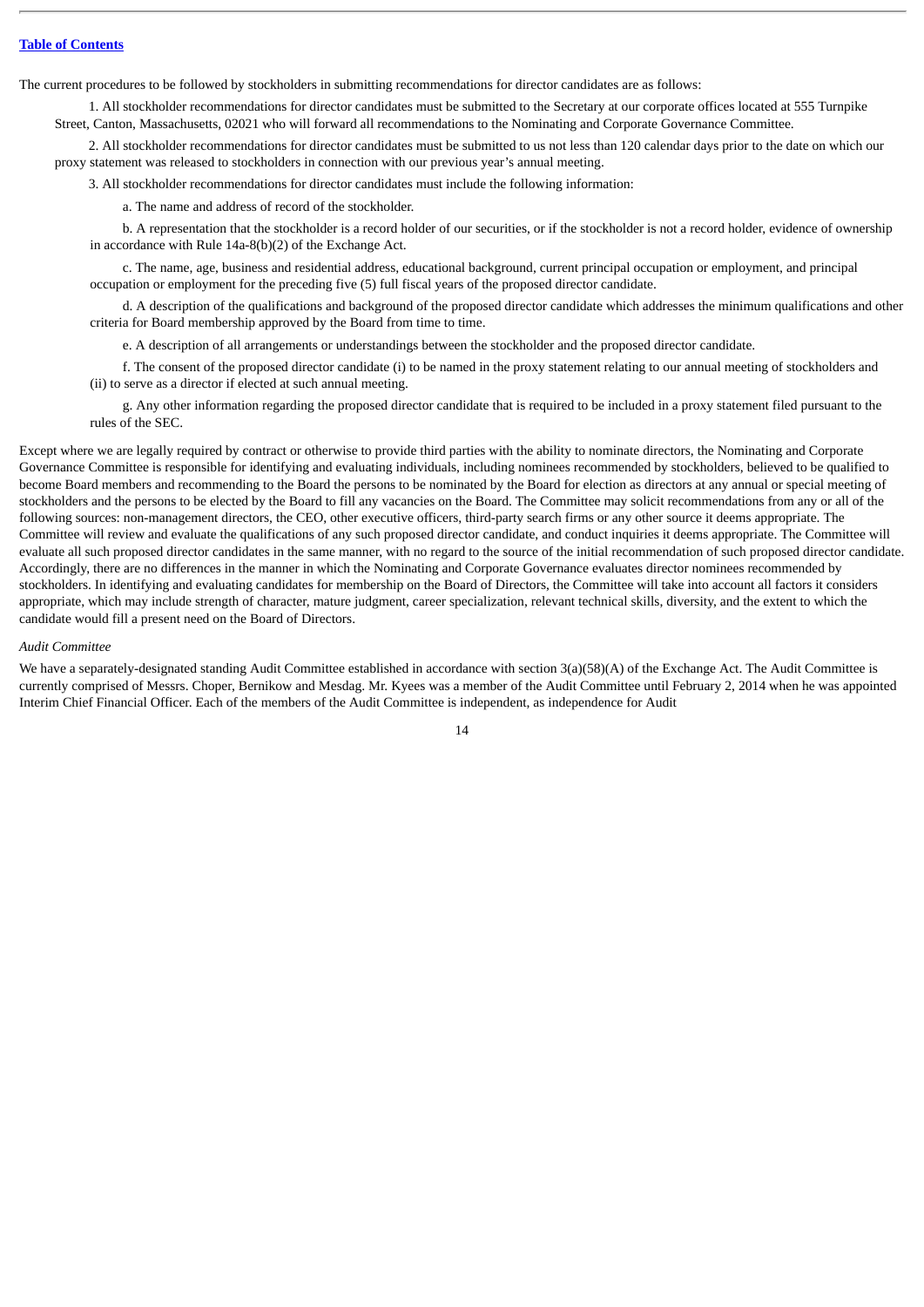Committee members is defined under the rules of Nasdaq. In addition, the Board of Directors has determined that Mr. Bernikow is an "audit committee financial expert" under the rules of the SEC. No other directors attend audit committee meetings.

The Audit Committee operates under a written charter, which can be found under "Corporate Governance—Charters & Policies" on the Investor Relations page of our website at *http://investor.destinationxl.com*.

The purpose of the Audit Committee is to (i) assist the Board of Directors in fulfilling its oversight responsibilities to the shareholders, potential shareholders and the investment community; (ii) oversee the audits of our financial statements and our relationship with our independent registered public accounting firm; (iii) promote and further the integrity of our financial statements and oversee the qualifications, independence and performance of our independent registered public accounting firm (including being solely responsible for appointing, determining the scope of, evaluating and, when necessary, terminating the relationship with the independent registered public accounting firm); and (iv) provide the Board of Directors and the independent registered public accounting firm, unfiltered access to each other on a regular basis. The Audit Committee meets at least quarterly and as often as it deems necessary in order to perform its responsibilities. During fiscal 2013, the Audit Committee met seven times.

For additional information regarding the Audit Committee, see the "Report of the Audit Committee" included elsewhere in this Proxy Statement.

#### *Compensation Committee*

The primary purpose of the Compensation Committee is to discharge the Board's responsibilities relating to executive compensation. The Compensation Committee also reviews and makes recommendations to the full Board, or independently approves, regarding all stock-based compensation awards to our executive officers under our equity incentive plans. The Compensation Committee met fifteen times during fiscal 2013. The current members of the Compensation Committee are Messrs. Choper, Mesdag, Mooney and Porter, each of whom is "independent" under the rules of the Nasdaq.

The Compensation Committee operates under a written charter, which can be found under "Corporate Governance—Charters & Policies" on the Investor Relations page of our website at *http://investor.destinationxl.com*.

The Compensation Discussion and Analysis recommended by the Compensation Committee to be included in the Proxy Statement begins on page 20 of this Proxy Statement. Among other things, the Compensation Discussion and Analysis describes in greater detail the Compensation Committee's role in the executive compensation process.

#### *Board Leadership Structure*

We currently separate the positions of Chief Executive Officer and Chairman of the Board of Directors. Since 2002, Mr. Holtzman has served as our Chairman. The responsibilities of the Chairman of the Board of Directors include having input into setting the agenda for each meeting of the Board of Directors in consultation with management; attending board of director sessions of the non-management directors; and facilitating communication with the Board of Directors, executive officers and stockholders.

Separating the positions of Chief Executive Officer and Chairman of the Board of Directors allows our Chief Executive Officer to focus on our day-to-day business, while allowing the Chairman of the Board of Directors to lead the Board of Directors in its fundamental role of providing independent advice to and oversight of management. Although Mr. Holtzman is not an independent director, the Board of Directors believes that having Mr. Holtzman serve as Chairman of the Board of Directors is the appropriate leadership structure for the Company, given his wealth of retail experience, his extensive knowledge of the Company and his history of innovative and strategic thinking.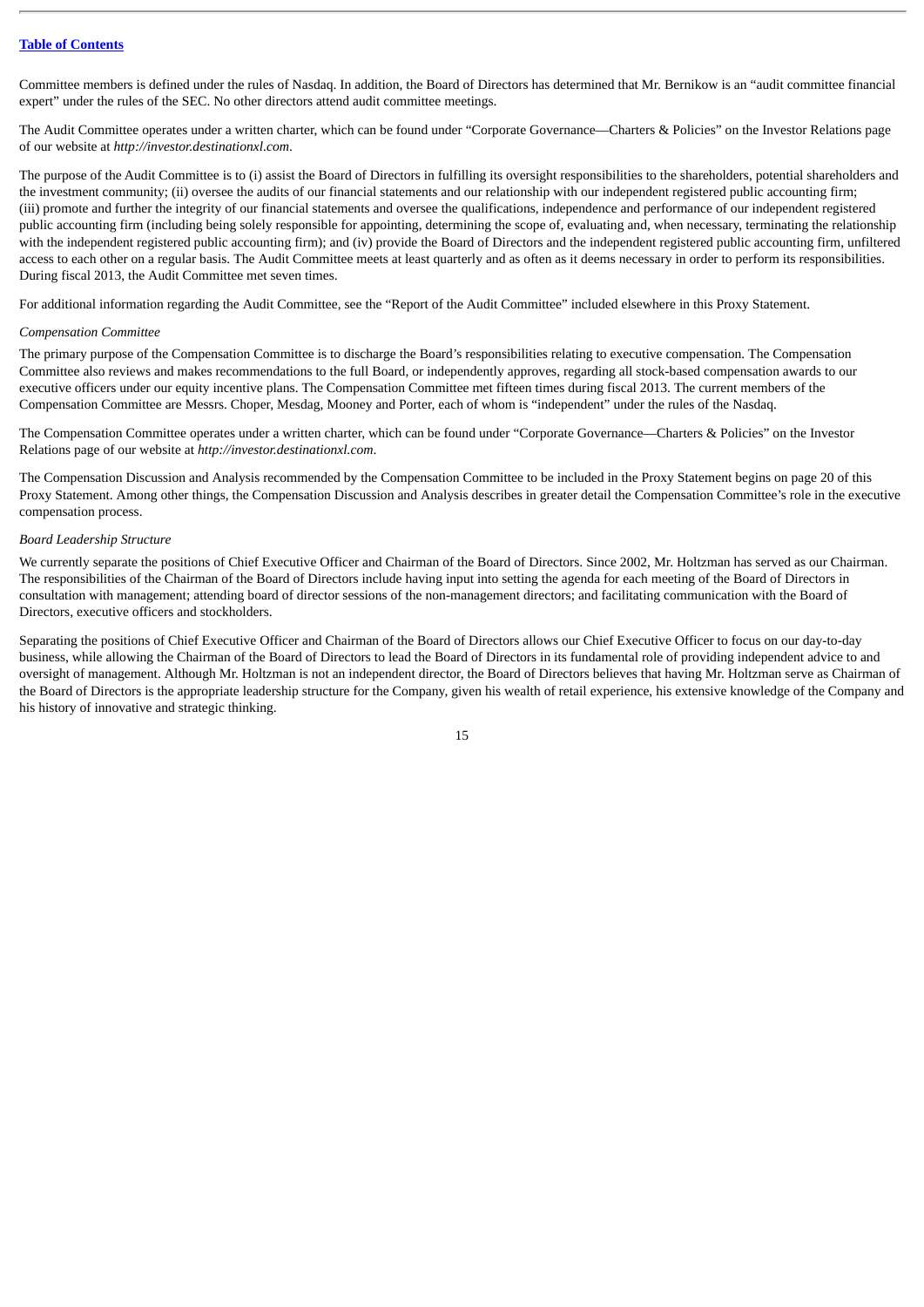In addition, as described above, our Board of Directors has three standing committees, each chairman and each member of which is an independent director. Our Board of Directors delegates substantial responsibility to each committee of the Board of Directors, which reports their activities and actions back to the full Board of Directors. We believe that the independent committees of our Board of Directors and their chairpersons are an important aspect of the leadership structure of our Board of Directors.

In addition, our practice of having a Lead Independent Director presiding at each quarterly in-person meeting, on an alphabetically rotating basis, provides us with an opportunity for fresh insight when the agenda for each Board meeting is set. It also provides the Board with leadership for the Independent Executive Sessions.

#### *Risk Oversight*

Our Board of Directors, as a whole and through its committees, has responsibility for the oversight of risk management. With the oversight of our full Board of Directors, our executive officers are responsible for the day-to-day management of the material risks we face. In its oversight role, our Board of Directors has the responsibility to satisfy itself that the risk management processes designed and implemented by our executive officers are adequate and functioning as designed. The involvement of the full Board of Directors in setting our business strategy is a key part of its oversight of risk management and in determining what constitutes an appropriate level of risk for us. The full Board of Directors receives updates from our executive officers and outside advisors regarding certain risks our Company faces, including various operating risks and corporate governance best practices.

Beginning in 2009, our senior management team completed a risk assessment, with Ernst & Young LLP, the Company's independent registered public accounting firm at that time, serving as the facilitator. Our senior management team identified, assessed and prioritized various risks throughout the Company. Management identified compensating controls or recommendations for minimizing risk and meets periodically to review such controls and identify new potential risks. A reassessment and examination of those risks and the respective controls was most recently completed in the first quarter of fiscal 2014. The results of the risk reassessment will be presented to the full Board of Directors.

In addition, our Board committees each oversee certain aspects of risk management. For example, our Audit Committee is responsible for overseeing the management of risks associated with the Company's financial reporting, accounting and auditing matters; our Compensation Committee oversees risks associated with our compensation policies and programs; and our Nominating and Corporate Governance Committee oversees the management of risks associated with director independence, conflicts of interest, composition and organization of our Board of Directors, and director succession planning. Our Board committees report their findings to the full Board of Directors.

Our Chief Executive Officer and Chief Financial Officer attend all meetings of the Board of Directors, except executive and independent sessions, and are available to address any questions or concerns raised by the Board of Directors on risk management-related and any other matters.

#### <span id="page-18-0"></span>**Director Compensation**

The Compensation Committee is responsible for reviewing and making recommendations to our Board of Directors with respect to the compensation paid to our non-employee directors.

In January 2010, the Company established a Non-Employee Director Stock Purchase Plan to provide a convenient method for its non-employee directors to acquire shares of the Company's common stock at fair market value by voluntarily electing to receive shares of common stock in lieu of cash for service as a director. The substance of this plan is now encompassed within the Company's Amended and Restated Non-Employee Director Compensation Plan (the "Non-Employee Director Compensation Plan"). There are 500,000 shares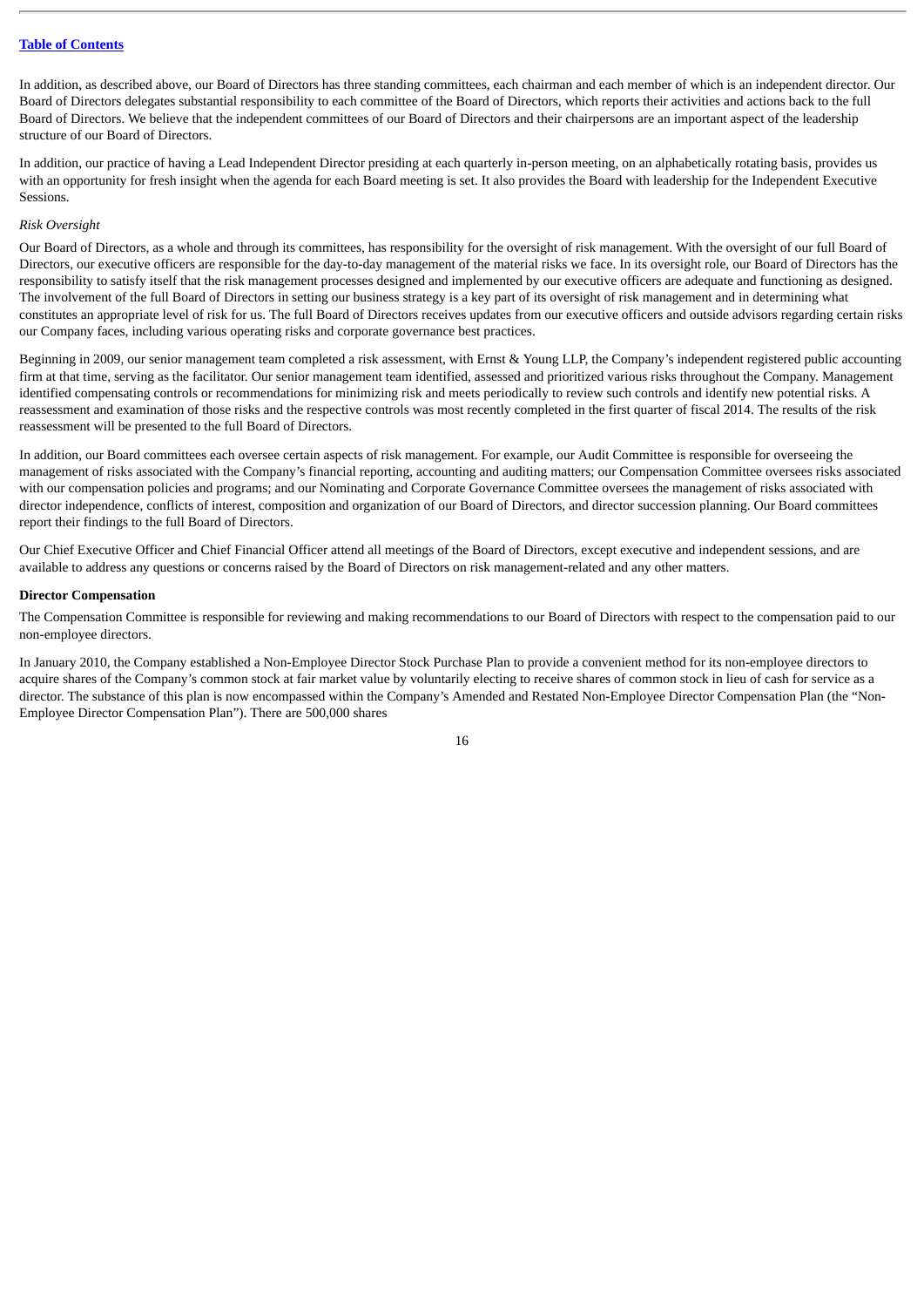authorized for issuance under this plan for the sole purpose of satisfying elections to receive shares of common stock in lieu of cash for service as a director, of which 396,722 shares remain available for future issuances at February 1, 2014. The Non-Employee Director Compensation Plan is a stand-alone plan and is not a sub-plan under our the 2006 Incentive Compensation Plan (the "2006 Plan"). Accordingly, shares issued under this plan do not reduce the shares available for issuance under the 2006 Plan.

With respect to the compensation of our non-employee directors, the Compensation Committee's goal is to maintain a level of compensation paid to our nonemployee directors that is in the median of the companies within our peer group as well as similarly-sized companies. The Compensation Committee has historically retained Sibson Consulting to review compensation for our non-employee directors in comparison to our then peer group. As described below in "*Compensation Discussion and Analysis—Compensation Committee Process*," the Compensation Committee has the authority to retain compensation consultants and other outside advisors, without Board or management approval, to assist it in carrying out its duties, including the evaluation of compensation for our nonemployee directors. The Compensation Committee may accept, reject or modify any recommendations by compensation consultants or other outside advisors.

Through fiscal 2013, our Non-Employee Director Compensation Plan provided that non-employee directors receive an annual retainer of \$20,000 which is paid in quarterly installments of \$5,000. Each director receives \$1,500 for participation in each meeting of the Board and its committees and \$750 for participation in each telephonic meeting. In addition, the Chairmen of the Audit Committee, Compensation Committee and Nominating and Corporate Governance Committee receive an annual payment of \$10,000, \$5,000 and \$5,000, respectively, which is paid quarterly. Upon each non-employee director's re-election to the Board, each director would receive \$82,250. Upon the initial election to the Board, a non-employee director will receive a stock option grant of 15,000 shares under the 2006 Plan.

In June 2013, Sibson Consulting completed a review of compensation paid to our non-employee directors. While the total compensation earned by our directors was still in line with our peer group and considered competitive, suggestions were made to our payment structure. Pursuant to Sibson Consulting's suggestion, beginning in fiscal 2014, the non-employee director's re-election fee of \$82,250 will become part of the current retainer of \$20,000. The total revised retainer of \$102,250 will be paid in quarterly installments of \$25,562.50. In addition, it is recommended, but not required, that beginning in fiscal 2014, each non-employee director elect to receive 50% of his or her compensation in equity until such time that the fair value of equity held is equal to three times the annual retainer, or \$252,750 (as valued each November).

We believe that our Non-Employee Director Compensation Plan will support our ongoing efforts to attract and retain exceptional directors to provide strategic guidance to our Company. We believe that the total compensation that our non-employee directors receive is in line with our current peer group.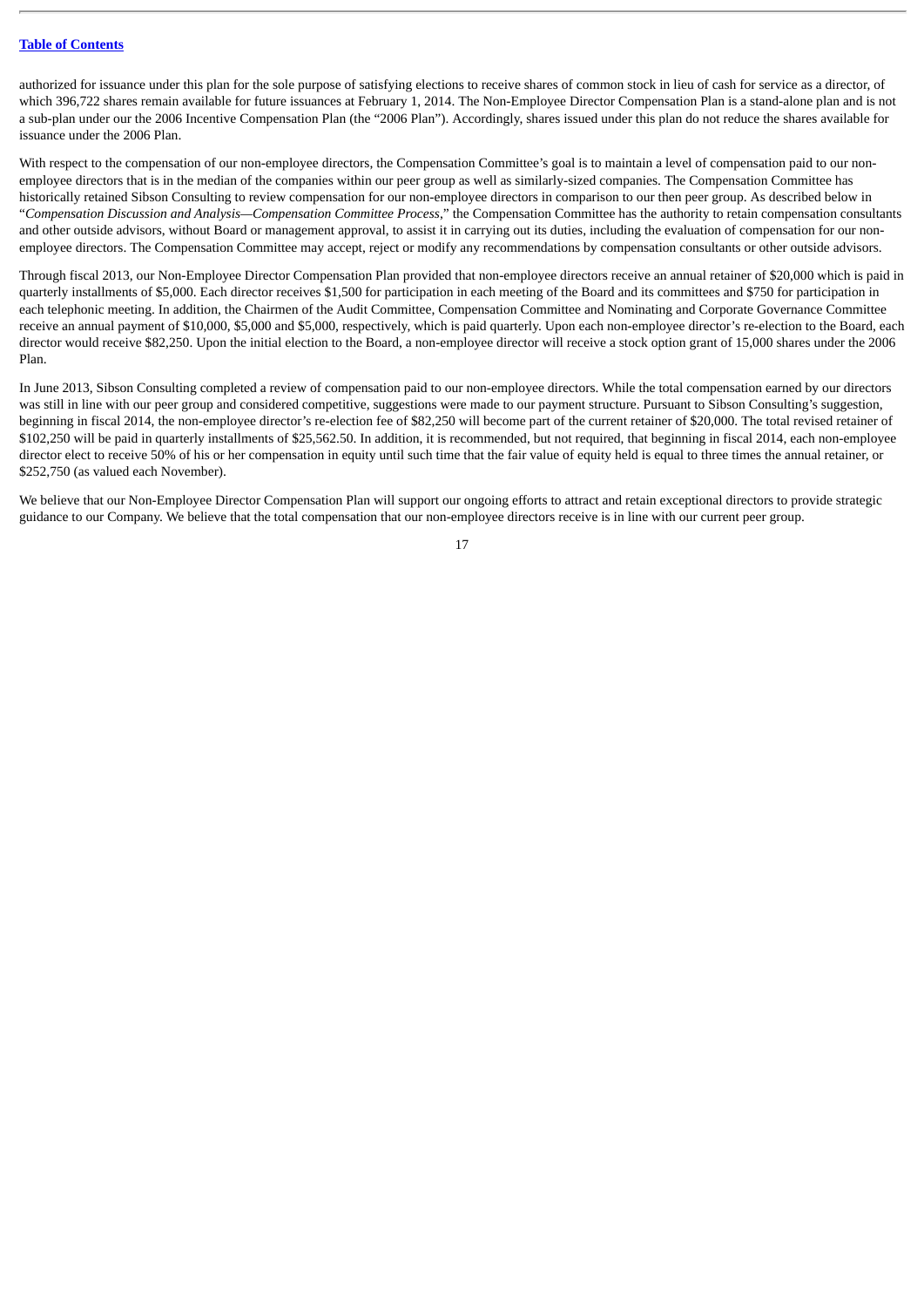#### <span id="page-20-0"></span>*Director Compensation Table*

The following table sets forth the compensation paid to our directors during fiscal 2013. David A. Levin is not included in the following table as he is a Named Executive Officer and, accordingly, received no compensation for his services as a director. The compensation received by Mr. Levin as an employee of our Company is shown below in the "*Summary Compensation Table*."

# **2013 DIRECTOR COMPENSATION TABLE**

| Name                           |    | <b>Fees Earned or</b><br>Paid in Cash<br>(5)(1) | <b>Stock</b><br>Awards<br>(5)(2) | Option<br>Awards<br>$($ \$)(2) | <b>Non-Equity</b><br>Incentive<br>Plan<br>Compensation<br>(S) | Change<br>in Pension<br><b>Value and</b><br>Nonqualified<br><b>Deferred</b><br>Compensation<br>Earnings<br>(S) | <b>All Other</b><br>Compensation<br>(S) | <b>Total</b><br>$($)$ |
|--------------------------------|----|-------------------------------------------------|----------------------------------|--------------------------------|---------------------------------------------------------------|----------------------------------------------------------------------------------------------------------------|-----------------------------------------|-----------------------|
| Seymour Holtzman, Chairman (3) |    |                                                 |                                  |                                |                                                               |                                                                                                                | $\mathbb{S}$<br>575,000(3)              | \$575,000             |
| Alan S. Bernikow               |    | 126,250                                         |                                  |                                |                                                               |                                                                                                                |                                         | \$126,250             |
| <b>Jesse Choper</b>            |    | 154,000                                         |                                  |                                |                                                               |                                                                                                                | $\overline{\phantom{m}}$                | \$154,000             |
| John E. Kyees                  | S  | 118,750                                         |                                  |                                |                                                               |                                                                                                                | $\overline{\phantom{0}}$                | \$118,750             |
| Willem Mesdag                  |    |                                                 | $\overbrace{\phantom{13333}}$    | \$29,250                       |                                                               |                                                                                                                |                                         | \$29,250              |
| Ward K. Mooney                 | S  | 124,750                                         |                                  |                                |                                                               |                                                                                                                | $\overline{\phantom{0}}$                | \$124,750             |
| George T. Porter, Jr.          |    | 130,500                                         |                                  |                                |                                                               |                                                                                                                | $\hspace{0.05cm}$                       | \$130,500             |
| Mitchell S. Presser            | \$ | 120,250                                         |                                  |                                |                                                               |                                                                                                                |                                         | \$120,250             |
| <b>Ivy Ross</b>                | S  | 112,750                                         |                                  |                                |                                                               |                                                                                                                |                                         | \$112,750             |
|                                |    |                                                 |                                  |                                |                                                               |                                                                                                                |                                         |                       |

(1) Messrs. Bernikow, Choper and Ross received all fees paid during fiscal 2013 in cash. Messrs. Mooney and Presser elected to receive all fees paid during fiscal 2013 in unrestricted shares of our common stock. Mr. Porter elected to receive all fees paid in cash, with the exception of his annual re-election which he elected to receive 50% in cash and 50% in stock options. Mr. Kyees elected to receive all fees in a combination of cash, unrestricted shares and stock options. The number of shares issued as payment for an earned director fee is determined by taking the director fee earned and dividing by the closing price of our common stock on the grant date. The number of options issued was determined by calculating the fair value on the date of grant using a Black-Scholes valuation model and in accordance with Financial Accounting Standards Board ("FASB") Accounting Standards Codification ("ASC") Topic 718 ("ASC Topic 718"). This fair value was then divided into the director fee earned to determine the number of options to grant. For quarterly retainer fees, the grant date is the first business day of each respective quarter. For meetings, the grant date is the last business day of the month in which the meeting occurred and for a director's re-election to the board, the grant date is the last business day of the month in which such re-election occurs. In addition to compensation received for board meetings and committee meetings, Mr. Choper also received a cash payment of \$15,000 for serving as Chairman of both the Audit Committee and the Nominating and Corporate Governance Committee. Mr. Porter also received a cash payment of \$5,000 for serving as Chairman of the Compensation Committee. Mr. Holtzman did not receive any payment for director meetings.

(2) Mr. Mesdag was elected a director of the Company on January 29, 2014 and, accordingly, received a stock option grant to purchase 15,000 shares of Company stock. The amount in the Option Award column reflects the aggregate grant date fair value of this stock options award computed in accordance with ASC Topic 718. The fair value of this stock options award is estimated as of the date of grant using a Black-Scholes valuation model. Additional information regarding the assumptions used to estimate the fair value of all stock option awards is included in Note A to Consolidated Financial Statements contained in our Annual Report on Form 10-K for the fiscal year ended February 1, 2014. There were no other Stock Awards or Options Awards to any of the directors for fiscal 2013. Each director had the following number of stock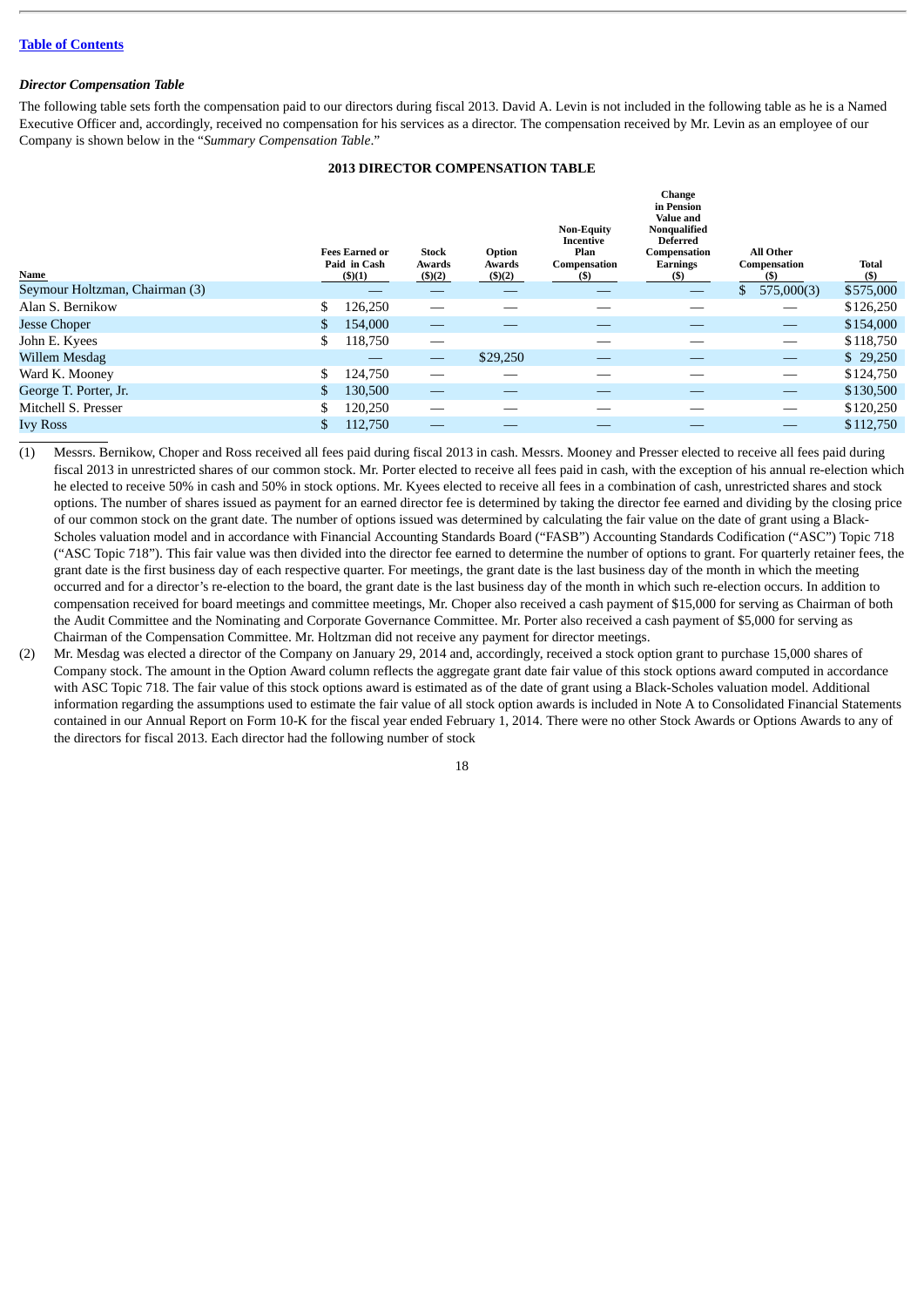options outstanding at February 1, 2014: Mr. Holtzman: 560,000; Mr. Bernikow: 40,000; Mr. Choper: 40,000; Mr. Kyees: 43,648; Mr. Mesdag: 15,000; Mr. Mooney: 25,000; Mr. Porter: 51,636; Mr. Presser: 25,000 and Ms. Ross: 15,000.

(3) During fiscal 2013, Mr. Holtzman received compensation from us both directly (as an employee of our Company) and indirectly (as a consultant pursuant to a consulting agreement we have with Jewelcor Management Inc. ("JMI")). Mr. Holtzman is the Chairman, Chief Executive Officer and President and, together with his wife, the indirect majority shareholder of JMI. There were no services performed on behalf of the Company by JMI, other than those performed by Mr. Holtzman. All Other Compensation for Mr. Holtzman includes annual compensation paid to Mr. Holtzman of \$551,000 pursuant to the JMI consulting agreement with the Company and salary of \$24,000. See below, under "*Chairman Compensation,*" for a detailed discussion.

#### <span id="page-21-0"></span>**Chairman Compensation**

In fiscal 2006, our Compensation Committee engaged Sibson Consulting to review our current compensation and benefit program for our executives. As part of that review, the firm also reviewed and evaluated the compensation that we paid to Mr. Holtzman, either directly or indirectly through JMI. Mr. Holtzman is the Chairman, Chief Executive Officer and President and, together with his wife, the indirect majority shareholder of JMI. At that time, the Compensation Committee viewed the services that Mr. Holtzman provided to us as being comparable to that of our Key Executives, and accordingly, the aggregate compensation package paid to Mr. Holtzman (both directly and indirectly) was determined using many of the same metrics and benchmarks as for our Key Executives. The consulting company reviewed the overall compensation paid to Mr. Holtzman, both directly and indirectly, together with the compensation paid to both Mr. Levin and Mr. Hernreich and concluded that the total aggregate compensation paid to these three individuals, including JMI, was comparable to similar management teams within our peer group and the compensation in aggregate was at the peer median.

Pursuant to the consulting agreement, which was most recently amended in April 2011, Mr. Holtzman receives, in aggregate, annual consulting compensation of \$551,000, payable in cash. In addition, Mr. Holtzman receives employment compensation of \$24,000, payable in cash. If we engage Mr. Holtzman's services to assist us in a specific and significant corporate transaction or event, the Compensation Committee, at its discretion, has the right to grant Mr. Holtzman a bonus for his additional services. No such bonus was granted during fiscal 2013. Subsequent to the end of fiscal 2013, Mr. Holtzman voluntarily reduced his consulting and employment compensation to \$396,750, effective February 1, 2014.

Section 6.2(A) of our By-Laws states that the Chairman of the Board is to preside at all meetings of the Board of Directors and stockholders of the Corporation, generally supervise the affairs of the Corporation and see that all orders and resolutions of the Board of Directors are carried into effect, and, together with the President, have general supervision and direction of the other officers, employees and agents of the Corporation, subject to the control of the Board of Directors. The By-Laws further state that the Chairman has responsibility for supervision of the Corporation's investor relations, financial and legal affairs, and shall have such other powers and perform such other duties and functions as may from time to time be assigned by the Board of Directors.

#### <span id="page-21-1"></span>**Compensation Committee Interlocks and Insider Participation**

For fiscal 2013, the members of the Compensation Committee were Messrs. Choper, Mooney and Porter. Persons serving on the Compensation Committee had no relationships with our Company in fiscal 2013 other than their relationship to us as directors entitled to the receipt of standard compensation as directors and members of certain committees of the Board and their relationship to us as beneficial owners of shares of our common stock and options exercisable for shares of common stock. No person serving on the Compensation Committee or on the Board of Directors is an executive officer of another entity for which an executive officer of ours serves on such entity's board of directors or compensation committee.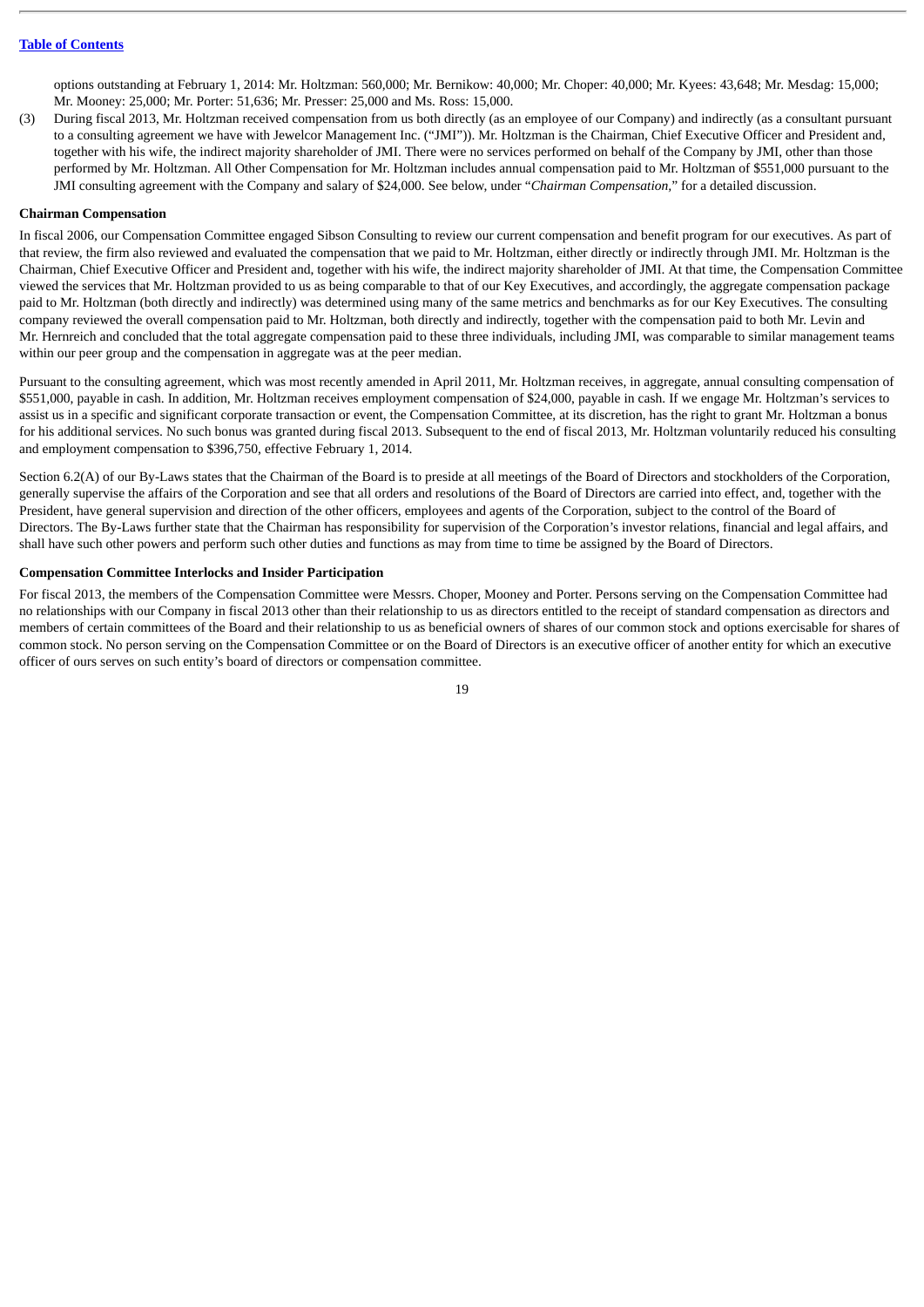#### <span id="page-22-0"></span>**Code of Ethics**

We have adopted a Code of Ethics which applies to our directors, Chief Executive Officer, Chief Financial Officer and Chief Accounting Officer, as well as our other senior officers. The full text of the Code of Ethics can be found under "Corporate Governance—Charters & Policies" on the Investor Relations page of the our corporate web site, which is at *http://investor.destinationxl.com.*

#### **Compensation Discussion and Analysis**

<span id="page-22-1"></span>This Compensation Discussion and Analysis discusses the compensation paid to our key executives which includes our Chief Executive Officer and our former Chief Financial Officer ("Key Executives") as well as our other executive officers (the "Senior Executives"). For the purposes of this Proxy, the Key Executives and our next three most highly-compensated Senior Executives for fiscal 2013 are collectively referred to herein as our "Named Executive Officers."

The Named Executive Officers for fiscal 2013 are: David A. Levin, President and Chief Executive Officer, Dennis R. Hernreich, former Executive Vice President, Chief Financial Officer, Chief Operating Officer, Treasurer and Secretary, Kenneth M. Ederle, Senior Vice President and Chief Merchandising Officer, Robert S. Molloy, Senior Vice President, General Counsel and Secretary and Brian S. Reaves, Senior Vice President, Store Sales and Operations.

Mr. Levin is a Key Executive officer and Mr. Hernreich was a Key Executive until his departure on January 30, 2014. Our Senior Executives are listed above under "Item 10. Directors, Executive Officers and Corporate Governance-Current Non-Director Executive Officers."

With Mr. Hernreich's departure, John E. Kyees, a director of the Company, was appointed and served as Interim Chief Financial Officer from February 2, 2014 until May 31, 2014. Effective June 1, 2014, Peter H. Stratton, Jr., Senior Vice President Finance, Corporate Controller and Chief Accounting Officer was promoted to Senior Vice President, Chief Financial Officer and Treasurer of the Company.

The Compensation Committee of our Board of Directors determines the compensation for our Named Executive Officers. The responsibility of our Compensation Committee is to establish, implement and continually monitor adherence to our compensation philosophy, as well as ensure that the total compensation is fair, reasonable, competitive and consistent with the interests of the Company's stockholders.

## <span id="page-22-2"></span>*Say on Pay*

At our 2011 Annual Meeting, stockholders voted on a non-binding advisory proposal as to the frequency with which we should conduct an advisory vote on executive compensation (a "say-on-pay proposal"). At that meeting, and in accordance with the recommendation of our Board of Directors, 93.5% of votes cast voted for the "one-year" frequency for advisory votes on executive compensation and we intend to hold such vote every year, until our next "say-on-pay" frequency vote, which we anticipate to be held at our 2017 annual meeting.

At our 2013 Annual Meeting, stockholders had an opportunity to cast a non-binding advisory vote on executive compensation as disclosed in the 2013 Proxy Statement. Of the votes cast on the say-on-pay proposal, 94.2% voted in favor of the proposal. The Compensation Committee considered the results of the 2013 advisory vote and believes that it affirms stockholders' support of our approach to executive compensation, which approach is to align short-and long-term incentives with performance. We will continue to consider the outcome of subsequent say-on-pay votes when making future compensation decisions for our executive officers.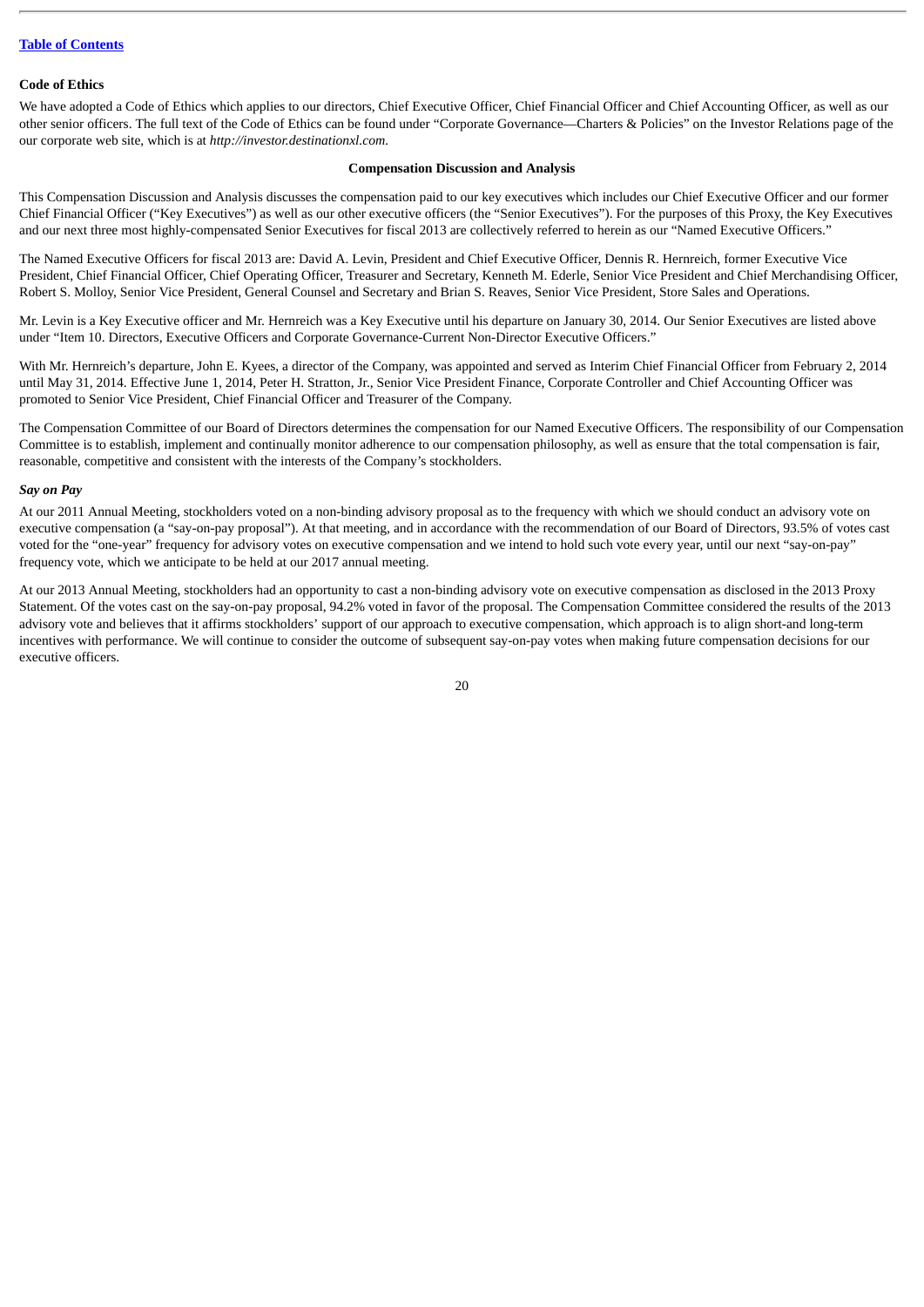#### <span id="page-23-0"></span>*Executive Summary*

We believe that our executive compensation policies and practices appropriately balance the interests of our executives with those of our stockholders. Performance is a key component of our philosophy for executive compensation. Accordingly, our executives' compensation, specifically our compensation for our Chief Executive Officer, is heavily weighted toward "at risk" performance-based compensation. Our executives' compensation consists of base salary ("fixed compensation") and performance-based compensation ("at-risk compensation").

For fiscal 2013, performance-based compensation consisted of an annual cash incentive based on achievement of specified performance goals under our annual incentive plan (or "AIP") and a new long-term incentive plan with performance targets reflecting the longer-term goals and objectives of the Company. These two plans work together by setting targets aimed to reach our ultimate long-term strategic goals.

In April 2013, the Compensation Committee approved a new long-term incentive plan (the "2013-2016 LTIP"). Whereas our previous long-term incentive plan was based on achievement of current year targets with long-term vesting, our 2013-2016 LTIP is based on achievement of our long-term goals and the effective implementation of our business strategies, specifically, the successful roll-out and growth of our DXL store concept. The 2013-2016 LTIP was originally designed as a four-year plan, consistent with our initial DXL store roll-out strategy, consisting of a combination of cash, stock options and restricted stock awards, of which half are subject to time-vesting conditions (to minimize attrition during these key years) and half are subject to the achievement of revenue and operating margin targets beginning in fiscal 2015. The philosophy behind the structure of the 2013-2016 LTIP was to encourage retention during this transition phase while also providing our management team an opportunity to earn compensation, commensurate with shareholder returns, if performance targets were achieved.

Under the terms of awards of the 2013-2016 LTIP, the time-based compensation portion of awards will not begin to vest until the end of fiscal 2014, and there was no opportunity for achievement of any of the performance-based targets in fiscal 2013. Because there was no opportunity in fiscal 2013 to earn any pay-out under the 2013-2016 LTIP, the base for target compensation that could be earned by our executives was significantly lower than when compared to fiscal 2012.

The following charts show the breakdown of compensation opportunity for our Chief Executive Officer ("CEO") and Senior Executives in fiscal 2013, assuming performance under our AIP was achieved at "target" levels. As noted above, the following charts do not include any amounts attributable to the 2013-2016 LTIP because there was no opportunity for our executives to earn any pay-out under the LTIP in fiscal 2013. Accordingly, as reflected in the chart below, the percentage of fixed compensation to total compensation was higher for fiscal 2013 as compared to fiscal 2012 (when fixed compensation represented 33% and 49% for our Chief Executive Officer and Senior Executives, respectively), because there was an opportunity to earn a payout under a long-term incentive plan in fiscal 2012.

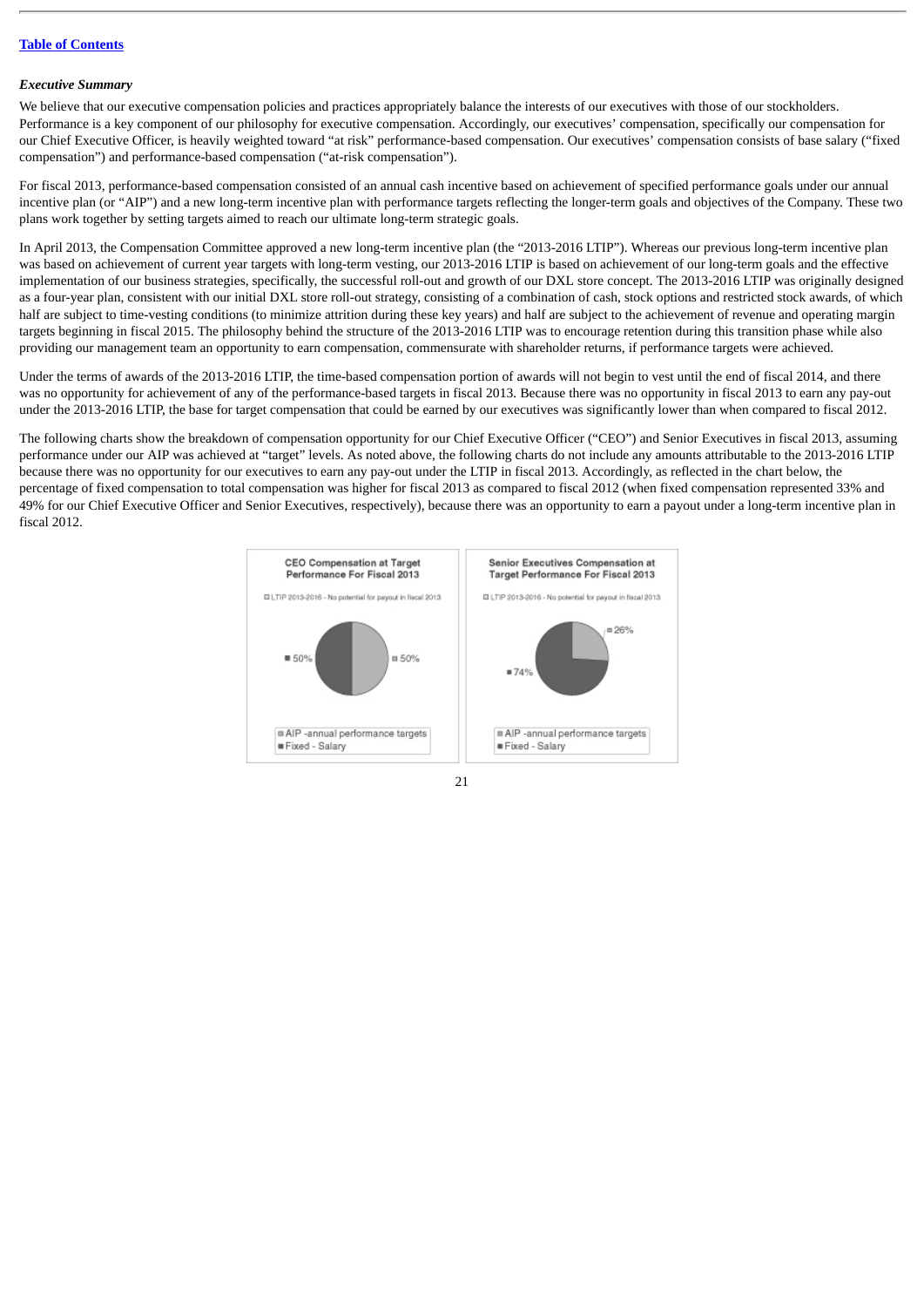For fiscal 2013, with the exception of Mr. Ederle who was promoted to Chief Merchandising Officer, the base salary for our Named Executive Officers remained unchanged from fiscal 2012 levels. Accordingly, the only opportunity for our Named Executive Officers to achieve compensation above fiscal 2012 levels was to achieve the performance thresholds established under our AIP.

As a result of our actual earnings for fiscal 2013, the only additional compensation beyond salary that our executives earned in fiscal 2013 was a partial payout under our AIP, which approximated 14.3% of Mr. Levin's salary and 5% of our Senior Executives' salaries.

#### Summary of Fiscal 2013 Performance Compared to Fiscal 2012

For fiscal 2013, we reported a net loss of \$59.8 million, or \$(1.23) per diluted share, as compared to net income of \$6.1 million, or \$0.13 per diluted share, in fiscal 2012. The comparability of our operating results for fiscal 2013 was affected by an incremental non-cash charge of \$51.3 million to establish a valuation allowance against our deferred tax assets, an asset impairment charge of \$1.5 million and approximately \$2.3 million in executive severance costs, which were accrued at the end of fiscal 2013. On a non-GAAP basis, our adjusted net loss was \$6.2 million, or \$(0.13) per diluted share. See footnote 4 to the table below for a reconciliation of these non-GAAP measures to GAAP.

This decrease in earnings, before consideration of the valuation allowance and executive severance costs, is primarily attributable to lower than expected sales. While our results for fiscal 2013 included approximately \$23.2 million, or \$0.29 per diluted share, in transition costs and incremental marketing to support our DXL roll-out, we expected that an increase in sales volume, driven by our store growth, would offset the majority of these costs.

Despite the lower than expected sales volumes in fiscal 2013, we remain very confident in our DXL strategy. Fiscal 2013 was a significant transitional year for us. The process of opening a significant number of new DXL stores, while at the same time liquidating twice as many Casual Male XL legacy stores, was challenging. Notwithstanding some of our misses in fiscal 2013, we are confident that we can improve upon our roll-out strategy as we move into fiscal 2014. Our plan was to complete the transition by the end of fiscal 2015, with 215 to 230 DXL stores opened and substantially all of our Casual Male XL stores closed. We are taking a more measured approach going forward and for fiscal 2014 we plan to open only 40 DXL stores and close 38 Casual Male XL and 2 Rochester clothing stores. We currently do not expect our transition will be complete until fiscal 2017, at which time, we expect we will have 250 DXL stores open.

|                                                      | For the fiscal year ending: |                                   |                                                 |                                                 |  |  |  |  |
|------------------------------------------------------|-----------------------------|-----------------------------------|-------------------------------------------------|-------------------------------------------------|--|--|--|--|
|                                                      |                             | February 1, 2014<br>(Fiscal 2013) |                                                 | <b>February 2, 2013</b><br><b>(Fiscal 2012)</b> |  |  |  |  |
|                                                      |                             |                                   | (in millions, except per share and percentages) |                                                 |  |  |  |  |
| <b>Financial Highlights:</b>                         |                             |                                   |                                                 |                                                 |  |  |  |  |
| <b>Sales</b>                                         | \$                          | 388.0                             |                                                 | 399.6                                           |  |  |  |  |
| Transition and increased marketing costs(1)          | \$                          | 23.2                              |                                                 | 9.0                                             |  |  |  |  |
| <b>Operating income (loss)</b>                       | \$                          | (13.1)                            |                                                 | 13.9                                            |  |  |  |  |
| EBITDA, a non-GAAP measure(2)                        | \$                          | 7.8                               | D                                               | 29.4                                            |  |  |  |  |
| Tax provision $(3)$                                  | ЭD                          | 45.7                              |                                                 | 5.2                                             |  |  |  |  |
| Net income (loss)                                    | \$                          | (59.8)                            | \$                                              | 6.1                                             |  |  |  |  |
| Net income (loss) per diluted share                  | \$                          | (1.23)                            | \$                                              | 0.13                                            |  |  |  |  |
| Adjusted net loss, non-GAAP measure(4)               | \$                          | (6.2)                             |                                                 |                                                 |  |  |  |  |
| Adjusted loss per diluted share, non-GAAP measure(4) | \$                          | (0.13)                            |                                                 |                                                 |  |  |  |  |
| Shareholder Return(5):                               |                             |                                   |                                                 |                                                 |  |  |  |  |
| Total 1-year Shareholder Return                      |                             | 17.0%                             |                                                 |                                                 |  |  |  |  |
| Total 2-year Shareholder Return                      |                             | 60.6%                             |                                                 |                                                 |  |  |  |  |
| Total 3-year Shareholder Return                      |                             | 30.0%                             |                                                 |                                                 |  |  |  |  |

(1) Transition costs summarize the one-time costs that are being incurred in connection with opening DXL stores and closing existing Casual Male XL and Rochester Clothing stores. These costs include preopening rent, lease termination costs, pre-opening payroll and training costs, and costs to close existing stores.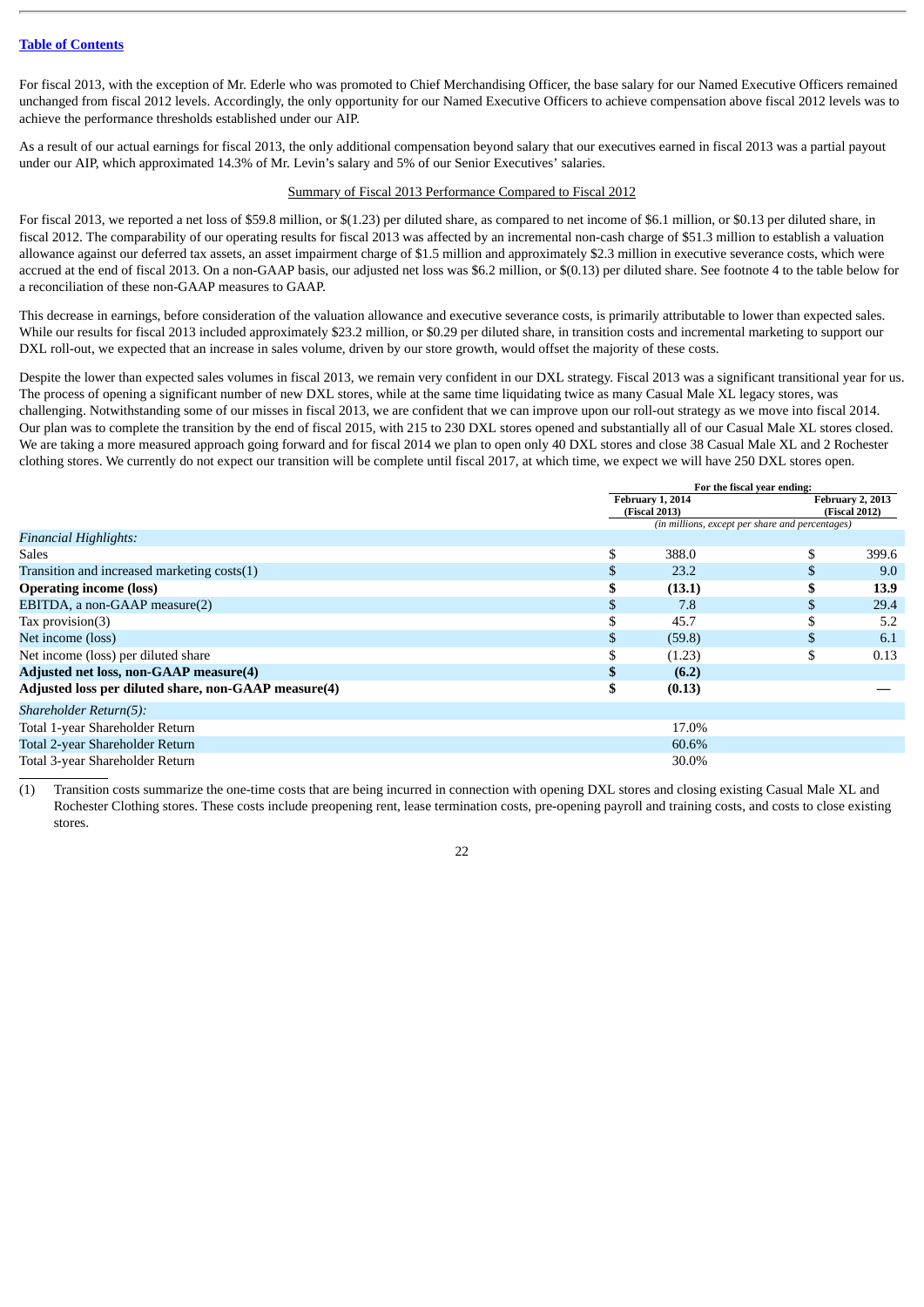- (2) EBITDA, a non-GAAP measure, is defined as income from continuing operations before interest, taxes, depreciation and amortization. EBITDA should not be considered superior to or as a substitute for net income derived in accordance with GAAP. We use EBITDA because it: (i) measures performance over the periods in which executives can have significant impact, (ii) is directly linked to our annual incentive plan and long-term growth plan, and (iii) is a key metric used by management and the Board to assess our operating performance. EBITDA for fiscal 2013 was calculated as loss from continuing operations of \$(59.7) million, plus interest of \$1.0 million, taxes of \$45.7 million and depreciation and amortization of \$20.8 million. EBITDA for fiscal 2012 is calculated as income from continuing operations of \$8.1 million, plus interest of \$0.6 million, taxes of \$5.2 million and depreciation and amortization of \$15.5 million.
- (3) In the fourth quarter of fiscal 2013, based on our three-year cumulative loss and our forecasted operating loss for fiscal 2014, we established a full valuation allowance against our net deferred tax assets.
- (4) Adjusted Net Loss and Adjusted Loss per Diluted Share are non-GAAP measures and are not meant to be superior to or as a substitute for Net Loss or Loss per Diluted Share on a GAAP basis. No adjustments were made for fiscal 2012. The net loss for fiscal 2013 has been adjusted to exclude \$2.3 million of executive severance costs, an asset impairment charge of \$1.5 million and an incremental non-cash charge of \$51.3 million for the establishment of the valuation allowance. For comparative purposes, an assumed normal tax rate of 40.2% was used. For fiscal 2013 Adjusted Net Loss and Adjusted Loss Per Share was calculated as follows:

# **GAAP TO NON-GAAP RECONCILIATION**

|                                                                                  |                                         | Per diluted share |        |
|----------------------------------------------------------------------------------|-----------------------------------------|-------------------|--------|
|                                                                                  | (in millions, except per<br>share data) |                   |        |
| <b>Net loss, GAAP basis</b>                                                      | \$ (59.8)                               | Φ                 | (1.23) |
| <b>Add back:</b>                                                                 |                                         |                   |        |
| Executive severance accrual of \$2.3 million, less tax at 40.2% of \$0.9 million | $\frac{1.4}{2}$                         |                   | 0.03   |
| Asset impairments of \$1.5 million, less tax at 40.2% of \$0.6 million           | \$0.9                                   | S                 | 0.02   |
| Charge to establish full valuation allowance                                     | 51.3                                    |                   | 1.05   |
| <b>Adjusted net loss, non-GAAP basis</b>                                         | \$ (6.2)                                | Φ                 | (0.13) |
| Weighted average number of common shares outstanding on a diluted basis          |                                         |                   | 48.5   |

(5) Total 1-year Shareholder Return for fiscal 2013 was calculated by taking the percentage change in stock price from February 1, 2013 to January 31, 2014. Total 2-year Shareholder Return for fiscal 2013 was calculated by taking the percentage change in stock price from January 27, 2012 to January 31, 2014. Total 3-year Shareholder Return for fiscal 2012 was calculated by taking the percentage change in stock price from January 28, 2011 to January 31, 2014. No dividends were paid by us. We calculated all shareholder returns using the closing price of our common stock on the last business day of each fiscal year.

# Summary of Total Compensation Earned for Fiscal 2013 Compared to Fiscal 2012

As described above, because we did not achieve even the threshold in the majority of our performance goals in fiscal 2013, our Named Executive Officers earned only a partial award under the AIP for fiscal 2013. The actual results compared to the respective targets are discussed below under "*Components of Executive Compensation—Performance-based annual cash incentives*."

As discussed above, our executives' compensation for fiscal 2013 includes the initial grant of time-based equity awards under the LTIP 2013-2016 that will become 20% vested at the end of fiscal 2014, 40% at the end of fiscal 2015 with the remaining 40% vesting at the end of fiscal 2016. While the cash and performance-based components of the 2013-2016 LTIP will not be reflected until the time-vested cash component vests and the performance targets are achieved, the fair value of these time-based equity awards have to be reflected in the year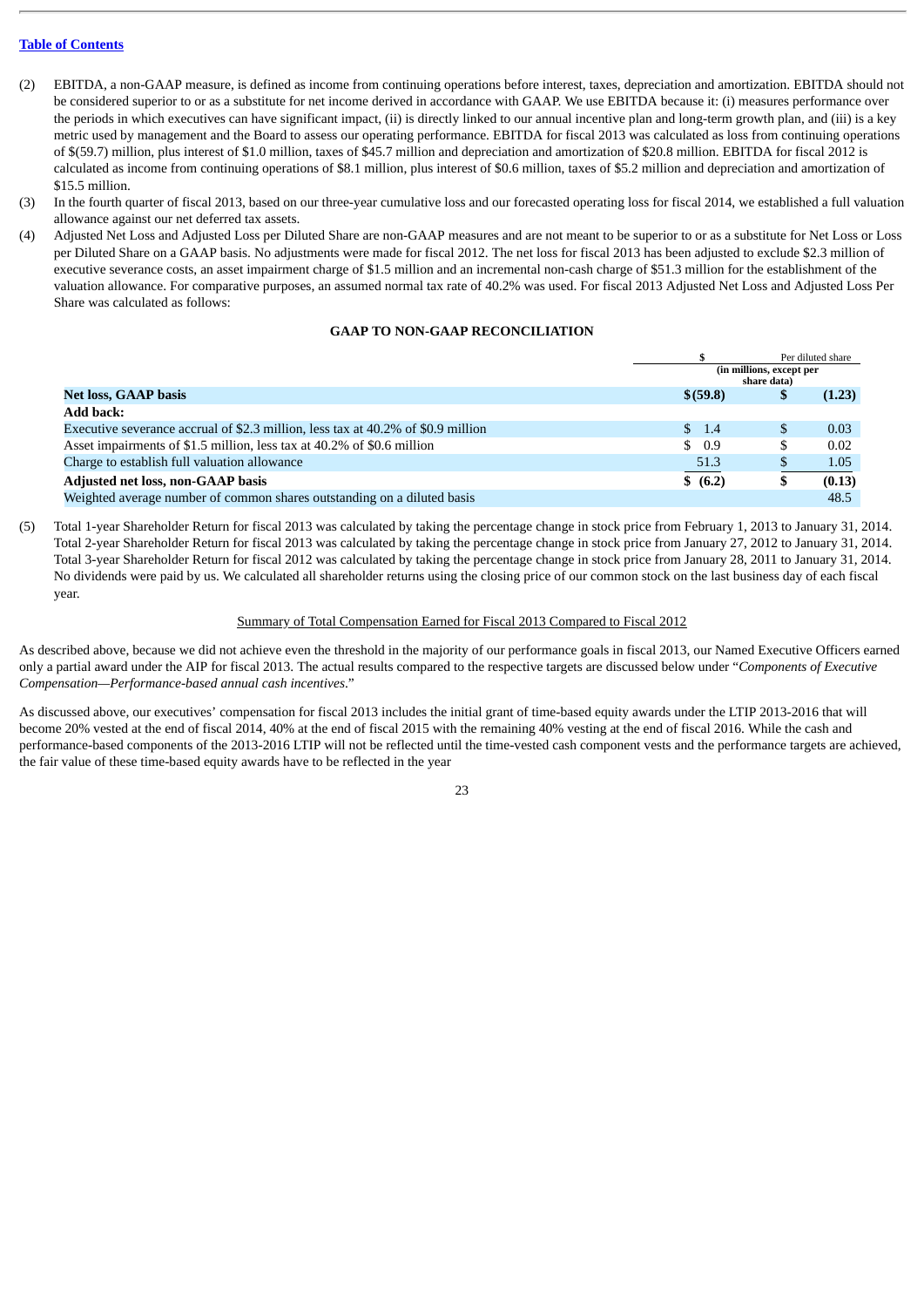of grant, or fiscal 2013. It is important to note that the 2013-2016 LTIP, and the initial grant of awards pursuant to it, is structured as a four-year plan. Therefore, no additional awards will be granted under the 2013-2016 LTIP for existing participants until the 2013-2016 LTIP expires at the end of fiscal 2016.

With the exception of accrued severance for Mr. Hernreich and Mr. Ederle's promotion to Chief Merchandising Officer, the increase in compensation for our Named Executive Officers for fiscal 2013 as compared to fiscal 2012 is solely due to the fair value of the time-vested portion of the equity awards granted under the 2013-2016 LTIP, which do not begin to vest until the end of fiscal 2014. As a result, our executives' total compensation for fiscal 2013 appears substantially higher than fiscal 2012. Except as noted above and without consideration of the fair value of the time-vested portion of the awards under the 2013-2016 LTIP, total compensation for each of our Named Executive Officers for fiscal 2013 decreased, when compared to fiscal 2012. The following table summarizes total compensation earned by each Named Executive Officer for fiscal 2013 as compared to fiscal 2012. See the "*Summary Compensation Table*" below for a detailed description of compensation for each Named Executive Officer.

| <b>Named Executive Officer</b>                                                                                                             | % Change(1) |    | February 1, 2014<br>(Fiscal 2013)(1) | February 2, 2013<br>(Fiscal 2012) |  |
|--------------------------------------------------------------------------------------------------------------------------------------------|-------------|----|--------------------------------------|-----------------------------------|--|
| David A. Levin,<br>President and Chief Executive Officer                                                                                   | 73.7%       | \$ | 2,182,462                            | \$<br>1,256,675                   |  |
| Dennis R. Hernreich(2)<br>Former Executive Vice President, Chief<br>Financial Officer, Chief Operating<br>Officer, Treasurer and Secretary | 497.6%      | S. | 3,909,699                            | \$<br>654,194                     |  |
| Kenneth M. Ederle,<br>Senior Vice President, Chief<br><b>Merchandising Officer</b>                                                         | 101.2%      | \$ | 691,969                              | \$<br>343,886                     |  |
| Robert S. Molloy<br>Senior Vice President, General Counsel<br>and Secretary                                                                | 75.4%       | \$ | 707,704                              | \$<br>403,468                     |  |
| Brian S. Reaves<br>Senior Vice President, Store Sales and<br><b>Operations</b>                                                             | 74.8%       | \$ | 601,914                              | \$<br>344,423                     |  |

(1) The amounts in this column include the following amounts attributable to the fair value of time-vested equity awards made to each Named Executive Officer under the 2013-2016 LTIP in fiscal 2013, none of which vested in fiscal 2013: Mr. Levin—\$1,216,800; Mr. Hernreich—\$932,880; Mr. Ederle —\$341,250; Mr. Molloy—\$341,250; Mr. Reaves—\$288,750.

(2) Mr. Hernreich's time-vested awards, with a fair value of \$932,880, were forfeited as a result of his termination of employment of January 30, 2014. Compensation for fiscal 2013 includes \$2.3 million for accrued severance.

#### <span id="page-26-0"></span>*Executive Compensation Philosophy and Objectives*

Our Compensation Committee's overarching compensation guiding principle is to reward our executives for the achievement of our primary business objectives: successfully complete the transformation to our DXL format, to grow our market share within the Big & Tall retail industry, to increase earnings and operating margins and, ultimately, to increase stockholder returns through increased stock price due to the increase in earnings and operating margins. For fiscal 2013, given the transformation that the Company had embarked upon, and the fact that the transition from our Casual Male XL format to our DXL format is a multi-year plan, the Committee was challenged with providing competitive, short and long-term compensation opportunities to our executives during this important transition period.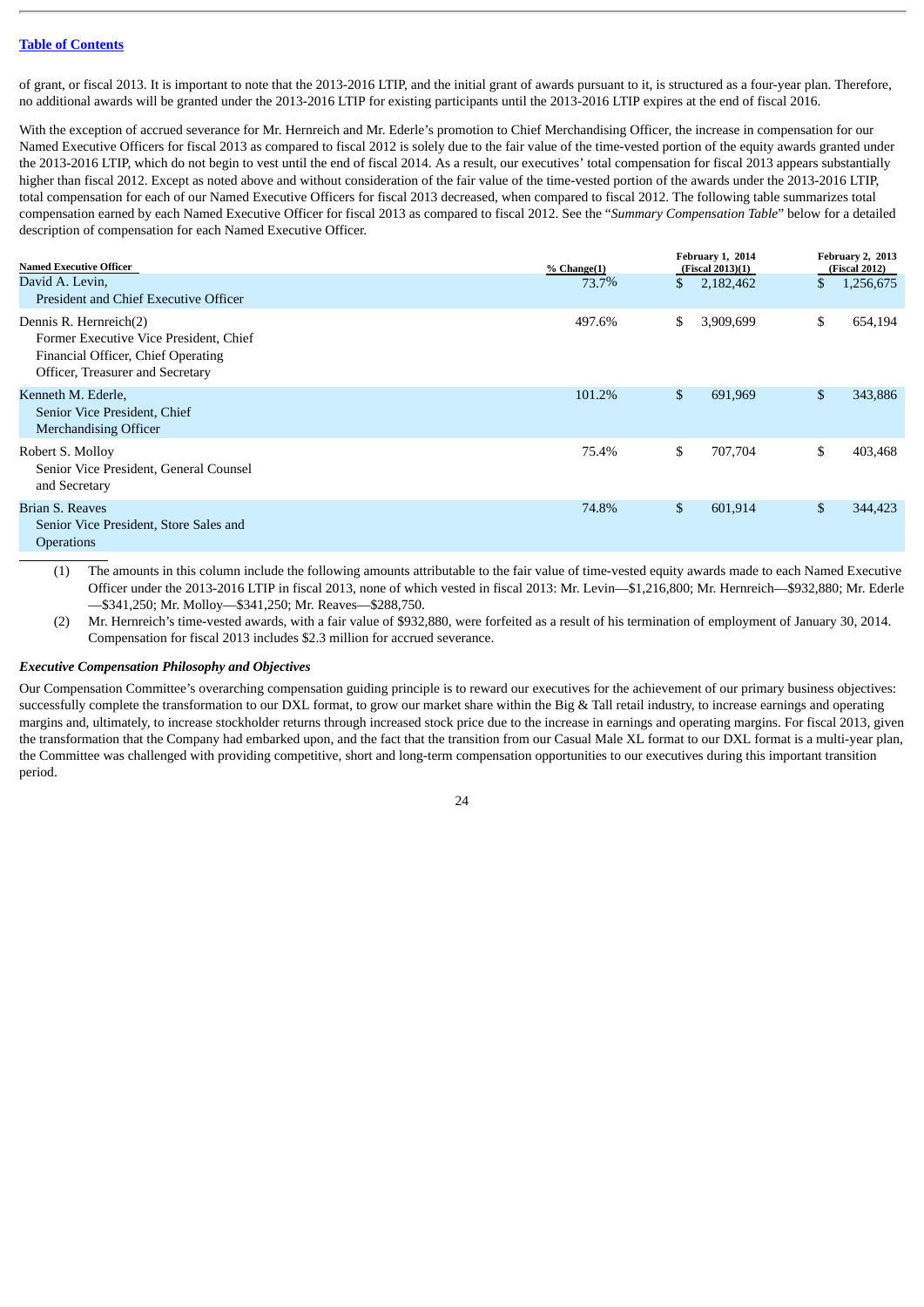The Compensation Committee believes that the most effective executive compensation program is one designed to:

- Attract, retain and engage the executive talent we need to deliver on our performance expectations;
- Reward the achievement of specific annual, long-term and strategic goals through a combination of both cash and stock-based compensation;
- Align the executives' interests with those of our stockholders; and
- Deliver a total compensation opportunity competitive with those available to similarly situated executives at our peer companies.

When reviewing compensation, the Compensation Committee evaluates the pay structure in two primary ways: "total cash compensation" and "total direct compensation." The total cash compensation, which consists of the executive's base salary and an annual performance-based cash incentive award, is tied to our annual performance targets, which is generally EBITDA but also includes other performance targets. The total direct compensation includes the total cash compensation plus target long-term incentive awards. Our current long-term incentives reward the achievement of our long-term objectives of increasing revenue and operating margin percentage, which we believe is aligned with stockholder returns.

We seek to balance the mix of short and long-term compensation in order to ensure adequate base compensation and annual incentive opportunities to attract and retain executive talent, while providing meaningful incentives for them to create long-term sustained value for our Company and our stockholders.

With respect to the overall compensation paid to our Chief Executive Officer, the Compensation Committee's objective is to achieve a total direct compensation amount that is within our peer median if we are able to achieve financial targets. As such, the Compensation Committee's objective is to allocate the Chief Executive Officer's total direct compensation equally between base salary, annual and long-term incentive awards.

For our Senior Executives, the Compensation Committee's overall objective is to provide them with a competitive base salary that is within our peer median, while providing them with an opportunity for short-and long-term compensation if our Company meets or exceeds its financial targets, such as EBITDA and operating margins.

Over the years, the Compensation Committee has continued to fine-tune the pay for performance and shareholder alignment focus of our executive compensation programs. Prior to fiscal 2008, we provided cash compensation in the form of base salary to meet competitive salary norms and rewarded performance against specific short-term goals in the form of cash bonuses. Additionally, we provided stock options to reward superior performance against specific objectives and long-term strategic goals. In fiscal 2008, with the adoption of a Long-Term Incentive Plan ("LTIP"), which was first amended in May 2010, our management team was offered a compensation plan designed to award superior performance against short-term objectives. However, any award earned (which could be in the form of cash, stock options, restricted stock or any combination thereof based on the prior election of the executives) was subject to a ratable three-year vesting period commencing on the first anniversary of the date of grant. Beginning in fiscal 2010, there were further refinements made with the intention of improving alignment of executive compensation with stockholders' interest and the Company's long-term strategic goals. Specifically, all participants in our LTIP, which include our Named Executive Officers, were required to elect at least 50% of any award earned in equity, either through stock options or shares of restricted stock or a combination thereof, in order to be more aligned with our stockholders.

For fiscal 2013, the Compensation Committee redefined the metrics for both the AIP and 2013-2016 LTIP to align the potential awards under these plans with the Company's current multi-year year strategic plan to transition to the DXL format as communicated to the investment community and its shareholders. See "*Components of Executive Compensation"* below for more information about the 2013 AIP and 2013-2016 LTIP.

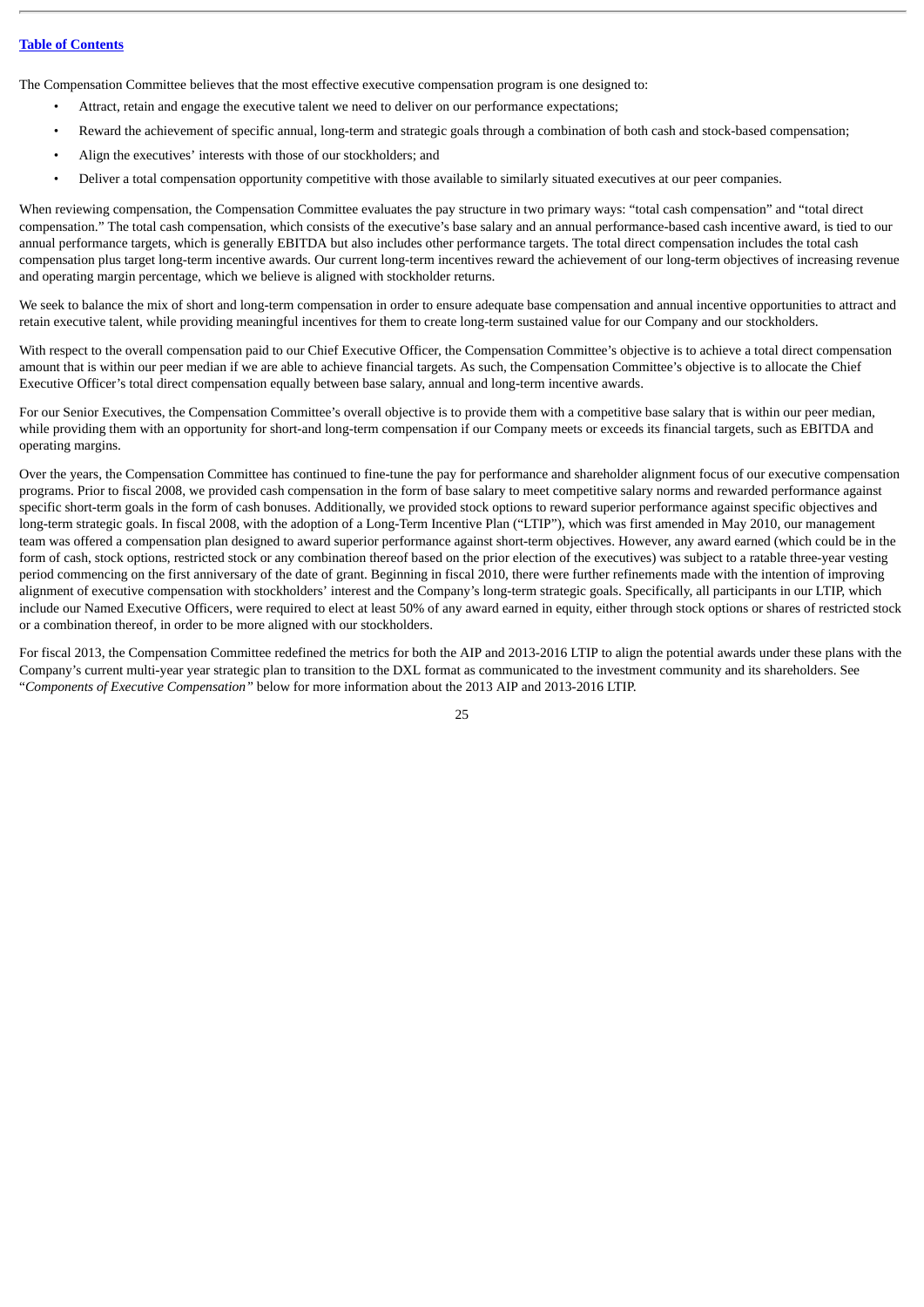#### <span id="page-28-0"></span>*Risk Assessment*

We believe that our compensation programs do not provide incentives for unnecessary risk taking by our employees. Our employment agreements with each of our executives include a "clawback" provision which permits us to demand full repayment of all amounts paid to the executive in the event we learn after the executive's termination that the executive could have been terminated for "justifiable cause." Our emphasis on performance-based annual and long-term incentive awards is also designed to align executives with preserving and enhancing shareholder value. Based on these considerations, among others, we do not believe that our compensation policies and practices create risks that are likely to have a material adverse effect on our Company.

#### <span id="page-28-1"></span>*Compensation Committee Process*

In periodic consultations with Sibson Consulting, an independent firm which specializes in benefits and compensation, the Compensation Committee has developed a compensation program that is competitive within our peer group. Our Compensation Committee has assessed the independence of Sibson Consulting and has concluded that no conflict of interest exists with respect to the services that Sibson Consulting performs for our Compensation Committee. Sibson Consulting did not provide any services to the Company other than with respect to the services provided to the Compensation Committee as described below. The consultant most recently analyzed compensation and benefits for our Named Executive Officers in fiscal 2011 and again for Mr. Levin in the Spring of 2014, as it relates to compensation and benefits for fiscal 2014.

The Compensation Committee has the authority to retain compensation consultants and other outside advisors, without Board or management approval, to assist it in carrying out its duties, including the evaluation of compensation to be paid to our Named Executive Officers. The Compensation Committee may accept, reject or modify any recommendations by compensation consultants or other outside advisors. Since 2006, the Compensation Committee has retained Sibson Consulting to analyze compensation and benefits of our peer companies with respect to our Key Executive compensation. In 2011, the consultant analyzed total compensation for the past five-year period for our Named Executive Officers and compared that information with that of our peer companies. In addition, the consultants also reviewed total compensation paid to our Named Executive Officer in comparison to our Company's financial performance. In fiscal 2012 and fiscal 2013, Sibson Consulting also worked with the Compensation Committee on updating and revising our current annual incentive plan and long-term incentive plan. Sibson Consulting continues to work with the Compensation Committee on an on-going basis to ensure that its compensation program remains in line with our peer group as well as with our own business objectives.

When determining peer companies, we chose public companies within the specialty retail apparel business with comparable sales and market capitalization. In April 2014, the Compensation Committee removed Coldwater Creek, The Finish Line, Hot Topic, JoS A. Bank and Rue 21 from the peer group. The Compensation Committee added bebe stores, inc., Body Central Corp., Kirkland's Inc., MarineMax, Inc., and Zumiez, Inc. This revised peer group will be in effect for compensation decisions made in fiscal 2014:

- 
- Big 5 Sporting Goods Citi Trends Pacific Sunwear
- Body Central Corp. dELiA\*s Sport Chalet
- 
- 
- Cato Group Kirkland's, Inc.
- bebe, inc. Christopher & Banks MarineMax, Inc. MarineMax, Inc.
	-
	-
	- The Buckle Destination Maternity Destination Maternity Wet Seal

- Cache. Cache. Cache. Cache. Cache. Cache. Zumiez, Inc.
	-
- 
- 
- 
- 
-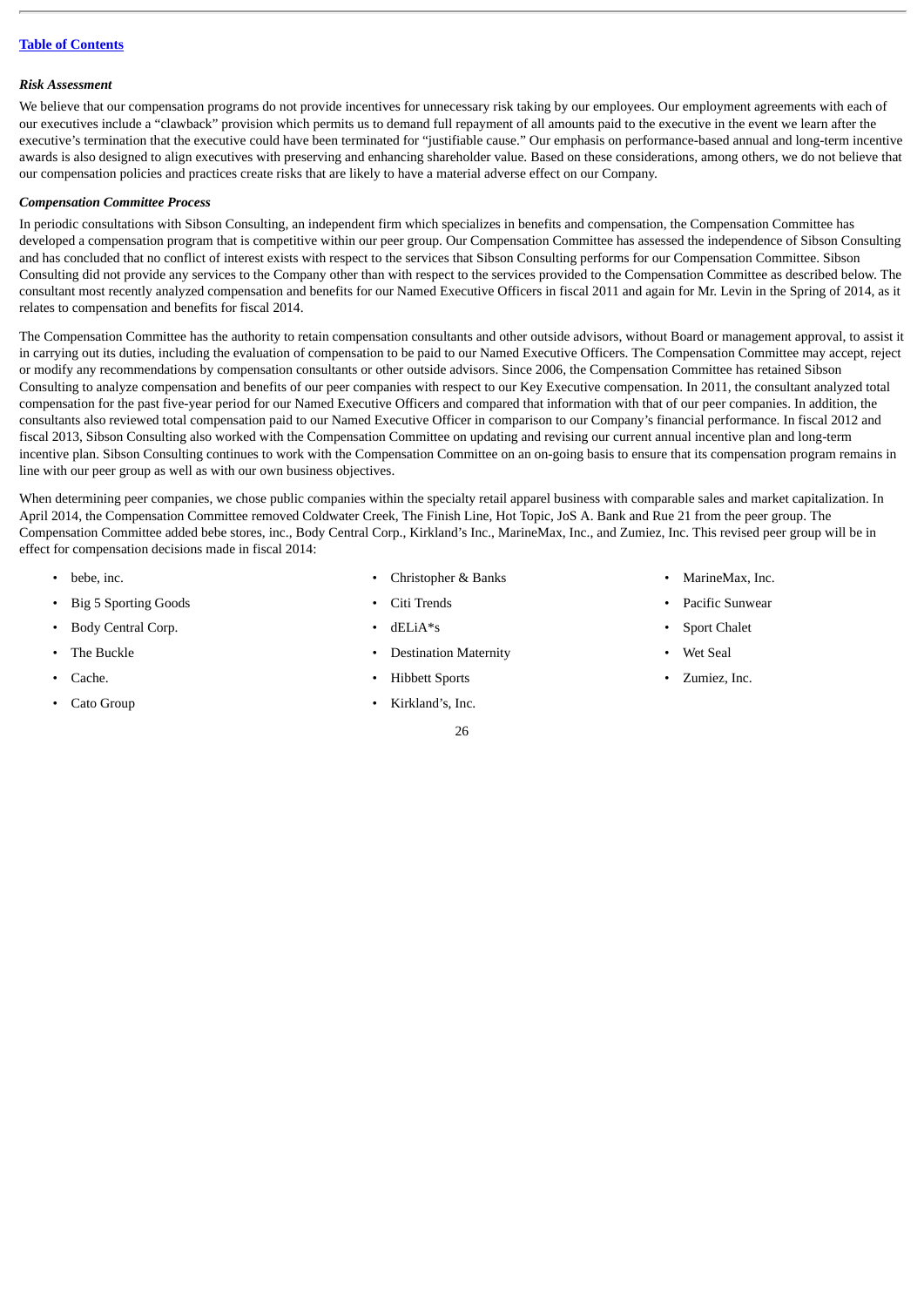#### *-Key Executives*

The Committee's overall goal is for Mr. Levin's total direct compensation to fall within the median of our peer group; however, this guideline may differ depending on an individual's qualifications, role content and scope, past performance, the demand for individuals with the executive's specific expertise and experience, achievement of our financial objectives and the executive's contribution to such achievement and overall responsibility, among other criteria.

The Compensation Committee is directly responsible for determining the compensation paid to Mr. Levin. The Compensation Committee, working with Sibson Consulting, compares each element of compensation to published survey data and proxy data from our peer group for executives with comparable positions and responsibilities. Based on that detailed review which was completed at the end of fiscal 2011, the Committee concluded that the total cash compensation and total direct compensation for Mr. Levin, as well as, Mr. Hernreich were appropriate. This conclusion was based on the following observations:

- Assuming that the Company's performance targets are achieved and Mr. Levin receives performance-based compensation, Mr. Levin's total cash compensation and total direct compensation is competitive and within our peer median. (The Committee measures "competitive" as compensation that is between 85% to 115% of targeted market level among our peers).
- Mr. Hernreich's total cash compensation and total direct compensation was above the market median for either a chief financial officer or chief operating officer when compared to our peers. However, our Company is organized differently from our peers. Until his departure, Mr. Hernreich served in multiple roles as our Executive Vice President, Chief Operating Officer, Chief Financial Officer, Treasurer and Secretary. Because of Mr. Hernreich's multiple responsibilities, the Committee believed that compensation above the median was appropriate recognition of Mr. Hernreich's multi-faceted responsibilities. Further, the Committee believed Mr. Hernreich's total compensation was far below the expense which would be incurred by adding additional executives to fill each of the many roles filled by Mr. Hernreich.

Sibson Consulting was engaged in April 2014 to review Mr. Levin's compensation and no adjustments were made to his compensation or benefits for fiscal 2014. The Compensation Committee believes that Mr. Levin's salary continues to be competitive and within our peer median.

# -*Senior Executives*

Our Chief Executive Officer and the Senior Vice President of Human Resources, are primarily responsible for determining the compensation paid to our Senior Executives, subject to ratification or approval by the Compensation Committee. For benchmarking purposes, several published industry compensation surveys are utilized when determining compensation packages for our Senior Executives. Through our subscriptions with Salary.com and the National Retail Federation, we have access to the latest compensation data, which includes both base salary and total compensation, inclusive of incentives. While these sites do not identify the specific companies included in the survey, we are able to access information based on industry, size, such as sales volumes, and regional area, among others. In general, we benchmark compensation against companies in the retail industry which are of similar size, based on comparative sales volumes. When recruiting a senior management position, we will also benchmark against larger or more complex business structures to ensure we retain the best talent to support future growth. A combination of performance, achievement of goals and survey data, among other criteria, is used to determine each Senior Executive's total direct compensation opportunity. Like our Chief Executive Officer, the Senior Executives are provided with a competitive base salary within our retail industry and are provided with an opportunity to earn performance awards each year which are primarily driven by our overall financial targets. See "*Components of Executive Compensation—Performance—based annual cash bonuses and—Long-term performance based awards.*"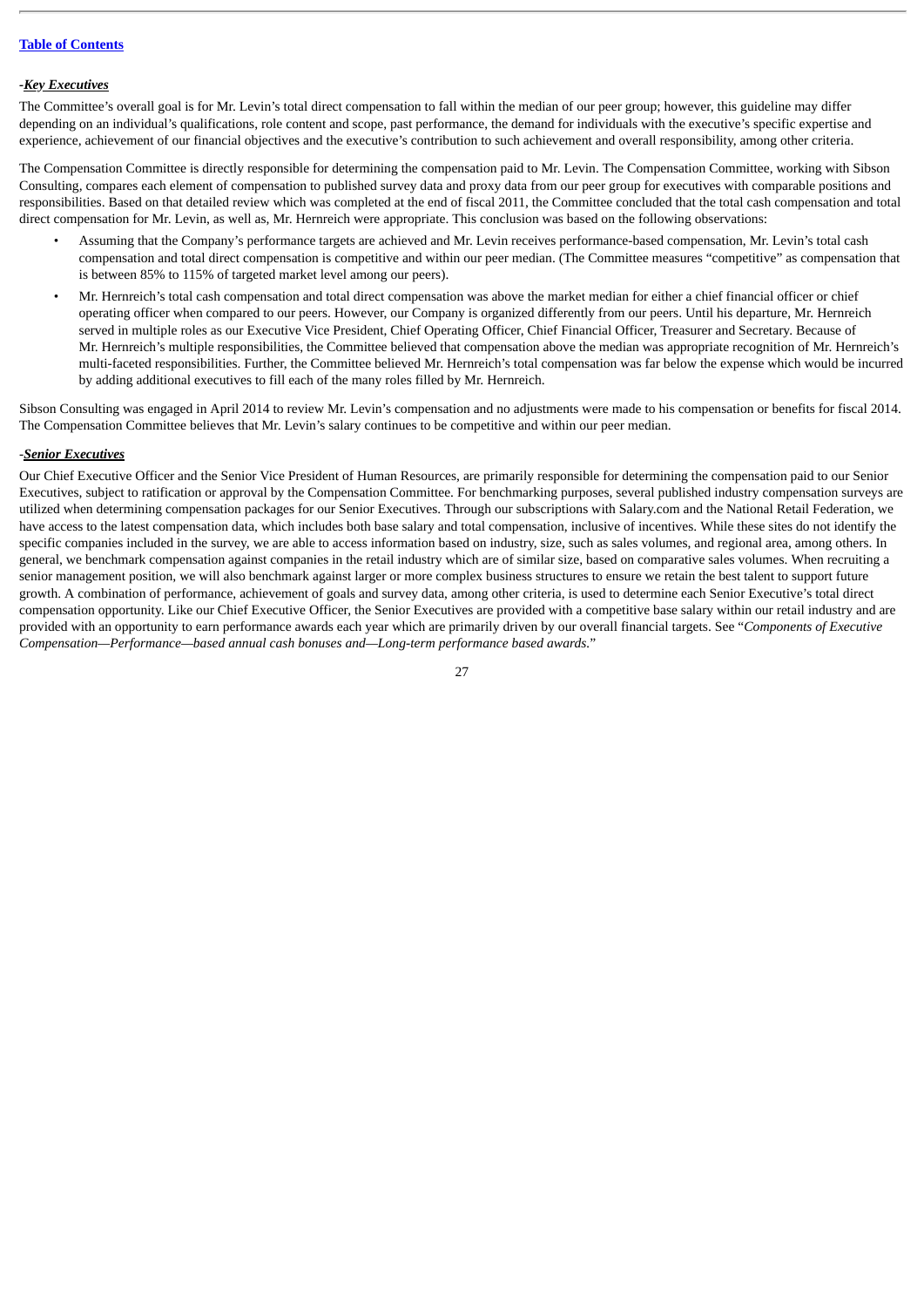Periodically, our Compensation Committee will engage Sibson Consulting to review the compensation for Senior Executives who are also Named Executive Officers. Sibson Consulting conducted a detailed review of the Company's top six positions in May 2011 and an updated review of compensation of the Company's Named Executive Officers in January 2012 for fiscal 2012. As a result of the in-depth study in May 2011, the Compensation Committee observed that the compensation earned for fiscal 2010 was at or below the 50<sup>th</sup> percentile of our peer group. Further, the Committee noted that the compensation paid to our Senior Executives is more heavily weighted toward incentive programs than with our peer group. That comprehensive study was conducted during a year when bonuses were earned under the Annual Incentive Plan and the LTIP. Based on Sibson's work, the Committee determined that the compensation opportunity for the Senior Executives who are also Named Executive Officers was appropriate given their specific roles with the Company and the intent of the Committee to emphasize rewards based on achievement of performance goals.

#### <span id="page-30-0"></span>*Components of Executive Compensation*

The primary components of compensation for our Named Executive Officers include base salary, annual performance-based cash incentives and long-term incentives. The components of compensation are described as follows:

*• Base salary*

The base salary represents the fixed component of an executive's annual compensation. In order to be competitive in the marketplace and attract the top executive talent, we believe that it is important that our base salary be competitive, generally falling within the median of our industry peers.

Base salaries are reviewed annually and adjustments are influenced by our performance in the previous fiscal year and the executive's contribution to that performance. The executive's performance is measured by various factors, including, but not limited to, achievement of specific individual and department goals. Additionally, adjustments may consider the individual's promotion that may have occurred during the fiscal year, and any modifications in the individual's level of responsibility.

As mentioned above, the Compensation Committee reviews Mr. Levin's overall compensation. The Committee expects Mr. Levin's base salary to generally fall in a range that is within the proxy peer median and that approximately one-third of his total direct compensation will be in the form of base salary. In making base salary decisions for our Senior Executives, Mr. Levin, working with Human Resources, will rely on published industry compensation surveys and target the market median range.

With the exception of Mr. Ederle, who was promoted to Senior Vice President and Chief Merchandising Officer in April 2013, the base salaries of our Named Executive Officers have remained flat for the past five years. In April 2014, Mr. Ederle received a 7.7% increase, which included a merit increase and salary adjustment as a result of a compensation review of peers and Mr. Molloy received a merit increase of 3.1%.

*• Performance-based annual cash incentives*

The Compensation Committee believes that a substantial portion of each executive's compensation should tie directly to our financial performance. Our compensation program includes eligibility for an annual performance-based cash incentive opportunity for all executives as well as selected nonexecutive employees. The Committee believes that an annual cash incentive component of compensation is necessary to provide additional incentive to help achieve the annual goals, which ultimately benefit our stockholder value.

#### 2013 Annual Incentive Plan

With the assistance of Sibson Consulting, the Compensation Committee re-designed the financial metrics and targets for the Annual Incentive Plan ("AIP") for fiscal 2013. With the DXL transformation, there were metrics beyond EBITDA that the Compensation Committee felt were important and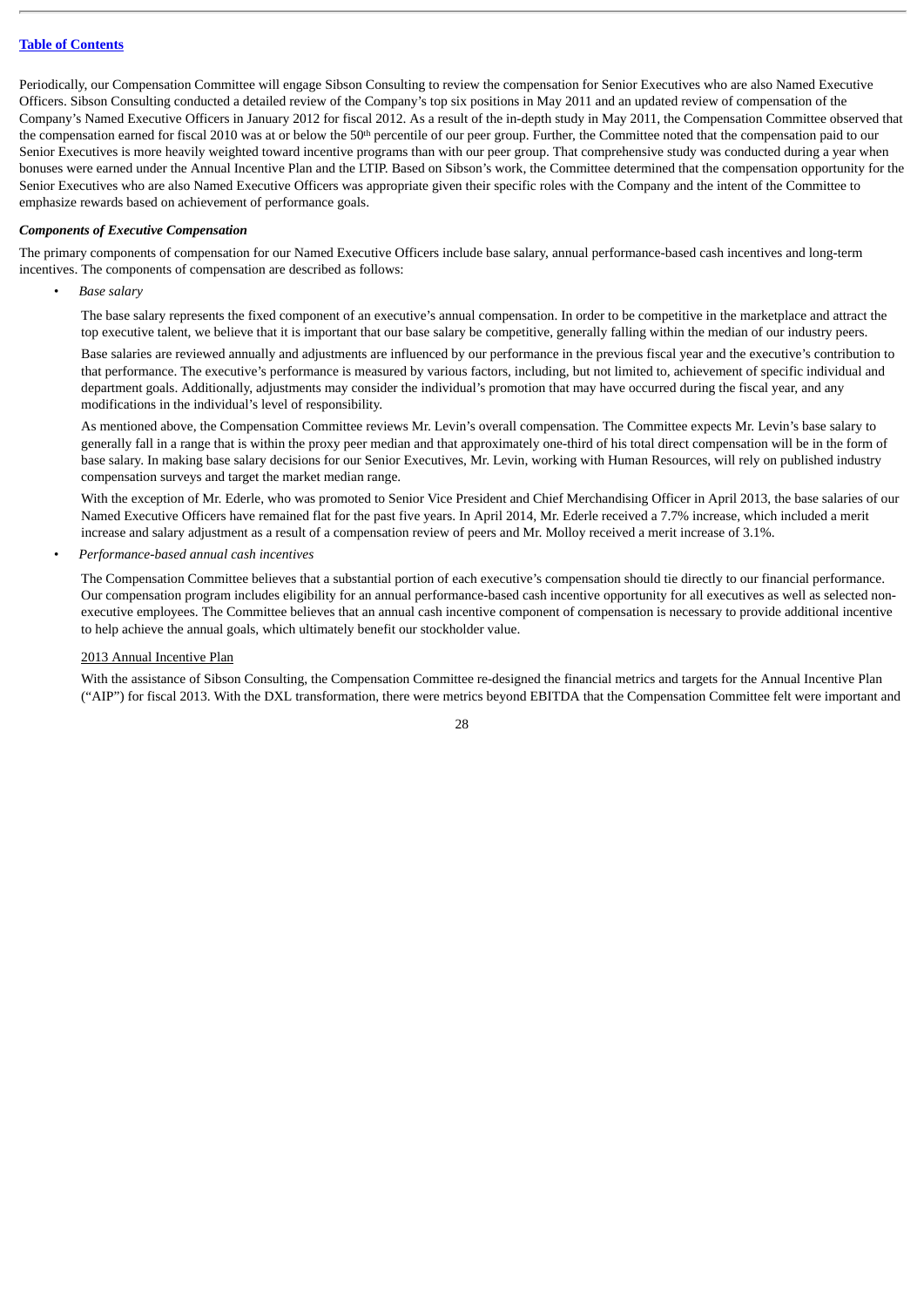warranted focus, and that the metrics should be both challenging and result in a measurable positive impact on the Company. In addition, the Committee took into account the fact that EBITDA for fiscal 2013 would decrease from fiscal 2012, because of the additional transition costs that we planned to incur related to the high number of new DXL store openings and Casual Male XL store closings,. As such, the Committee deemed it important that performance be measured in part by how margins and debt were managed and controlled in a year when we also planned increased marketing and capital expenditures. In addition, the Compensation Committee wanted to reward management for improvement in our DXL store sales growth and overall customer base as we continue to transition to the DXL concept. Accordingly, the Compensation Committee identified four target metrics for fiscal 2013, each of which was independent of the other, of which two were financial measures and two were strategic measures.

On April 23, 2013, the financial metrics and targets were approved by the Compensation Committee. The targets were as follows:

|                 | Metric                                                     | Award %<br><b>Attributable to</b><br><b>Each Target</b> | Minimum/Maximum<br><b>Potential Payout</b>                                                                                                                                                                                                                                                                    | <b>Actual Results</b>                                                                                                                                                                                          |
|-----------------|------------------------------------------------------------|---------------------------------------------------------|---------------------------------------------------------------------------------------------------------------------------------------------------------------------------------------------------------------------------------------------------------------------------------------------------------------|----------------------------------------------------------------------------------------------------------------------------------------------------------------------------------------------------------------|
| <b>Target 1</b> | <b>EBITDA</b>                                              | 50.0%                                                   | -85% of EBITDA target to receive minimum<br>payout of 50%.<br>-125% of EBITDA target to receive maximum<br>payout of 150%.                                                                                                                                                                                    | The EBITDA target for fiscal 2013 was \$23.0<br>million. Actual EBITDA was \$7.8 million;<br>accordingly, there was no payout under Target 1.                                                                  |
| <b>Target 2</b> | Merchandise<br>Margin (internal<br>metric) and Net<br>Debt | 25.0%                                                   | -Both metrics must be met to earn 100%; otherwise<br>no payout.<br>-The merchandise margin target for fiscal 2013 was<br>considered achievable, with a 50% probability.<br>-If the maximum payout of 150% is achieved in all<br>three of the other targets, then 150% would be paid<br>out under this target. | Although our merchandise margin was met, our<br>Net Debt had to be less than or equal to \$13.0<br>million. Actual Net Debt was \$21.2 million.<br>Accordingly, there was no payout under Target<br>2.         |
| <b>Target 3</b> | <b>Customer Base</b><br>Growth                             | 12.5%                                                   | 100% of payout at set target, with pro-rata percent<br>increase up to a maximum payout of 150% at 125%<br>of target; and a pro-rata payout for any percentage<br>increase up to 100% of set target.                                                                                                           | The Customer Base Growth target for fiscal<br>2013 was an increase of 1.6% in new customers.<br>Actual customer base did not increase;<br>accordingly, there was no payout under Target 3.                     |
| <b>Target 4</b> | <b>DXL</b><br>Comparable<br>Sales                          | 12.5%                                                   | -80% of DXL Store Comp target to receive<br>minimum payout of 50%<br>-200% of DXL Store Comp target to receive<br>maximum payout of 150%.                                                                                                                                                                     | Our DXL comparable sales had to increase 15%<br>to receive 12.5% payout. Actual DXL<br>comparable sales were 19.3%, which resulted in<br>a payout percentage of 114.4% of the 12.5%<br>attributed to Target 4. |

As a result of exceeding the DXL Comparable Sales target for fiscal 2013, on March 5, 2014 the Compensation Committee approved a cash bonus payout equal to 114.4% of the 12.5% target. The total cash award paid under the 2013 AIP was approximately \$535,000, of which approximately \$271,000 was paid to our Senior Executives and Mr. Levin. As part of his severance, Mr. Hernreich received a pro-rata portion of his award, see "*Employment Agreements—Key Executives*" below.

2014 Annual Incentive Plan

Similar to our 2013 AIP, the metrics for achievement under our Annual Incentive Plan for fiscal 2014 represent the primary financial goals for the Company, which are to increase top line revenues while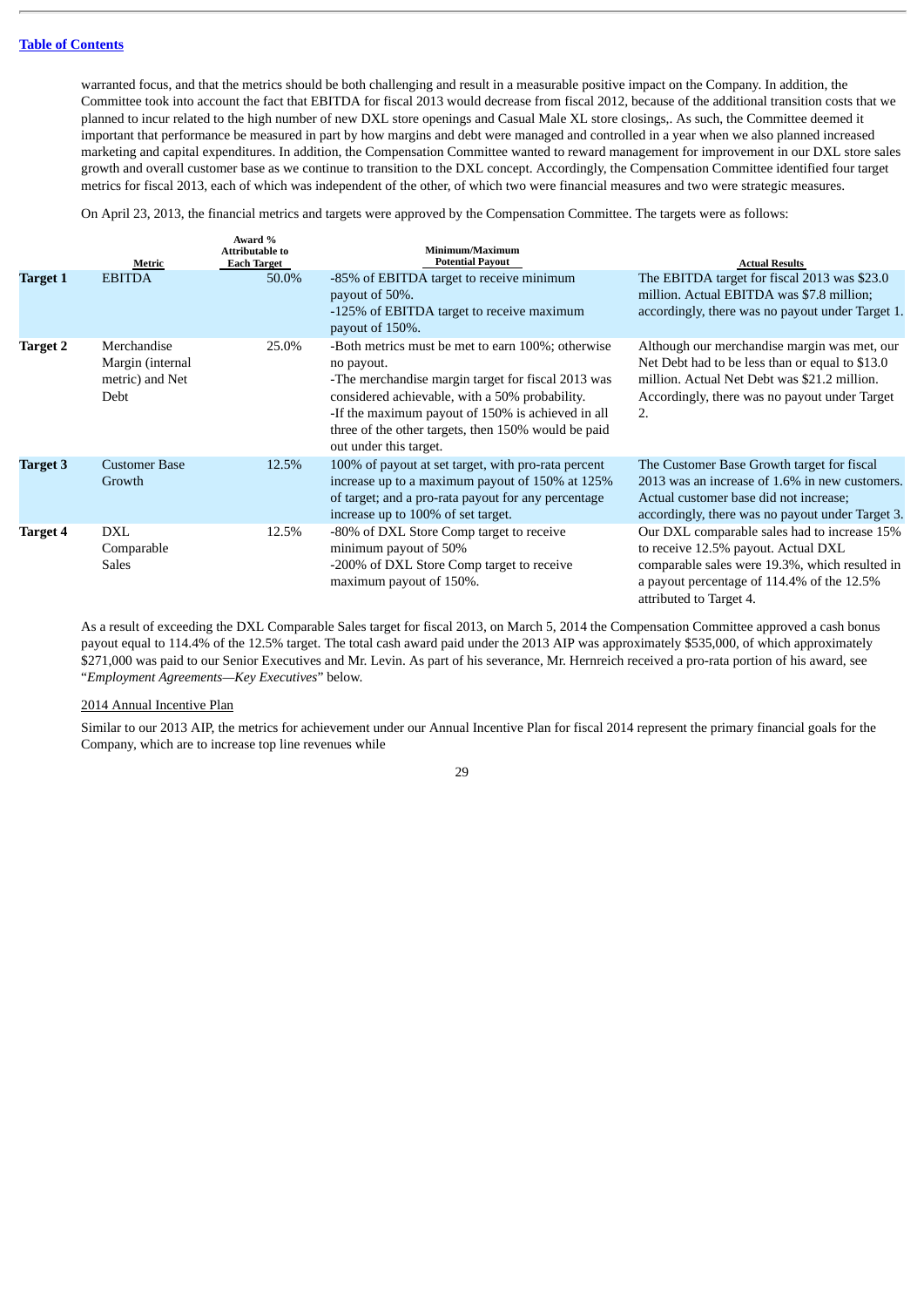protecting merchandise margin and managing expenses during our DXL transition. In addition, increasing our sales per square foot and comparable sales from our DXL stores remain key metrics for our long-term profitability. In the first quarter of fiscal 2014, we changed the definition for comparable sales to include only those stores opened for at least 13 months. Prior to fiscal 2014, the majority of the DXL stores were considered remodels or relocations and were compared against sales from the predecessor Casual Male XL stores in their respective markets. As a result, the DXL comparable sales target for fiscal 2014 is not comparable to the DXL comparable sales target for the AIP in fiscal 2013. For example, for fiscal 2013, comparable sales for DXL stores increased 19.3%; however, the comparable sales for DXL stores open more than a year was an increase of 12.3%. All financial targets are in line with the Company's earning guidance for fiscal 2014.

For fiscal 2014, 10% of the award will be based on each participant's achievement of generally two to four agreed-upon personal goals. This will reward each participant for success that may not directly tie into our financial performance, but we believe will contribute to the success of our DXL transformation. The Committee approved the financial targets and metrics on April 1, 2014. The targets were as follows:

|                 | Metric                            | Award %<br>Attributable to<br><b>Each Target</b> | Minimum/Maximum<br><b>Potential Payout</b>                                                                                                                                                                           |
|-----------------|-----------------------------------|--------------------------------------------------|----------------------------------------------------------------------------------------------------------------------------------------------------------------------------------------------------------------------|
| <b>Target 1</b> | <b>Sales</b>                      | 25.0%                                            | 100% payout at target, with 50% payout at 98% of target and 150% payout at 105% of target.                                                                                                                           |
| <b>Target 2</b> | <b>EBITDA</b>                     | 25.0%                                            | 100% payout at target, with 50% payout at 90% of target and 150% payout at 128% of target.                                                                                                                           |
| Target 3        | Merchandise<br>Margin             | 15.0%                                            | Target must be achieved for a minimum payout of 100%, with 125% payout at 102.5% of target and<br>150% of payout at 105% of target.                                                                                  |
| <b>Target 4</b> | DXL<br>Comparable<br><b>Sales</b> | 15.0%                                            | 100% payout at target, with 50% payout at 71.4% of target and 150% payout at 1.21% of target.                                                                                                                        |
| <b>Target 5</b> | DXL Sales per<br>Square Foot      | 10.0%                                            | 100% payout at target, with 50% payout at 93.7% of target and 150% payout at 109.4% of target.                                                                                                                       |
| Target 6        | Personal Goals                    | 10.0%                                            | Participants must achieve all personal goals for 100% payout but if all goals are not achieved<br>participants will be able to receive a partial payout equal to the number of personal goals that were<br>achieved. |

Assuming a 100% payout is achieved under the 2014 AIP, if the 2014 AIP were to be paid today based on salaries as of May 1, 2014, the 2014 AIP would be based on salaries earned of \$811,200 for Mr. Levin, \$350,000 for Mr. Ederle, \$335,000 for Mr. Molloy and \$275,000 for Mr. Reaves. Mr. Kyees, in his interim role as Interim Chief Financial Officer, is also eligible to participate in the AIP for fiscal 2014 at a rate of 75% of his total per diem amount paid for his services as Interim Chief Financial Officer. Assuming we achieve 100% of the above targets for fiscal 2014, we estimate that the total potential payout would be approximately \$4.5 million, of which \$2.5 million would be paid to our Chief Executive Officer and Senior Executives and the remaining amount would be paid to the approximately 100 other participants in the AIP. The Compensation Committee believes this is a competitive level of compensation and provides incentives to all of our senior executives and other employees of the Company who serve in important job functions if we are to achieve our annual financial goals.

The Compensation Committee believes that it is possible to meet or exceed the targets set for fiscal 2014. The established targets are intended to be achievable within an approximate 50% probability as a result of executing our operating plan. The target levels are derived from our annual operating plan and budget for the fiscal year. The operating plan and budget set forth our internal goals and objectives for our growth and development and are expected to require substantial efforts by the entire Company to achieve. As a result, the likelihood of achieving the 2014 targets reflects the challenges inherent in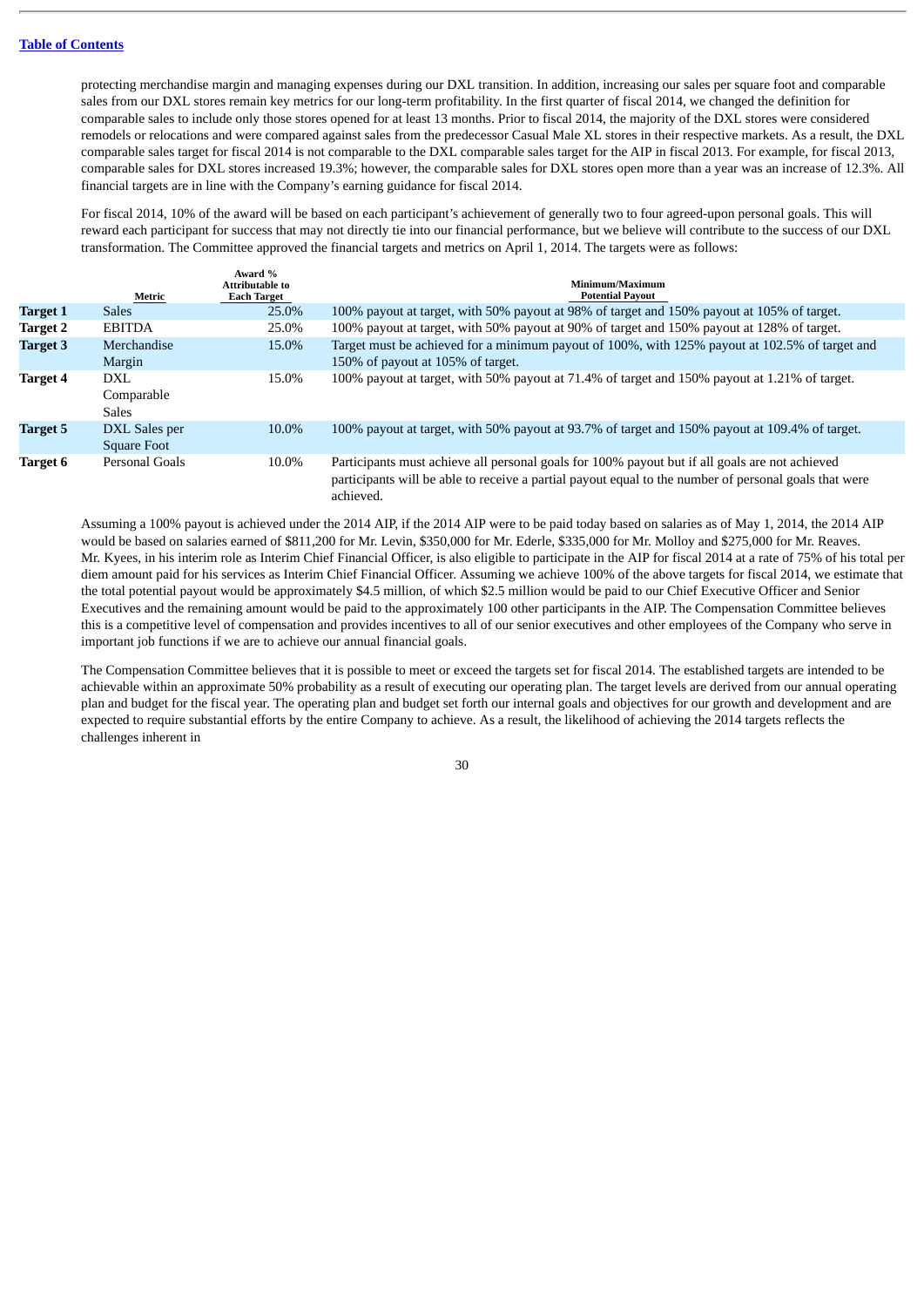achieving the goals and objectives in the operating plan and budget. The Compensation Committee considered the likelihood of achieving the target levels when approving the target amount, including historical achievement by our executive officers.

# *• Long-term performance based plans*

From fiscal 2008 through fiscal 2012, our long-term incentive based plan rewarded the achievement of meeting the current year objectives with the awards vesting over a three-year period once earned, ultimately benefiting our stockholders while developing and retaining a strong management team. On May 28, 2013, the 2008 Long-Term Incentive Plan ("LTIP"), as amended, was terminated and superseded by our 2013-2016 Long-Term Incentive Plan ("2013-2016 LTIP"). The 2013-2016 LTIP was designed for the specific purposes of retaining and rewarding the efforts required for the Company to transition to the DXL concept, which was originally expected to be four years.

#### 2013-2016 Long-Term Incentive Plan (the "2013-2016 LTIP")

The structure of the 2013-2016 LTIP was designed by the Compensation Committee working with Sibson Consulting. Its two primary goals are to help retain our management team during our transition to the DXL concept while also tying the reward to the achievement of our long-term objectives. Unlike the previous LTIP, the performance targets are not based solely on current year performance. Given that the Company is undergoing a several year strategic transformation of its business and the four-year 2013-2016 LTIP is a significant departure from our previous annual LTIP plan, at the request of the Compensation Committee, the full board reviewed the design and structure of the plan on May 9, 2013. On May 28, 2013, the Compensation Committee approved the 2013-2016 LTIP.

On May 28, 2013, each participant was granted an unearned and unvested award equal to four times their annual salary multiplied by their long-term incentive program percentage, which is 100% for the Chief Executive Officer and 70% for the Senior Executives. This award amount is referred to as the "Projected Benefit Amount." Each participant was granted 50% of the Projected Benefit Amount in shares of restricted stock, 25% in stock options with the remaining 25% in cash. The closing price of the Company's common stock on May 28, 2013 was used to determine the number of shares of restricted stock and to determine the Black-Scholes value in calculating the number of stock options issued.

Of the total Projected Benefit Amount, 50% is subject to time-based vesting and 50% is subject to performance-based vesting. The time-vested portion of the award (half of the shares of restricted stock, options and cash) will vest in three installments with 20% vesting at the end of fiscal 2014, 40% at the end of fiscal 2015 and the remaining 40% vesting at the end of fiscal 2016.

For the performance-based portion of the award to vest, the Company must achieve, during any rolling four fiscal quarter period that ends on or before the end of fiscal 2015, revenue of at least \$550 million and an operating margin of not less than 8.0%. In the event that the Company achieves its target of \$550 million in revenue with an operating margin not less than 8.0% during any rolling fiscal four quarters prior to the commencement of fiscal 2016, then the total Projected Benefit Amount vests in full.

If the targets for vesting of the performance-based portion of the award are not met by the end of fiscal 2015, then the performance-based target can still be met in fiscal 2016. In fiscal 2016, the Company must achieve revenue of at least \$600 million and an operating margin of not less than 8.0% for participants to receive 100% vesting of the performance-based portion of the Projected Benefit Amount. If the Company does not meet the performance target at the end of fiscal 2016, but the Company is able to achieve revenue equal to or greater than \$510 million at the end of fiscal 2016 and the operating margin is not less than 8.0%, then the participants will receive a pro-rata portion of the performance-based award based on minimum sales of \$510 million (50% payout) and \$600 million (100% payout).

Unlike the previous LTIP, the participants are not able to achieve greater than 100% of the Projected Benefit Amount. The Committee, working with Sibson Consulting, decided to construct the 2013-2016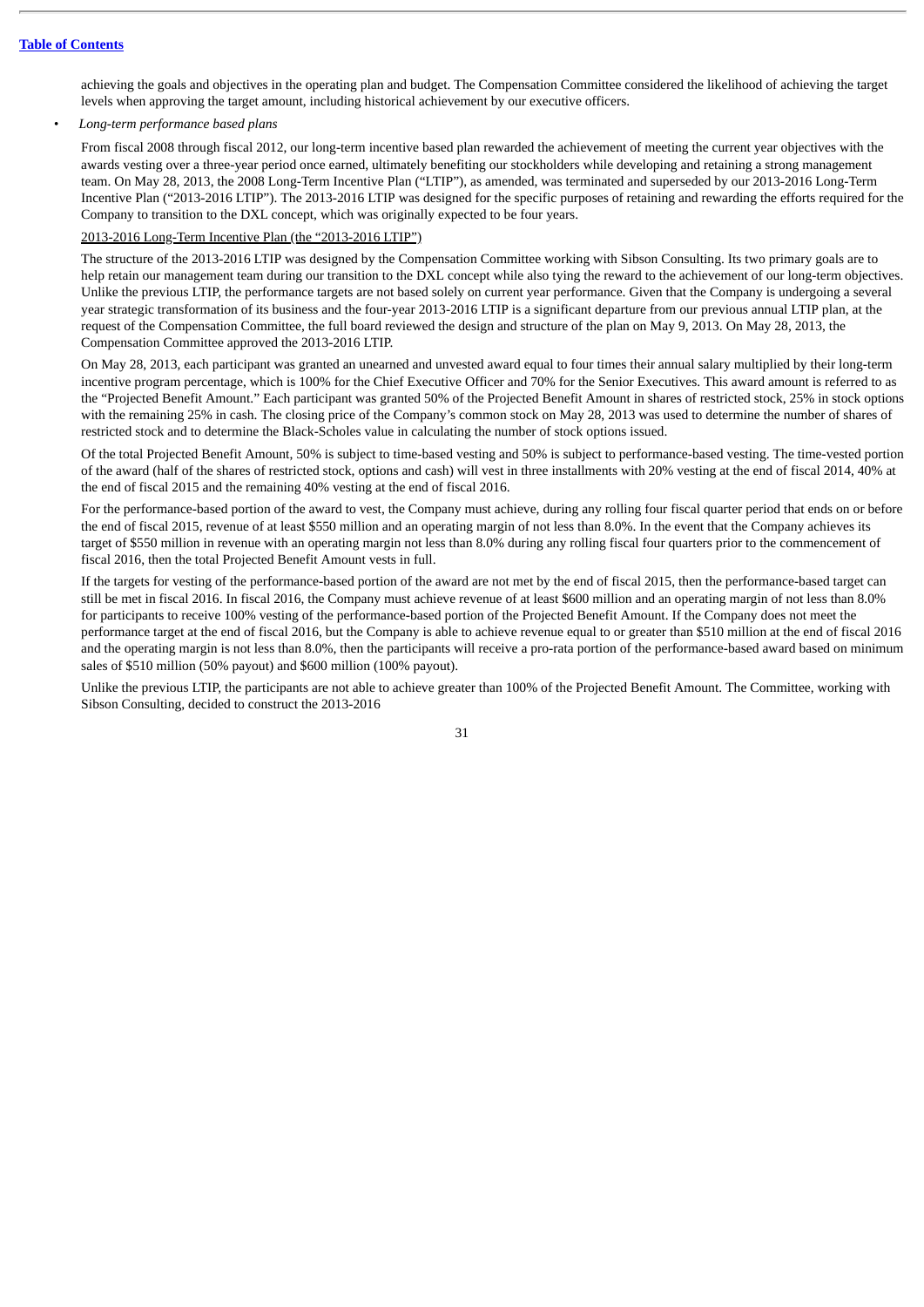LTIP such that any upside to be gained by participants for their efforts during this multi-year year transition to the DXL concept should be aligned with shareholders and come only from any increase in the value of the equity granted to participants at May 28, 2013.

The Compensation Committee initially believed when adopting the 2013-2016 LTIP that there was an approximate 50% probability of meeting the performance targets set forth in the plan. We believe that our performance targets were established at levels that were intended to be difficult but attainable. The target levels of the performance objectives were derived from our five-year operating plan and budget. The operating plan and budget set forth our internal goals and objectives for our growth and development and are expected to require substantial efforts by the entire Company to achieve. As a result, the likelihood of achieving the performance targets reflected the challenges inherent in achieving the goals and objectives in the operating plan and budget. The Compensation Committee considered the likelihood of achieving the target levels when approving the target amounts, including historical achievement by the Company. Based on actual results through fiscal 2013 and the expectation that the DXL roll-out will not be completed until the end of fiscal 2017, the probability of meeting the original performance targets established in May 2013 has become much more difficult. As discussed above, with the Company's decision to take a more measured approach going forward, the Company currently does not plan on completing the transition until fiscal 2017.

Because of this significant change in strategy to open the DXL stores over a longer period of time, the original performance targets set by the Compensation Committee are no longer aligned with the current expectations. While the Company's expected revenue targets are still considered a long-term objective, the potential for achieving this level of revenue before the DXL rollout is substantially complete is remote. As a result, the Compensation Committee is currently reviewing and considering whether changes to the 2013-2016 LTIP are appropriate given the Company's strategic shift and current expectations on completion of the DXL roll-out.

Assuming we achieve the performance target and 100% of the Projected Benefit Amount vests, without forfeiture, the total potential payout over this four- year period will be approximately \$18.5 million, of which \$11.5 million would be paid to our Chief Executive Officer and Senior Executives. The compensation expense related to the time-vested portion of the award, or half of the \$18.5 million, is being expensed in three tranches, based on the above vesting dates. The remaining compensation expense related to the performance-based portion of the award will not begin to be expensed until it becomes probable that the Company will be able to achieve the performance targets. We cannot predict if and how much of this award will be earned and/or vested.

Because of the long-term nature of the 2013-2016 LTIP, the plan includes provisions regarding the impact on unvested awards after fiscal 2013 of the termination of employment of a participant due to retirement, death, or disability of the participant, termination by the Company of a participant without justifiable cause (as defined in the plan) and termination by the participant for good reason (as defined in the plan) and termination in connection with a change in control of the Company. The impact on unvested awards differs depending on the nature and timing of the termination, as described below.

#### Termination due to Retirement

*Fiscal 2014-Fiscal 2016*—The participant will be entitled to the pro-rata portion of their time-based award that would have vested at the end of the fiscal year in which the participant retired. The time-vested portion will immediately be paid out. With respect to the performancebased portion of the award, the participant will become vested in his/her pro-rata portion of the award as of the date of his termination of employment; however, the participant will not receive a payout of the award unless the Company subsequently meets its performance target, at which time, the participant will receive a payout based on the performance target achieved, if any, at the pro-rata vesting percentage at the time of retirement.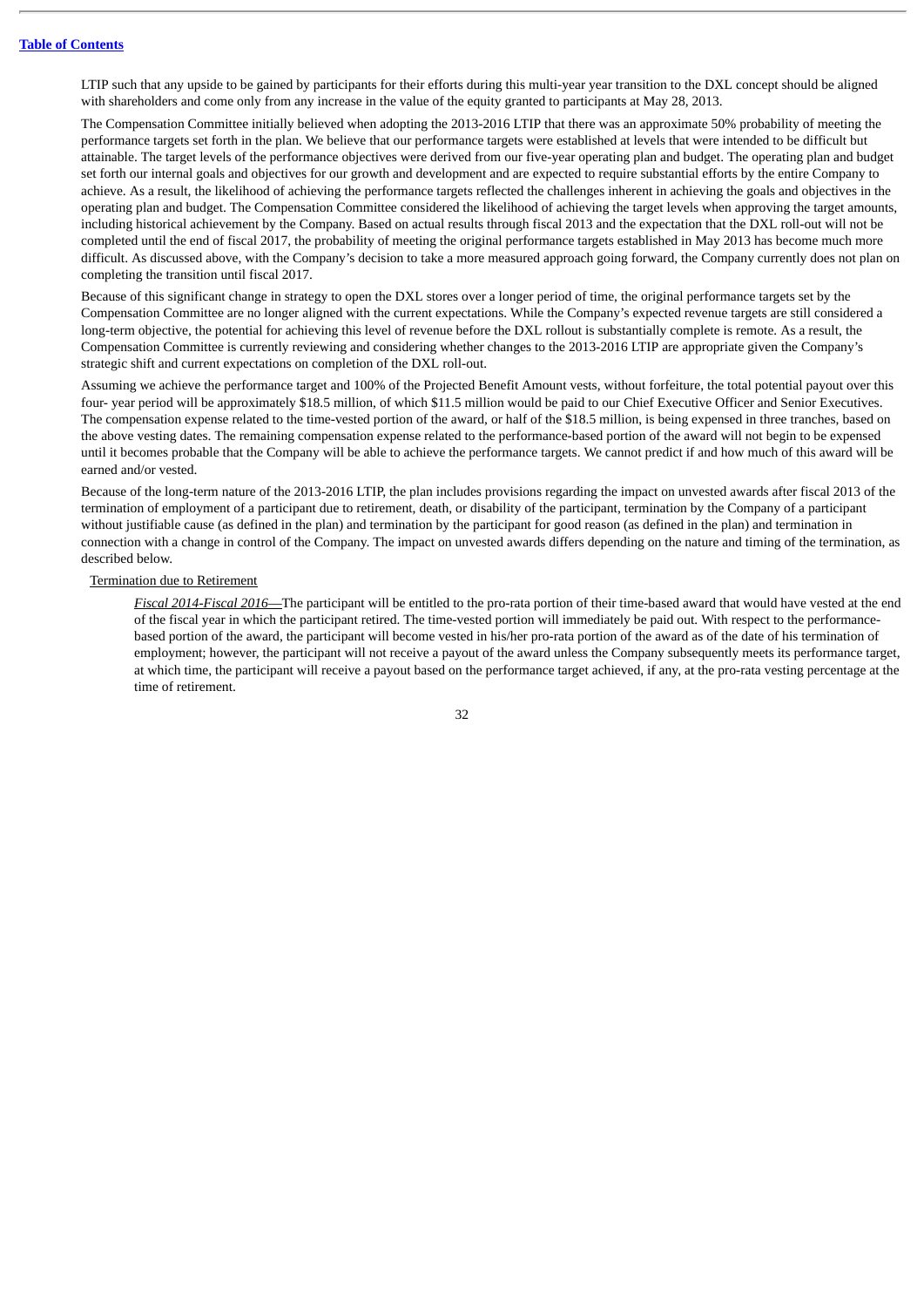#### Termination due to Death or Disability of Participant

*Fiscal 2014—*The participant will be entitled to the pro-rata portion of his/her time-based award. The time-vested portion will immediately be paid out. With respect to the performance-based portion of the award, the participant will become vested based on a pro-rata basis as of the date of termination and will immediately be paid out on that pro-rata basis. Such calculation will assume that the performance target will be achieved.

*Fiscal 2015—Fiscal 2016—*The participant will be entitled to 100% of his/her time-based award. The time-vested portion will immediately be paid out. With respect to the performance-based portion of the award, the participant will become 100% vested and the award will be paid out only if, when and to the extent any performance target is achieved.

#### Termination by the Company without justifiable cause or by the participant for good reason

*Fiscal 2014*—The participant will be entitled to the pro-rata portion of his/her time-based award. The time-vested portion will immediately be paid out. With respect to the performance-based portion of the award, the participant will become vested based on a pro-rata basis as of the date of termination and will immediately be paid out on that pro-rata basis. Such calculation will assume that the performance target will be achieved.

*Fiscal 2015—Fiscal 2016—*The participant will be entitled to 100% of his/her time-based award. The time-vested portion will immediately be paid out. With respect to the performance-based portion of the award, the participant will become 100% vested and the award will be paid out only if, when and to the extent any performance target is achieved.

# Termination in connection with a Change in Control

The 2013-2016 LTIP also includes a "double trigger" change in control provision that requires payment in the event of termination other than for cause or retirement 6 months before or within 18 months after a change in control in the Company. The Company believes that such "double trigger" represents good corporate governance practice. In the event of a change in control, if a participant is terminated within 6 months before or within 18 months after the change in control for any reason other than retirement or by the Company for cause, the unvested portion of the participant's award will immediately vest and be paid out (as of the date of the change in control or the termination, whichever occurred last).

In the event that the "double trigger" change in control provision is triggered for a participant, the unvested portion of the participant's award (both time-based and performance-based) will be valued as follows: cash is the amount of the vested cash (without interest); each vested share of restricted stock will be redeemed, based on a calculation set forth in the 2013-2016 LTIP; and each option that vests under these circumstances shall be immediately cancelled in exchange for cash payment as calculated pursuant to the 2013-3016 Plan.

#### *• Long-term equity incentives*

Until fiscal 2008, as part of our long-term compensation program, our Compensation Committee had traditionally granted stock options to our Key Executives in order to align our Key Executives' interests more closely with the interests of our stockholders. The amount of such awards was determined usually once during each fiscal year by the Compensation Committee. The Compensation Committee determined the amount of the stockbased awards granted to the Key Executives usually based on the impact of our financial and operational performance on our stock price but could also take into account other factors in determining the size of stock-based awards, including, but not limited to, special accomplishments during the preceding year.

With the adoption of the LTIP in 2008, the Compensation Committee has not made annual grants of stock options. From fiscal 2008 through fiscal 2012, our LTIP plans were comprised of annual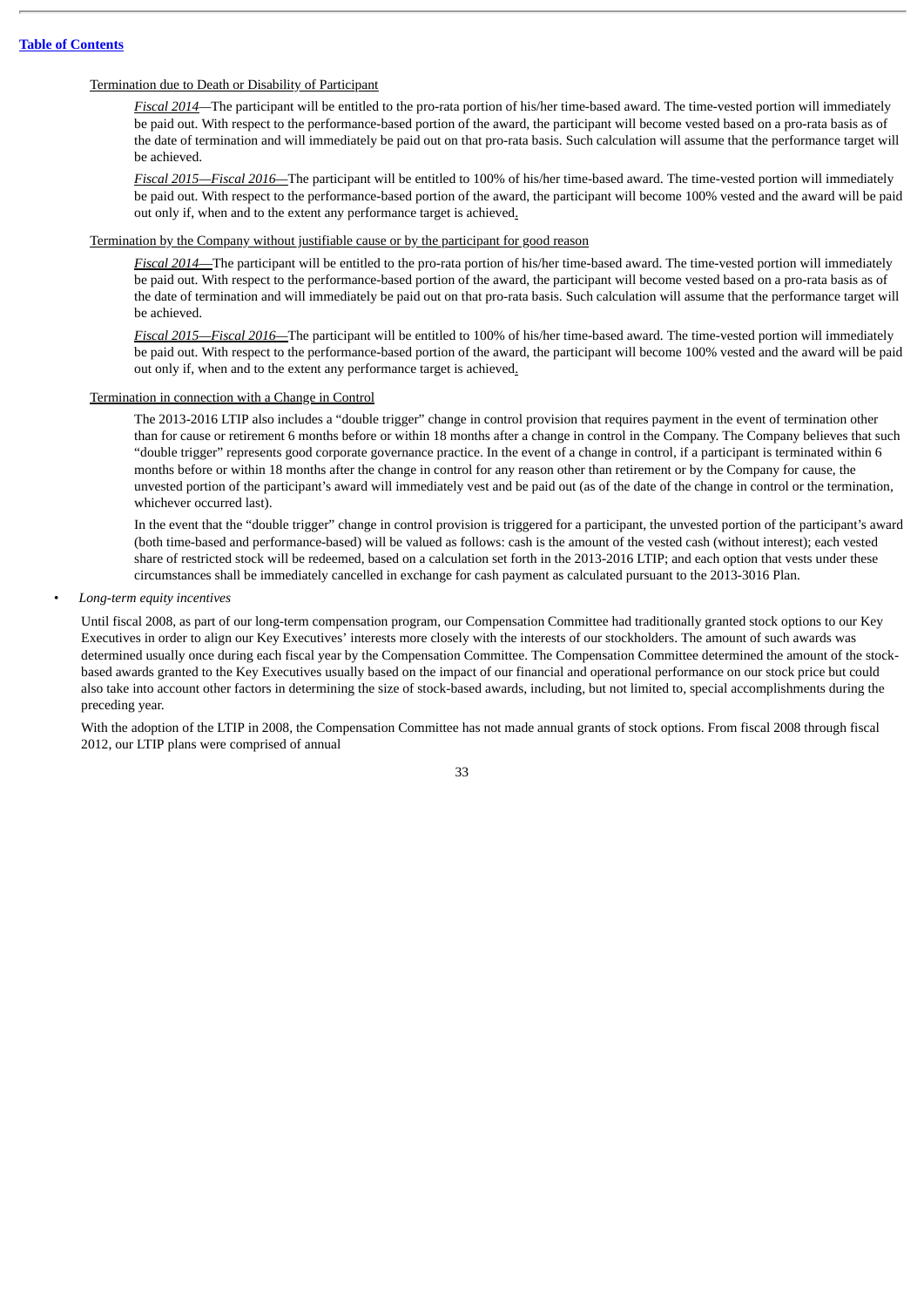performance targets. If performance targets were achieved, granted awards vested over a three year period. The performance component of the 2013- 2016 LTIP represents 50% of the total potential award, because, consistent with our peers, a time-vested component representing 50% was introduced due to the long-term nature of the performance period.

*• Discretionary Cash and Equity Awards*

There were no discretionary cash or equity awards granted in fiscal 2013.

*• Other Compensation*

In addition to our life insurance programs available to all of our employees, we also pay the insurance premiums for an additional \$2.0 million life insurance policy for each Key Executive to the benefit of their designated beneficiary(ies). Mr. Hernreich surrendered his policy in connection with his termination of employment.

We offer our senior executives supplemental Disability Insurance and pay a portion of the premiums, which is not offered to our other employees.

Our Named Executive Officers also receive benefits under certain group health, long-term disability and life insurance plans, which are generally available to all of our eligible employees.

After six months of service with us, senior executives are eligible to participate in the 401(k) Salaried Plan. For fiscal 2013, we matched 100% of the first 1% of deferred compensation and 50% of the next 5% (with a maximum contribution of 3.5% of eligible compensation). Benefits under these plans are not tied to corporate performance. In particular circumstances, we also utilize cash signing bonuses and stock awards when certain employees join the Company.

*• Termination Based Compensation*

We have employment agreements with our Chief Executive Officer and all of our Senior Executives. Upon termination of employment, each executive is entitled to receive severance payments under his/her employment agreements in the event of terminations without justifiable cause. These employment agreements are discussed in detail below following the "Summary Compensation Table." Our employment agreements do not contain any tax gross ups pursuant to Section 280(g) of the Internal Revenue Code.

*• Tax Implications*

Under Section 162(m) of the Internal Revenue Code, certain executive compensation in excess of \$1 million paid to a principal executive officer and the three most highly compensated executive officers (other than the principal executive officer) at the end of any fiscal year is limited and is not deductible for federal income tax purposes unless the compensation qualifies as "performance-based compensation." The Compensation Committee's policy with respect to Section 162(m) is to make a reasonable effort to cause compensation to be deductible by us while simultaneously providing our executive officers with appropriate rewards for their performance. The Company's Long-Term Incentive Plan and Annual Incentive Plan are both subject to the terms and conditions of the Company's stockholder-approved 2006 Incentive Compensation Plan, as amended.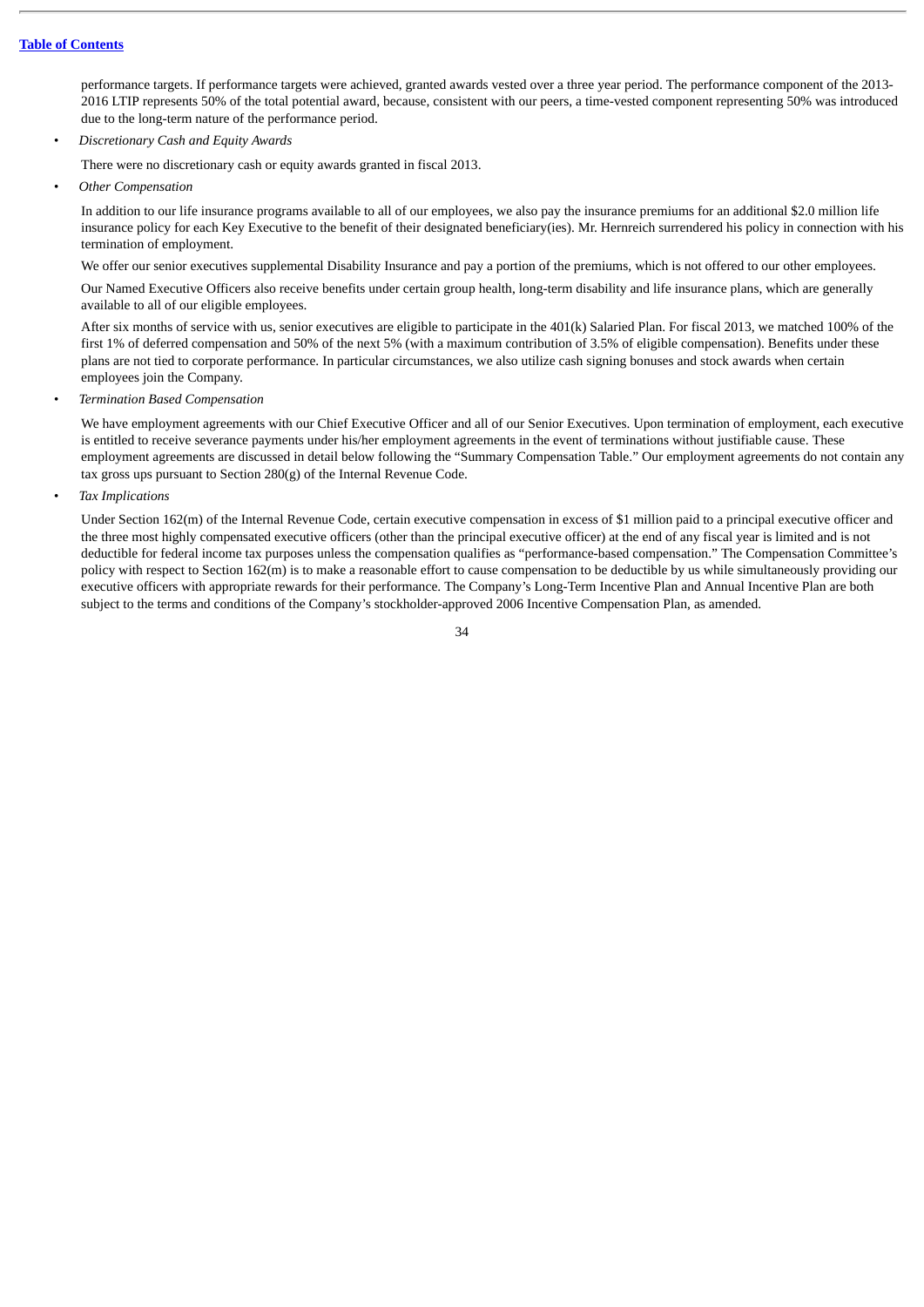# **COMPENSATION COMMITTEE REPORT**

<span id="page-37-0"></span>We, the Compensation Committee of the Company, have reviewed and discussed the Compensation Discussion and Analysis required by Item 402(b) of Regulation S-K with management and, based on this review and discussion, recommend to the Board of Directors that the Compensation Discussion and Analysis be included in this Proxy Statement.

> The Compensation Committee\* George T. Porter, Jr., Chairman Jesse Choper Ward K. Mooney

<sup>\*</sup> Mr. Mesdag was appointed to the Compensation Committee on February 10, 2014. He did not participate in the review and discussions relating to compensation for fiscal 2013 referred to in the Compensation, Discussion and Analysis. Mr. Mesdag was a member of the Compensation Committee when the metrics and financial targets for the fiscal 2014 AIP were approved on April 1, 2014.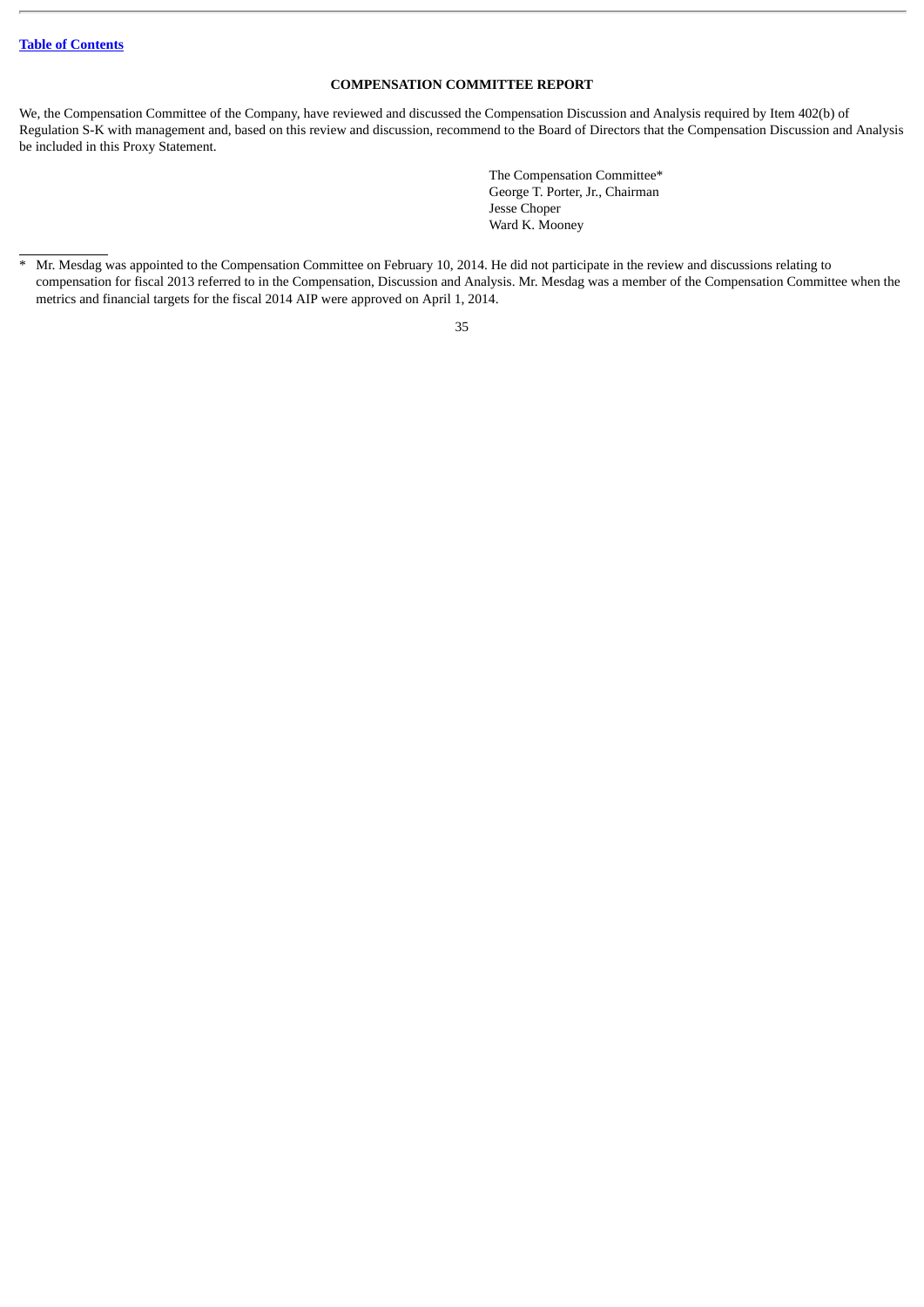<span id="page-38-0"></span>*Summary Compensation Table*. The following Summary Compensation Table sets forth certain information regarding compensation paid or accrued by us with respect to the President and Chief Executive Officer, the Former Chief Financial Officer/Chief Operating Officer, the Senior Vice President and Chief Merchandising Officer, the Senior Vice President, General Counsel and Secretary and the Senior Vice President, Store Sales and Operations (collectively, the "Named Executive Officers") for fiscal 2013.

# **SUMMARY COMPENSATION TABLE**

<span id="page-38-1"></span>

| <b>Name and Principal Position</b>                                                                                                      | Year                 | Salary (\$)                            |                | Bonus $(\text{\$})(1)$                    | <b>Stock</b><br>Awards<br>$($ \$ $)(1)(2)$ | Option<br>Awards<br>$($ \$ $)(1)(2)$ |   | <b>Non-Equity</b><br><b>Incentive Plan</b><br>Compensation<br>$($ \$ $)(1)(3)$ |                                    | Change in<br>Pension<br>Value and<br>Nonqualified<br><b>Deferred</b><br>Compensation<br>Earnings<br>(5) |                | <b>All Other</b><br>Compensation<br>(5)(4) | Total<br>(5)                               |
|-----------------------------------------------------------------------------------------------------------------------------------------|----------------------|----------------------------------------|----------------|-------------------------------------------|--------------------------------------------|--------------------------------------|---|--------------------------------------------------------------------------------|------------------------------------|---------------------------------------------------------------------------------------------------------|----------------|--------------------------------------------|--------------------------------------------|
| David A. Levin<br>President and Chief Executive Officer                                                                                 | 2013<br>2012         | \$ 811,200<br>\$ 811,200               | S              | $\qquad \qquad \longleftarrow$<br>413,400 | \$811,200                                  | \$405,600                            |   | 116,002                                                                        | \$<br>.\$                          | $\hspace{0.05cm}$<br>—                                                                                  | \$             | 38,460<br>32,075                           | \$2,182,462<br>\$1,256,675                 |
|                                                                                                                                         | 2011                 | \$ 811,200                             | \$             |                                           |                                            |                                      |   | $\qquad \qquad \longleftarrow$                                                 | .\$                                | $\qquad \qquad \longleftarrow$                                                                          | \$             | 31,597                                     | \$ 842,797                                 |
| Dennis R. Hernreich<br>Former Executive Vice President, Chief Financial<br>Officer, Chief Operating Officer, Treasurer and<br>Secretary | 2013<br>2012<br>2011 | \$621,920<br>\$621,920<br>\$621,920    | \$<br>\$<br>\$ | $\overline{\phantom{0}}$<br>316,940       | \$621,920                                  | \$310,960<br>—                       |   | $\hspace{0.05cm}$                                                              | \$<br>\$<br>\$                     | —                                                                                                       | \$<br>S<br>\$  | 2,354,899<br>32,633<br>32,274              | \$3,909,699<br>\$971,493<br>\$ 654,194     |
| Kenneth M. Ederle<br>Senior Vice President and Chief Merchandising Officer                                                              | 2013<br>2012<br>2011 | \$ 313,462<br>\$275,000<br>\$258,173   | \$<br>\$<br>\$ | 49,050<br>$\overline{\phantom{0}}$        | \$227,500                                  | \$113,750                            |   | 15,785<br>$\overline{\phantom{0}}$                                             | \$<br>$\mathbf{s}$<br>$\mathbf{S}$ | $\qquad \qquad -$<br>$\hspace{0.05cm}$                                                                  | \$<br>\$       | 21,473<br>19,836<br>18,281                 | 691,969<br>S.<br>343,886<br>276,454<br>\$. |
| Robert S. Mollov<br>Senior Vice President, General Counsel and Secretary                                                                | 2013<br>2012<br>2011 | \$ 325,000<br>\$ 325,000<br>\$ 325,000 | \$<br>\$<br>\$ | $\overline{\phantom{0}}$<br>57,969        | \$227,500<br>.S                            | \$113,750<br>—                       | S | 16,266<br>$\overbrace{\phantom{aaaaa}}$                                        | \$<br>\$<br>\$                     | $\overbrace{\phantom{12333}}$<br>—                                                                      | \$<br>\$<br>\$ | 25,188<br>20,499<br>19,600                 | \$ 707,704<br>403,468<br>\$.<br>\$ 344,600 |
| <b>Brian S. Reaves</b><br>Senior Vice President, Store Sales and Operations                                                             | 2013<br>2012<br>2011 | \$275,000<br>\$275,000<br>\$275,000    | \$             | 49,050                                    | \$192,500                                  | \$96,250                             |   | 13,764                                                                         | \$                                 | —<br>—                                                                                                  | \$             | 24,400<br>20,373<br>19,486                 | 601,914<br>\$.<br>344,423<br>294,486       |

(1) The table "Discretionary and Incentive-Based Awards" below provides a detailed breakdown with respect to awards earned.

In addition to salary, we also compensate our executives through a combination of discretionary and incentive-based awards. Since 2008, we have had two incentive-based programs, the Annual Incentive Plan ("AIP") and the Long-Term Incentive Plan. The AIP is a cash-based program which awards certain members of management, which include our Named Executive Officers, if certain financial targets are achieved for the appli participant was granted 50% of this award in shares of restricted stock, 25% in stock options with the remaining 25% in cash. In addition, 50% of each award is subject to time-based vesting and 50% is<br>subject to performanc Therefore, no additional awards will be granted under the 2013-2016 LTIP for existing participants until the 2013-2016 LTIP expires at the end of fiscal 2016.

For Stock Awards and Option Awards, the amounts reflect the fair value, as of grant date, of both performance and non-performance awards computed in accordance with FASB ASC Topic 718. The fair value of each stock option award is estimated as of the date of grant using a Black-Scholes valuation model. Additional information regarding the assumptions used to estimate the fair value of all stock option awards is included in Note A to Consolidated Financial Statements contained in our Annual Report on Form 10-K for the fiscal year ended February 1, 2014.

(2) The amounts shown in the Stock Awards and Option Awards columns represent the aggregate grant date fair value of time-based awards computed in accordance with FASB ASC Topic 718, not the actual amount paid to or realized by the Named Executive Officers during the applicable fiscal year. These awards are subject to vesting, with 20% vesting at the end of fiscal 2014, 40% at the end of fiscal 2015<br>and the remaining employment on January 30, 2014.

Excluded from the Stock Awards and Option Awards columns are the fair values associated with the grant of performance-based awards computed in accordance with FASB ASC Topic 718. As of February 1, 2014, the achievement of the performance targets were not deemed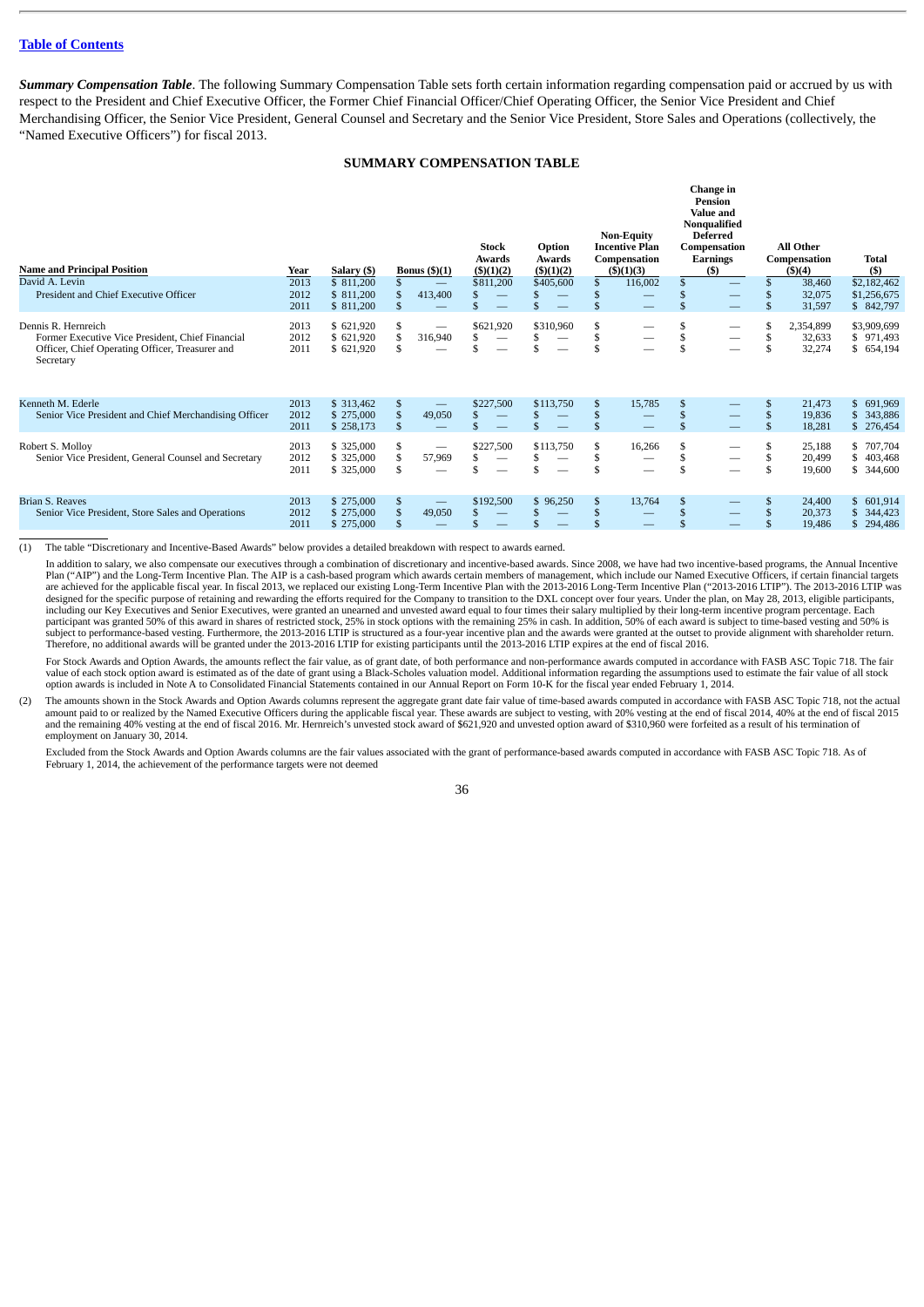probable and, therefore, no compensation expense has been recognized. As a result, the following fair values, at the highest performance level, associated with the grant of performance-based awards to each of the Named Executive Officers are not reflected in the table above:

|                     | <b>Stock Awards</b> | <b>Option Awards</b> |
|---------------------|---------------------|----------------------|
| David Levin         | 811.200             | 405,600              |
| Dennis Hernreich    | 621.920             | 310,960              |
| Kenneth Ederle      | 227,500             | 113,750              |
| Robert Mollov       | 227,500             | 113,750              |
| <b>Brian Reaves</b> | 192,500             | 96,250               |

Similar to the time-vested awards above, Mr. Hernreich's unearned performance-based awards were also forfeited due to his termination of employment.

(3) Cash awards granted under the 2013-2016 LTIP are excluded from the above table until such awards are earned. See "Grants of Plan-Based Awards" below, for the estimated possible payouts.

(4) See table "All Other Compensation" below for a breakdown.

The table set forth below is a supplement to the Summary Compensation Table and provides a breakdown of discretionary and incentive-based awards earned by each Named Executive Officer.

#### **Discretionary and Incentive-Based Awards**

|                        |                      |                          | <b>Discretionary Awards</b> |                  |                                 | <b>Long-Term Incentive Plan</b><br>All Awards Subject to<br>Vesting(1) |                  | Annual<br>Incentive<br>Plan     | <b>Totals per Summary Compensation Table</b> |                 |                     |    |                                                        |  |
|------------------------|----------------------|--------------------------|-----------------------------|------------------|---------------------------------|------------------------------------------------------------------------|------------------|---------------------------------|----------------------------------------------|-----------------|---------------------|----|--------------------------------------------------------|--|
| Name                   | Year                 | <b>Bonus-</b><br>Cash(2) | Stock<br>Awards             | Option<br>Awards | Non-<br><b>Equity</b><br>(Cash) | Stock<br>Awards                                                        | Option<br>Awards | Non-<br><b>Equity</b><br>(Cash) | Bonus                                        | Stock<br>Awards | Option<br>Awards    |    | <b>Non-Equity</b><br>Incentive<br>Plan<br>Compensation |  |
| David A. Levin         | 2013<br>2012<br>2011 | \$413,400                | _                           | __<br>__         | -<br>--                         | \$811,200<br>--                                                        | \$405,600<br>_   | \$116,002<br>—                  | \$413,400                                    | \$811,200<br>-- | \$405,600<br>$\sim$ |    | 116,002<br>$\overline{\phantom{a}}$                    |  |
| Dennis R. Hernreich    | 2013<br>2012<br>2011 | \$316,940                | $-$                         | —                |                                 | \$621,920                                                              | \$310,960        | —                               | \$316,940                                    | \$621,920<br>-- | \$310,960           |    |                                                        |  |
| Kenneth M. Ederle      | 2013<br>2012<br>2011 | \$49,050                 | $\overline{\phantom{0}}$    | —<br>__          |                                 | \$227,500                                                              | \$113,750        | \$15,785<br>—                   | –<br>\$49,050                                | \$227,500<br>-- | \$113,750           | \$ | 15,785<br>$\overline{\phantom{a}}$                     |  |
| Robert S. Mollov       | 2013<br>2012<br>2011 | —<br>\$57,969<br>—       | --<br>__<br>--              |                  | –                               | \$227,500                                                              | \$113,750        | \$16,266<br>—                   | –<br>\$57,969                                | \$227,500       | \$113,750           | \$ | 16,266                                                 |  |
| <b>Brian S. Reaves</b> | 2013<br>2012<br>2011 | \$49,050                 | _                           | —                |                                 | \$192,500                                                              | 96,250           | \$13,764                        | $\overline{\phantom{a}}$<br>49,050<br>S      | \$192,500       | 96,250<br>\$.       | \$ | 13,764                                                 |  |

(1) Under the Company's 2013-2016 LTIP, on May 28, 2103 each executive received a grant equal to four times their salary multiplied by each executive's long-term incentive participation percentage. Each participant was granted 50% of this award in shares of restricted stock, 25% in stock options with the remaining 25% in cash. In addition, 50% of the total award is subject to time-based vesting and 50% is subject to performance-based vesting. Furthermore, the 2013-2016 LTIP is structured as a four-year plan and the awards were granted at the outset to provide alignment with shareholder return. Therefore, no additional awards will be granted under the 2013-2016 LTIP for existing participants until the 2013-2016 LTIP expires at the end of fiscal 2016.

The time-based vesting portion of the award in the above table vests in three installments with 20% vesting at the end of fiscal 2014, 40% at the end of fiscal 2015 and the remaining 40% vesting at the end of fiscal 2016. The fair value of the performance-based portion of the award is not reflected in the above table because the achievement of the performance target was not deemed probable at February 1,<br>2014. Mr. Hernreich'

No payments were made to our Named Executive Officers pursuant to our Annual Incentive Plan or previous Long-Term Incentive Plan for fiscal 2012 or fiscal 2011 because performance targets were not achieved.

(2) On January 31, 2013, the Board of Directors approved a discretionary cash bonus in recognition of the efforts and progress that the management team made during fiscal 2012 towards the goal of transitioning to the DXL concept.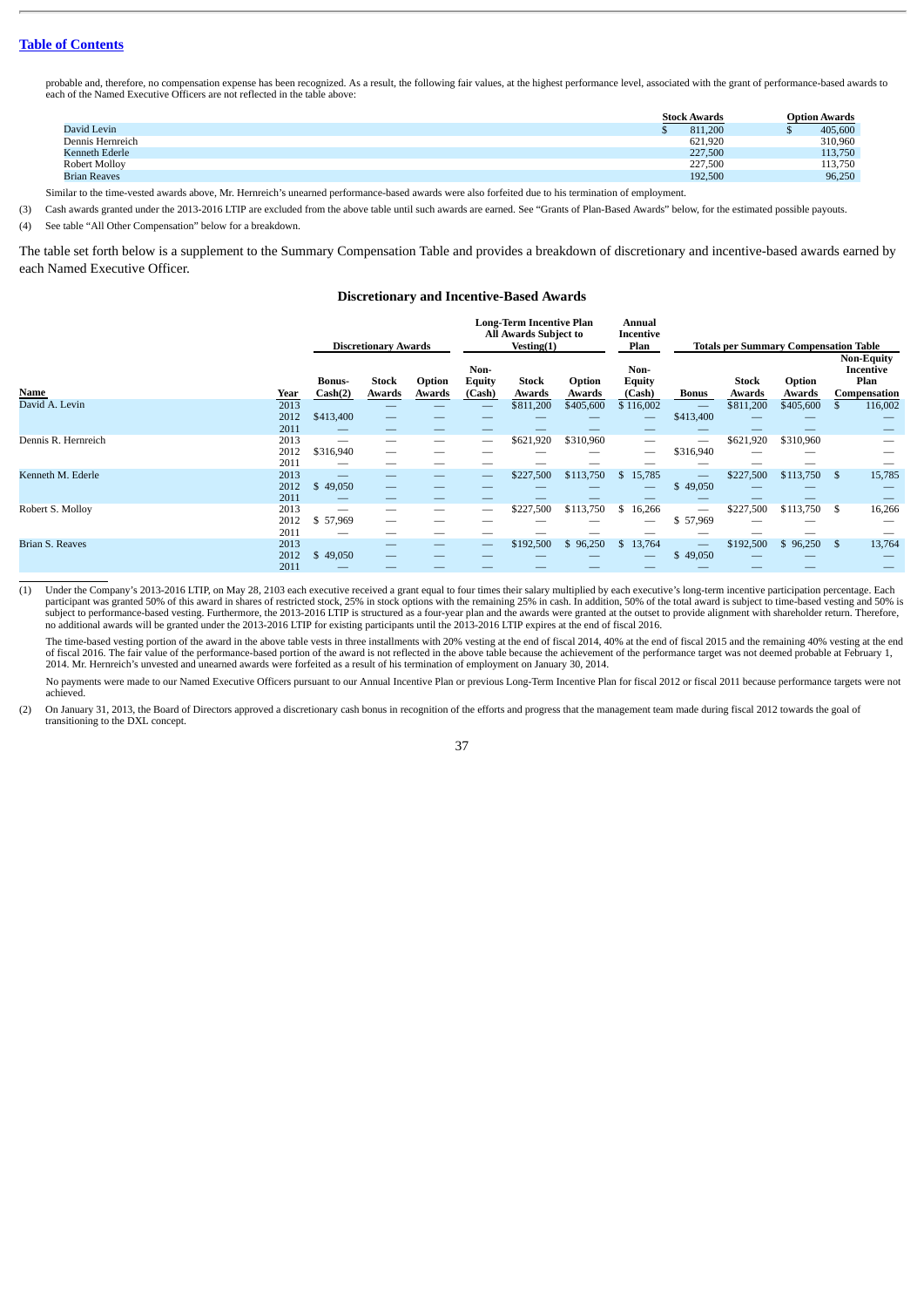The table below sets forth the components of All Other Compensation listed above in the Summary Compensation Table.

# **All Other Compensation**

| Name                | Year | Auto<br>Allowance | 401(k)<br>Match | Life<br>Insurance<br>Premiums |     | <b>Long-Term</b><br>Health<br>Care<br>Premiums |     | Supplemental<br><b>Disability</b><br>Insurance | Severance (1)                   |     | Total<br>Other<br>Compensation |
|---------------------|------|-------------------|-----------------|-------------------------------|-----|------------------------------------------------|-----|------------------------------------------------|---------------------------------|-----|--------------------------------|
| David A. Levin      | 2013 | \$10,000          | \$8,925         | \$2,958                       | \$  | 5,028                                          | \$  | 11,549                                         |                                 | \$  | 38,460                         |
|                     | 2012 | \$10,000          | \$8,750         | \$2,792                       |     | $\hspace{0.05cm}$                              | \$  | 10,533                                         |                                 | S   | 32,075                         |
|                     | 2011 | \$10,000          | \$8,575         | \$2,645                       |     | $\hspace{0.05cm}$                              | S.  | 10,377                                         |                                 | S   | 31,597                         |
| Dennis R. Hernreich | 2013 | \$10,000          | \$8,925         | \$2,206                       | \$. | 3,994                                          | S.  | 12,841                                         | \$2,316,933                     |     | \$2,354,899                    |
|                     | 2012 | \$10,000          | \$8,750         | \$2,070                       |     |                                                | \$  | 11,813                                         |                                 | \$  | 32,633                         |
|                     | 2011 | \$10,000          | \$8,575         | \$1,927                       |     | $\hspace{0.05cm}$                              | \$  | 11,772                                         |                                 | \$  | 32,274                         |
| Kenneth M. Ederle   | 2013 | \$8,400           | \$8,925         |                               |     |                                                | \$  | 4,148                                          | $\qquad \qquad -$               | \$  | 21,473                         |
|                     | 2012 | \$8,400           | \$8,750         |                               |     |                                                | \$  | 2,686                                          |                                 | \$  | 19,836                         |
|                     | 2011 | \$8,146           | \$8,575         |                               |     |                                                | \$  | 1,560                                          | $\hspace{0.1mm}-\hspace{0.1mm}$ | S   | 18,281                         |
| Robert S. Molloy    | 2013 | \$8,400           | \$8,925         |                               | \$  | 3,100                                          | \$. | 4,763                                          |                                 | \$  | 25,188                         |
|                     | 2012 | \$8,400           | \$8,750         |                               |     |                                                | \$  | 3,349                                          |                                 | S   | 20,499                         |
|                     | 2011 | \$8,723           | \$8,575         |                               |     |                                                | \$  | 2,302                                          |                                 | S   | 19,600                         |
| Brian S. Reaves     | 2013 | \$8,400           | \$8,925         |                               | \$. | 2,463                                          | \$  | 4,612                                          | $\overbrace{\phantom{13333}}$   | S.  | 24,400                         |
|                     | 2012 | \$8,400           | \$8,750         |                               |     |                                                | \$  | 3,223                                          | $\overbrace{\phantom{13333}}$   | \$. | 20,373                         |
|                     | 2011 | \$8,723           | \$8,575         |                               |     |                                                | \$  | 2,188                                          |                                 |     | 19,486                         |

(1) Mr. Hernreich's employment with the Company terminated on January 30, 2014. This amount represents the accrued severance payment to Mr. Hernreich at February 1, 2014. See "Employment Agreements – Key Executives" below for a further discussion.

#### <span id="page-40-0"></span>**Employment Agreements**

#### *Key Executives*

We have an employment agreement with Mr. Levin, which was revised and restated as of November 5, 2009. The initial three-year term of Mr. Levin's employment agreement was January 1, 2009 through December 31, 2011. On January 1, 2011 and thereafter on each anniversary of the employment agreement's commencement date, the term is extended for a one-year period, making Mr. Levin's employment agreement a rolling two-year agreement after the initial threeyear term. We had a similar employment agreement, which was terminated on January 30, 2014 with Mr. Hernreich (collectively the "Employment Agreements.")

The Employment Agreements require each executive to devote substantially all of the executive officer's time and attention to our business as necessary to fulfill his respective duties. The Employment Agreements provide that Messrs. Levin and Hernreich would be paid a base salary at annual rate of \$811,200 and \$621,921, respectively, with an annual automobile allowance of \$10,000.

Mr. Levin is eligible to participate in our Annual Incentive Plan at a target rate of 100% of his actual annual base salary, as defined in that plan, and in our Long-Term Incentive Plan at a target incentive rate of 100% of his combined actual annual base earnings for the incentive period. Until his termination, Mr. Hernreich was also eligible to participate in our Annual Incentive Plan at a target rate of 100% of his actual annual base salary and in our Long-Term Incentive Plan at a target incentive rate of 100% of his combined actual annual base earnings for the incentive period. The Employment Agreements also provide for the payment of discretionary bonuses in such amounts as may be determined by the Compensation Committee or Board of Directors.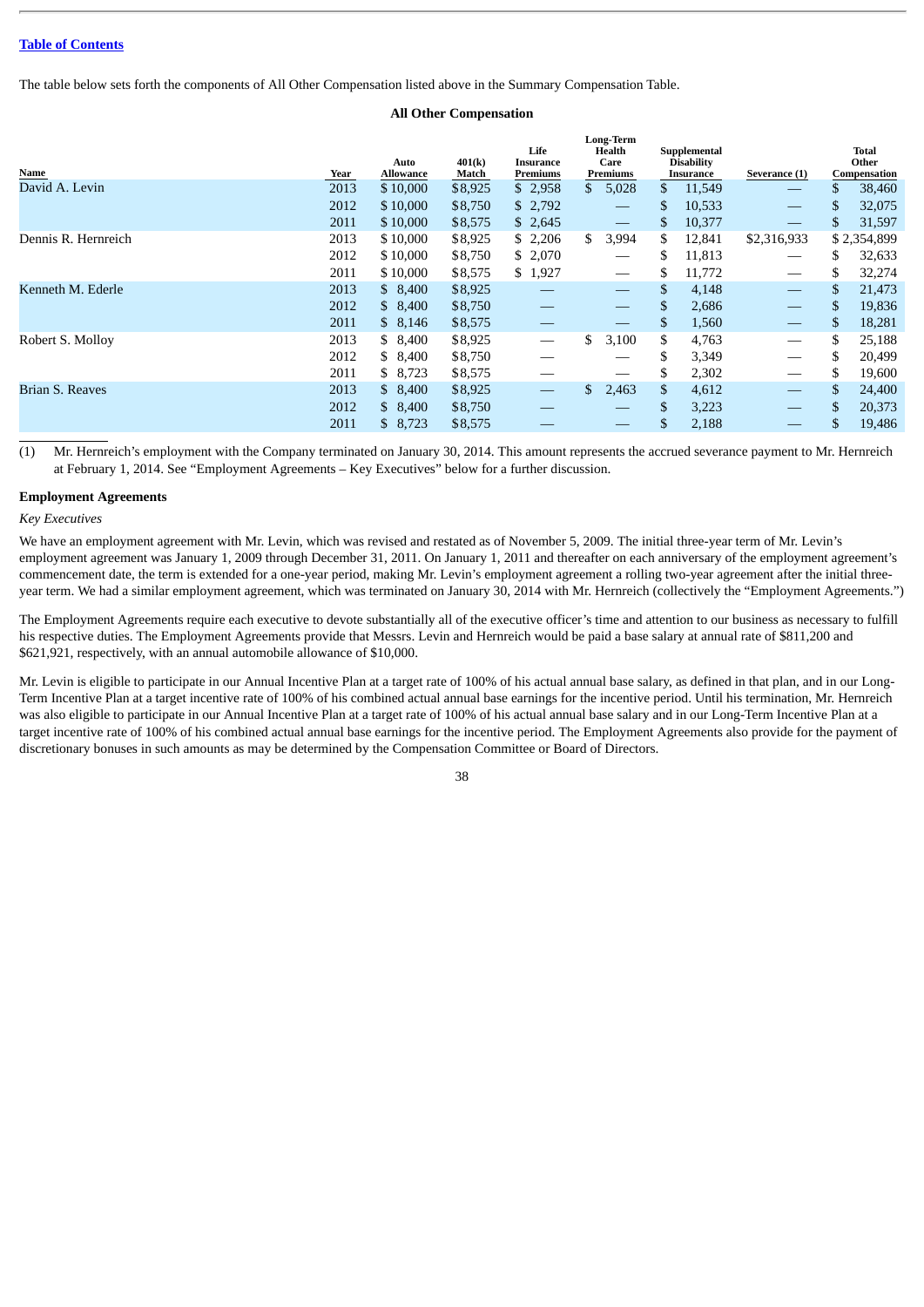The Employment Agreement provides that in the event the executive officer's employment is terminated by the Company at any time for any reason other than "justifiable cause" (as defined in the Employment Agreements), disability or death, or in the event the executive officer resigns with "good reason" (as defined in the Employment Agreement), we are required to pay the executive the following:

- A pro rata bonus under the Annual Incentive Plan;
- The accelerated vesting of certain LTIP awards; and
- A severance comprised as the sum of (1) the executive's monthly base salary then in effect plus (2) a monthly amount calculated by dividing by twelve the average of the sum of (i) the annual incentive bonuses earned and (ii) the cash amounts paid to the executive pursuant to the LTIP or the cash value of the options or stock issued to the executive, during each of the two most recent fiscal years, with the monthly sum of (1) plus (2) payable for 24 consecutive months. This severance benefit is conditioned upon the executive officer's execution of a general release.

The above-listed payments are not made if the executive officer is terminated with "justifiable cause," the executive officer resigns and such resignation is not for "good reason", or the executive officer dies or becomes disabled; provided, however, that if the executive officer's employment terminates by reason of death, disability or retirement on or after age 65, the executives officer shall be entitled to a pro-rata bonus under the Annual Incentive Plan.

In the event the executive officer's employment is terminated at any time within one year following a Change of Control (as defined in the Employment Agreement) other than for "justifiable cause," or if the executive resigns for "good reason", the executive is entitled to receive a lump sum payment equal to the sum of two times the executive's base salary, and two times the executive's target annual incentive bonus for the fiscal year in which the Change of Control occurs. Payments made under this provision are to be reduced if and to the extent necessary to avoid any payments or benefits to executive being treated as "excess parachute payments" within the meaning of Internal Revenue Code Section 280G(b)(i). This payment also is conditioned upon the executive officer's execution of a general release.

The Employment Agreements contain confidentiality provisions pursuant to which each executive officer agrees not to disclose confidential information regarding our Company. The Employment Agreements also contain covenants pursuant to which each executive officer agrees, during the term of his employment and for a one-year period following the termination of his employment, not to have any connection with any business which is a specialty retailer that primarily distributes, sells or markets so-called "big and tall" apparel of any kind for men or which utilizes the "big and tall" retail or wholesale marketing concept as part of its business. The Employment Agreements also contain a "clawback" provision which provides for remedies in the event we learn after the executive officer's termination by us other than for "justifiable cause" that the executive officer could have been terminated for "justifiable cause". Subject to the implementation of final rules by the SEC, the Dodd-Frank Act requires that we implement a policy providing for the recovery of erroneously paid incentive-based compensation following a required accounting restatement. Once the final rules are issued by the SEC, we will revise, in a timely manner, the current clawback provision of our employment agreements.

The Employment Agreements also provide that we will, during the term of employment, pay the insurance premiums under one or more life insurance policies on the executive officer's life pursuant to an arrangement under which \$2,000,000 of the death benefit under the policy or policies would be payable to the executive officer's named beneficiary (with the executive officer making the election of the designated beneficiary) upon the executive officer's death. Mr. Hernreich surrendered his policy on January 30, 2014, as part of his termination of employment.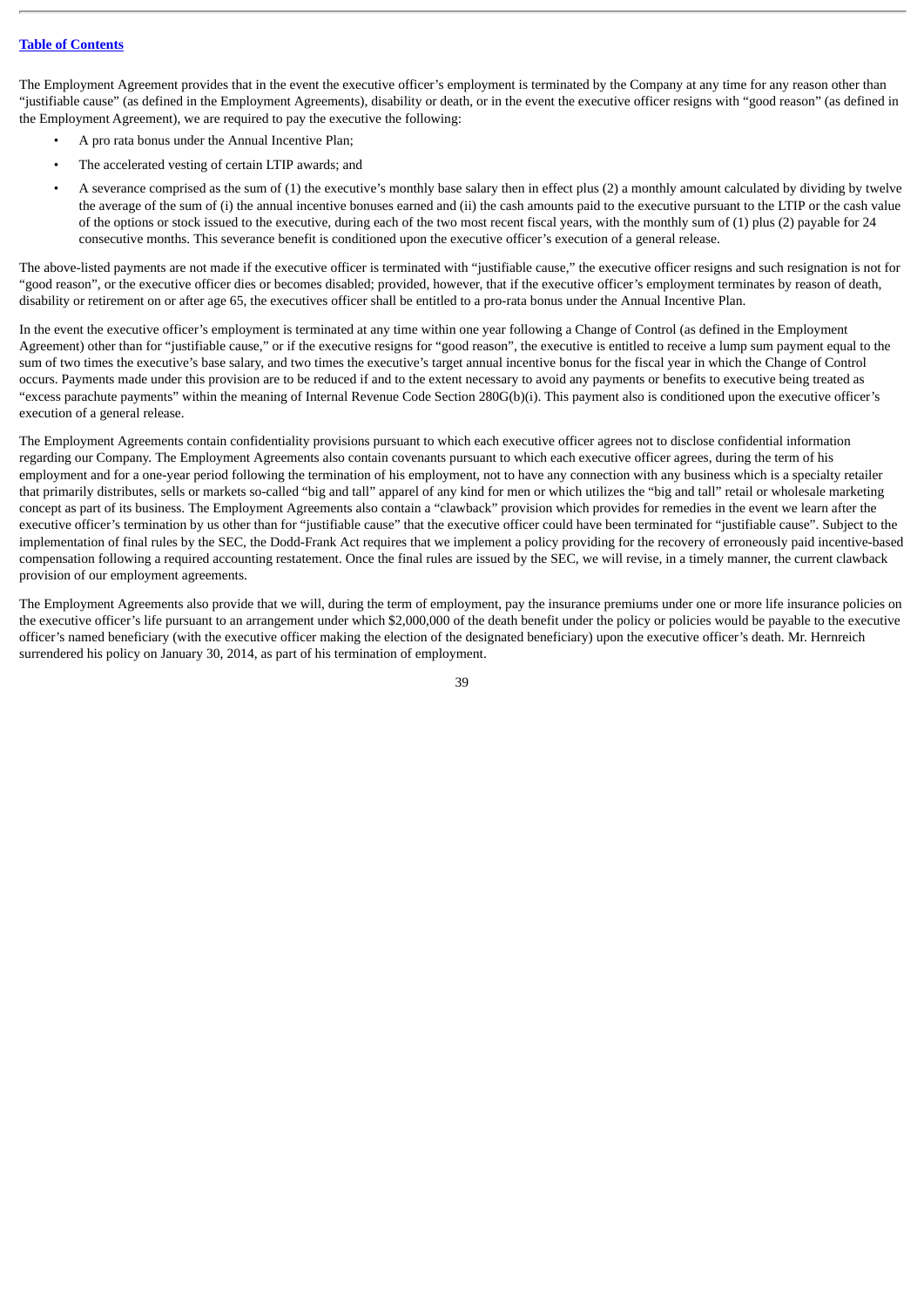In accordance with the terms of his employment agreement, as discussed above, Mr. Hernreich received a severance payment payable over 24 months of \$2.3 million, comprised of the following components (pursuant to the 2013-2016 LTIP, Mr. Hernreich was not entitled to, and did not receive, any payment pursuant to that plan):

|                                                         | Severance      |
|---------------------------------------------------------|----------------|
|                                                         | Payment<br>(in |
|                                                         | thousands)     |
| Pro-rata bonus earned under the AIP for fiscal 2013     | 88             |
| • Cash value for accelerated vesting of 2010 LTIP award | 274            |
| • Health benefits, estimated for 24-month period        | 20             |
| Severance                                               | 1,955          |
| Total severance payment                                 | \$2,337        |
|                                                         |                |

#### *Senior Executives*

We also have employment agreements with each of our Senior Executives (the "Sr. Exec. Employment Agreements"). The term of each employment agreement begins on the respective effective date and continues until terminated by either party. Our Senior Executives are eligible to participate in our Annual Incentive Plan. During fiscal 2013, they participated at 35% of their respective average base salaries, as defined in the plan. Beginning in 2014, they will participate at 40% of their respective average base salaries, as defined in the plan, depending on our performance (based on achieving the metrics approved by the Compensation Committee of the Board of Directors). Senior Executives are also eligible to participate in our 2013-2016 LTIP at 70% of their respective average base salaries, as defined in the plan, depending on our performance (based on long-term performance goals). Each executive is entitled to vacation and to participate in and receive any other benefits customarily provided by us to our senior executives.

The Sr. Exec. Employment Agreements provide that in the event the executive officer's employment is terminated by us at any time for any reason other than "justifiable cause" (as defined in the Employment Agreements), disability or death, we are required to pay the executive his then current base salary for five months after the effective date of such termination. This severance benefit is conditioned upon the senior executive's execution of a general release.

The above-listed payments are not made if the senior executive is terminated with "justifiable cause," the senior executive resigns, or the senior executive dies or becomes disabled.

In the event the senior executive's employment is terminated at any time within one year following a Change of Control (as defined in the Sr. Exec. Employment Agreement) other than for "justifiable cause," or if the senior executive resigns for "good reason," we shall pay the senior executive an amount equal to twelve months of executive's highest base salary in effect at any time during the six month period ending on the date of the Change of Control. This payment also is conditioned upon the senior executive's execution of a general release. Payments made under this provision are to be reduced if and to the extent necessary to avoid any payments or benefits to senior executive being treated as "excess parachute payments" within the meaning of Internal Revenue Code Section 280G(b) (i).

The Sr. Exec. Employment Agreements contain confidentiality provisions pursuant to which each senior executive agrees not to disclose confidential information regarding our Company. The Sr. Exec. Employment Agreements also contain covenants pursuant to which each senior executive agrees, during the term of his employment and for a one-year period following the termination of his employment, not to have any connection with any business which is a specialty retailer that primarily distributes, sells or markets so-called "big and tall" apparel of any kind for men or which utilizes the "big and tall" retail or wholesale marketing concept as part of its business. The Sr. Exec. Employment Agreements also contain a "clawback" provision which provides for remedies in the event we learn after the senior executive's termination by us other than for "justifiable cause" that the senior executive could have been terminated for "justifiable cause". Subject to the implementation of final rules by the SEC, the Dodd-Frank Act requires that we implement a policy providing for the recovery of erroneously paid incentive-based compensation following a required accounting restatement. Once the final rules are issued by the SEC, we will revise, in a timely manner, the current clawback provision of our employment agreements.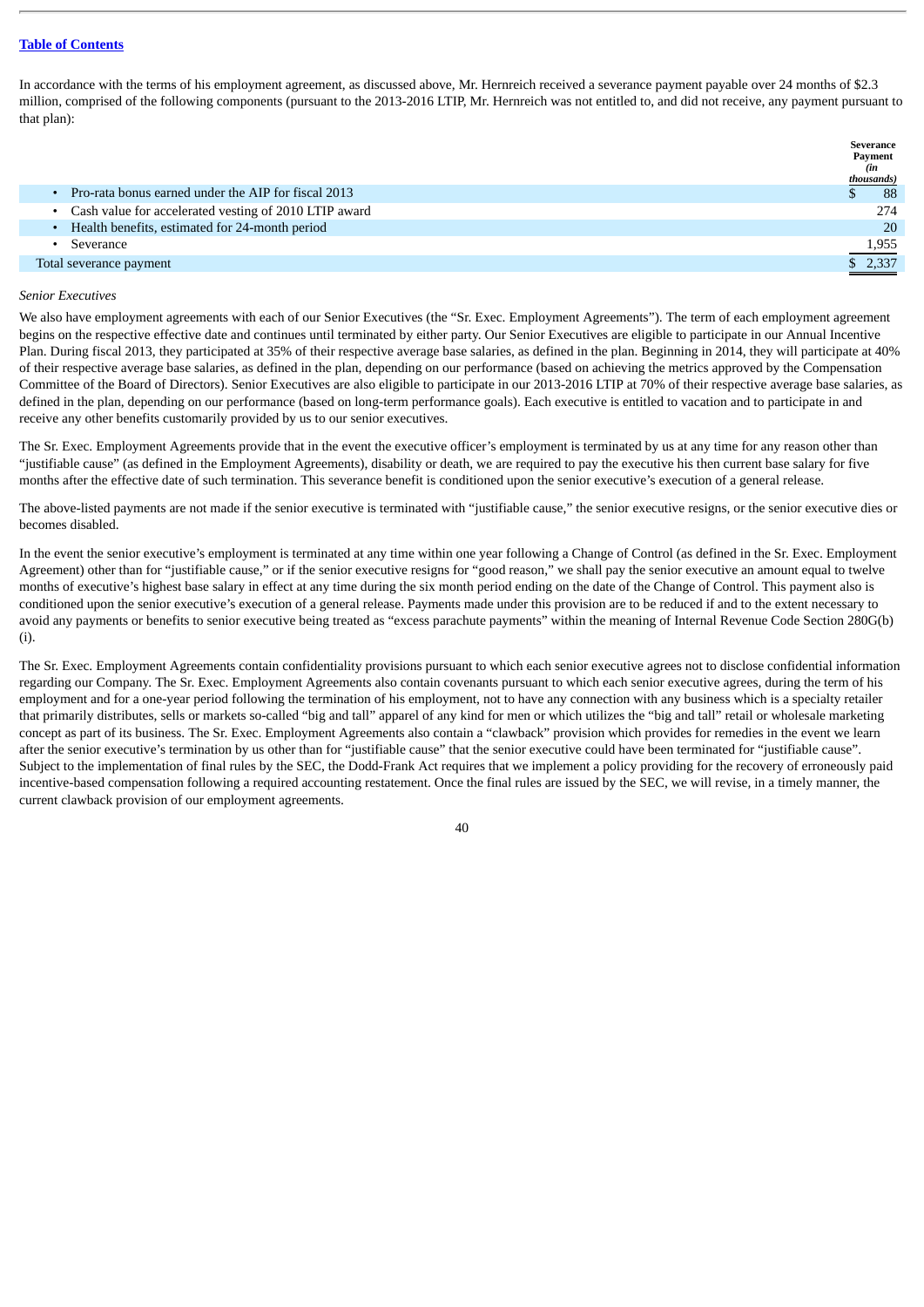*Grants of Plan-Based Awards*. The following table sets forth certain information with respect to plan-based awards granted to the Named Executive Officers in fiscal 2013.

# **2013 GRANTS OF PLAN-BASED AWARDS**

<span id="page-43-0"></span>

|                                                                                  |                                                           |                      |                         | <b>Estimated Possible Payouts</b><br><b>Under Non-Equity</b><br><b>Incentive Plan Awards</b> |                                          |                                                                                 | <b>Estimated Possible Payouts</b><br><b>Under Equity</b><br><b>Incentive Plan Awards</b> |                                          | All Other<br><b>Stock</b><br>Awards:<br><b>Number</b><br>of Shares | All Other<br>Option<br>Awards:<br>Number of<br><b>Securities</b> | <b>Exercise</b><br>or Base<br>Price<br>of       | Grant<br><b>Date</b><br>Fair<br><b>Value of</b><br><b>Stock</b> |                                                                                     |
|----------------------------------------------------------------------------------|-----------------------------------------------------------|----------------------|-------------------------|----------------------------------------------------------------------------------------------|------------------------------------------|---------------------------------------------------------------------------------|------------------------------------------------------------------------------------------|------------------------------------------|--------------------------------------------------------------------|------------------------------------------------------------------|-------------------------------------------------|-----------------------------------------------------------------|-------------------------------------------------------------------------------------|
|                                                                                  | <b>Type of</b><br>Award <sup>(1)</sup>                    | Grant<br><b>Date</b> | Approval<br><b>Date</b> | Threshold<br>(S)                                                                             | <b>Target</b><br>(5)                     | $(s)$                                                                           | <b>Maximum</b> Threshold<br>$^{(#)}$                                                     | <b>Target</b><br>$^{(#)}$                | Maximum<br>$($ # $)$                                               | of Stock<br>or Units<br>$^{(#)}$                                 | <b>Underlying</b><br><b>Options</b><br>$^{(#)}$ | Option<br>Awards<br>(S/Sh)                                      | and<br>Option<br>Awards(4)                                                          |
| David A. Levin<br>-Annual Incentive<br>Plan $(2)$<br>-2013-2016 LTIP (3)         | P-Cash<br>T-Cash<br>P-RSA<br><b>T-RSA</b><br>P-SO<br>T-SO | 5/28/2013            |                         | 4/23/2013 \$ 405,600<br>\$405,600                                                            | \$405,600                                | \$811,200 \$1,216,800<br>\$405,600<br>\$405,600 \$405,600                       | 160,952<br>195,942                                                                       | 160,952<br>160,952<br>195,942<br>195,942 | 160,952<br>160,952<br>195,942<br>195,942                           |                                                                  |                                                 | \$<br>5.04<br>$\mathbf{s}$                                      | \$ 811,200<br>811,200<br>$\mathbb{S}$<br>$\mathbb{S}$<br>405,600<br>5.04 \$ 405,600 |
| Dennis R. Hernreich<br>-Annual Incentive<br>Plan(2)<br>-2013-2016 LTIP (3)       | P-Cash<br>T-Cash<br>P-RSA<br>T-RSA<br>P-SO<br>T-SO        | 5/28/2013            |                         | 4/23/2013 \$ 310,960<br>\$ 310,960                                                           |                                          | \$621,920 \$ 932,880<br>\$310,960 \$ 310,960<br>\$310,960 \$ 310,960            | 123,396<br>150,222                                                                       | 123,396<br>123,396<br>150,222<br>150,222 | 123,396<br>123,396<br>150,222<br>150,222                           |                                                                  |                                                 | 5.04<br>\$<br>\$<br>5.04                                        | \$ 621,920<br>621,920<br>\$<br>\$ 310,960<br>\$ 310,960                             |
| Kenneth M. Ederle<br>-Annual Incentive<br>Plan(2)<br>-2013-2016 LTIP (3)         | P-Cash<br>T-Cash<br>P-RSA<br><b>T-RSA</b><br>P-SO<br>T-SO | 5/28/2013            |                         | 4/23/2013 \$ 55,192                                                                          |                                          | \$110,385 \$ 165,577<br>\$113,750 \$ 113,750<br>\$ 113,750 \$113,750 \$ 113,750 | 45,138<br>54,951                                                                         | 45,138<br>45,138<br>54,951<br>54,951     | 45,138<br>45,138<br>54,951<br>54,951                               |                                                                  |                                                 | 5.04<br>\$<br>$\mathfrak{F}$                                    | \$ 227,500<br>\$<br>227,500<br>\$ 113,750<br>5.04 \$ 113,750                        |
| Robert S. Mollov<br>-Annual Incentive<br>Plan(2)<br>-2013-2016 LTIP (3)          | P-Cash<br>T-Cash<br>P-RSA<br>T-RSA<br>P-SO<br>T-SO        | 5/28/2013            | 4/23/2013 \$            | 56,875<br>\$113,750                                                                          |                                          | \$113,750 \$ 170,625<br>\$113,750 \$ 113,750<br>\$113,750 \$ 113,750            | 45,138<br>54,951                                                                         | 45,138<br>45,138<br>54,951<br>54,951     | 45,138<br>45,138<br>54,951<br>54,951                               |                                                                  |                                                 | \$<br>5.04<br>\$                                                | \$ 227,500<br>\$<br>227,500<br>\$113,750<br>5.04 \$ 113,750                         |
| <b>Brian S. Reaves</b><br>-Annual Incentive<br>Plan $(2)$<br>-2013-2016 LTIP (3) | P-Cash<br>T-Cash<br>P-RSA<br>T-RSA<br>P-SO<br>T-SO        | 5/28/2013            | $4/23/2013$ \$          | 48,125<br>\$                                                                                 | \$96,250<br>\$96,250<br>96,250 \$ 96,250 | \$144,375<br>-\$<br>96,250<br>\$<br>96,250                                      | 38,194<br>46,496                                                                         | 38,194<br>38,194<br>46,496<br>46,496     | 38,194<br>38,194<br>46,496<br>46,496                               |                                                                  |                                                 | 5.04<br>\$<br>$\mathbb{S}$<br>$5.04$ \$                         | 192,500<br>$\mathbb{S}$<br>\$<br>192,500<br>96,250<br>- \$<br>96,250                |

(1) As discussed more fully in note 3, grants under the 2013-2016 LTIP consisted of a combination of cash, restricted shares ("RSA") and stock options ("SO"), of which 50% is subject to time-based vesting ("T") and 50% is subject to performance-based vesting ("P").

(2) On April 23, 2013, the Compensation Committee approved the annual targets pursuant to our Annual Incentive Plan for fiscal 2013. The threshold, target and maximum payouts for each executive was estimated based on achie Executive Compensation – 2013 Annual Incentive Plan," the Compensation Committee established four separate targets: Adjusted EBITDA, Merchandise Margin and Net Debt, Customer Base Growth and DXL Comparable Sales. On March 5, 2014, the Compensation Committee determined that the only performance target achieved in fiscal 2013 was the DXL Comparable Sales target, which<br>represented 12.5% of the total potential each of the Named Executive Officers is included in the Summary Compensation Table (and the supplemental Discretionary and Incentive-Based Awards Table) for fiscal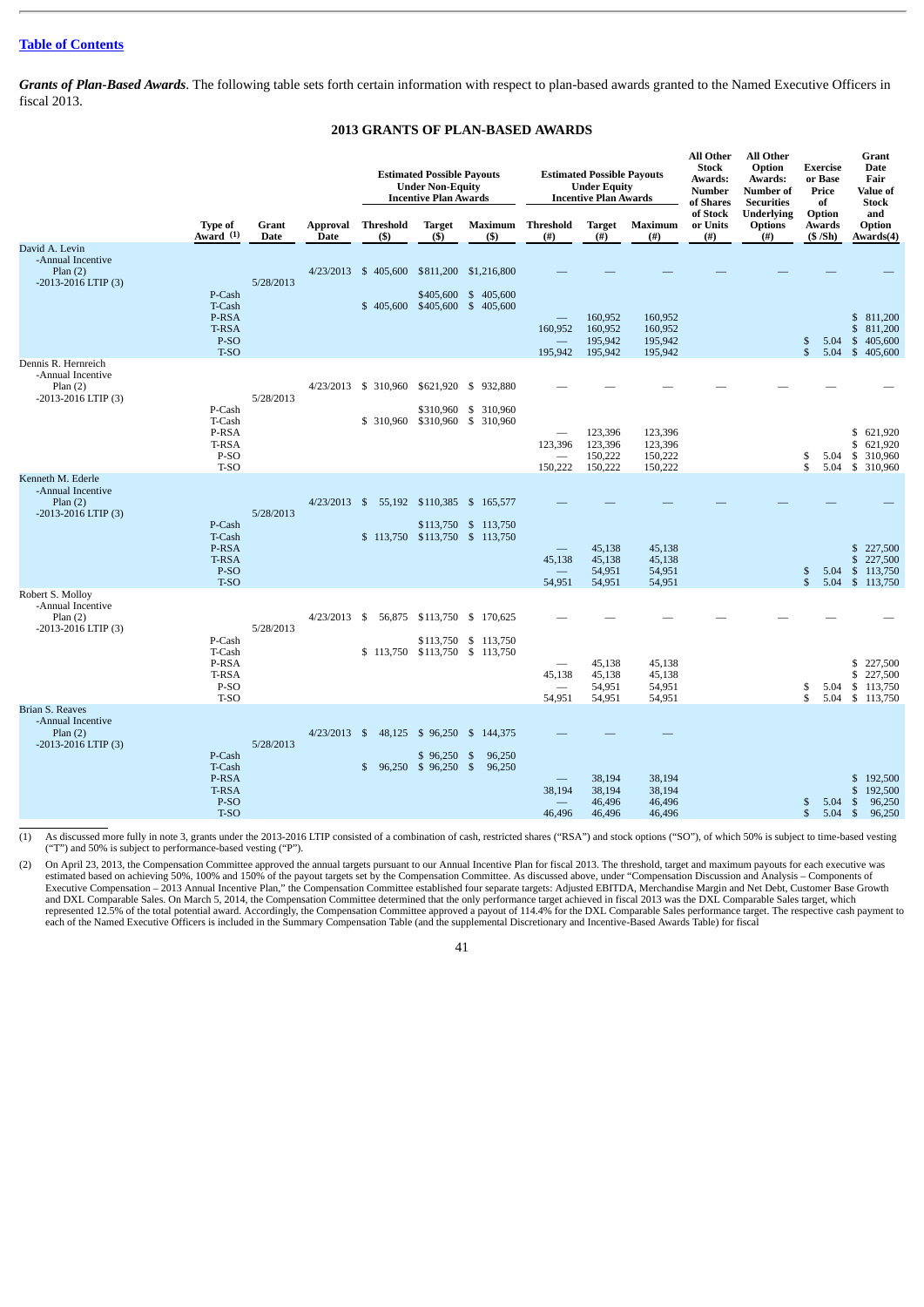2013. As a result of Mr. Hernreich's termination of employment and in accordance with his employment agreement, Mr. Hernreich received a pro-rata payment of his award of \$87,906, which was included in his total severance payment discussed above.

- (3) On May 28, 2013, the Compensation Committee approved the long-term targets pursuant to our 2013-2016 LTIP. Pursuant to the terms of the 2013-2016 LTIP, each participant in the plan was granted on<br>May 28, 2013 an unearn 70% for Messrs. Ederle, Molloy and Reaves. Each award consisted of 50% in shares of restricted stock, 25% in stock options and 25% in cash. In addition, 50% of each award is subject to time-based vesting and 50% is subject to performance-based vesting. The estimated target payout for each Named Executive Officer above was estimated assuming we achieve the performance targets and all timebased awards vest. The maximum payout is the same as the target because there is no increased payout beyond the target payout. The threshold payout assumes that the performance target is not met and that only the time-based awards are earned. Mr. Hernreich's awards under the 2013-2016 LTIP were forfeited as a result of his termination of employment.
- (4) Represents the fair value of the equity awards granted on May 28, 2013 pursuant to the 2013-2016 LTIP. As discussed above, each participant received 50% of the unearned and unvested award in shares of restricted stock accordance with FASB ASC Topic 718. The fair value of each stock option award is estimated as of the date of grant using a Black-Scholes valuation model. Additional information regarding the assumptions used to estimate the fair value of all stock option awards is included in Note A to Consolidated Financial Statements contained in our Annual Report on Form 10-K for the fiscal year ended February 1, 2014.

*Outstanding Equity Awards at Fiscal Year-End.* The following table sets forth certain information with respect to outstanding equity awards held by the Named Executive Officers at the end of fiscal 2013.

# **2013 OUTSTANDING EQUITY AWARDS AT FISCAL YEAR-END**

<span id="page-44-0"></span>

|                          |                                                                                                                               |                                                                                                                      | <b>Option Awards</b>                                                                                                                                            |                    |                                           |                                                 |                                                                                                                                  | <b>Stock Awards</b>                                                                                                                       |                                                                                                                                                                                          |                                                                                                                                                                                                                    |  |  |
|--------------------------|-------------------------------------------------------------------------------------------------------------------------------|----------------------------------------------------------------------------------------------------------------------|-----------------------------------------------------------------------------------------------------------------------------------------------------------------|--------------------|-------------------------------------------|-------------------------------------------------|----------------------------------------------------------------------------------------------------------------------------------|-------------------------------------------------------------------------------------------------------------------------------------------|------------------------------------------------------------------------------------------------------------------------------------------------------------------------------------------|--------------------------------------------------------------------------------------------------------------------------------------------------------------------------------------------------------------------|--|--|
| Name                     | Number of<br><b>Securities</b><br><b>Underlying</b><br><b>Unexercised</b><br><b>Options</b><br>$^{(#)}$<br><b>Exercisable</b> | <b>Number</b> of<br><b>Securities</b><br>Underlying<br><b>Unexercised</b><br><b>Options</b><br>(# )<br>Unexercisable | <b>Equity</b><br>Incentive<br>Plan<br>Awards:<br>Number of<br><b>Securities</b><br><b>Underlying</b><br>Unexercised<br><b>Unearned</b><br><b>Options</b><br>(#) |                    | Option<br><b>Exercise</b><br>Price<br>(5) | Option<br><b>Expiration</b><br>Date             | Number of<br><b>Shares</b> or<br><b>Units of</b><br><b>Stock</b><br><b>That</b><br><b>Have Not</b><br><b>Vested</b><br>$($ # $)$ | <b>Market</b><br>Value of<br><b>Shares</b><br>or Units<br>of Stock<br>That<br><b>Have</b><br><b>Not</b><br><b>Vested</b><br>$($ \$ $)(1)$ | <b>Equity</b><br>Incentive<br>Plan<br>Awards:<br>Number of<br><b>Unearned</b><br>Shares,<br><b>Units or</b><br>Other<br><b>Rights That</b><br><b>Have Not</b><br><b>Vested</b><br>$($ #) | <b>Equity</b><br>Incentive<br>Plan<br>Awards:<br>Market or<br>Payout<br><b>Value of</b><br><b>Unearned</b><br>Shares,<br><b>Units or</b><br>Other<br><b>Rights</b><br><b>That Have</b><br><b>Not Vested</b><br>(5) |  |  |
| David A. Levin           | 75,000                                                                                                                        |                                                                                                                      |                                                                                                                                                                 | \$                 | 6.24                                      | 5/24/2014                                       |                                                                                                                                  |                                                                                                                                           |                                                                                                                                                                                          |                                                                                                                                                                                                                    |  |  |
|                          |                                                                                                                               |                                                                                                                      | 391,884(2)                                                                                                                                                      | $\mathbb{S}$       | 5.04                                      | 5/28/2023                                       | 34,203(3)                                                                                                                        | \$184,012                                                                                                                                 | 321,904(2)                                                                                                                                                                               | \$1,731,844                                                                                                                                                                                                        |  |  |
| Dennis R. Hernreich      | 21,988                                                                                                                        |                                                                                                                      |                                                                                                                                                                 |                    | 6.24                                      | 5/24/2014                                       |                                                                                                                                  |                                                                                                                                           |                                                                                                                                                                                          |                                                                                                                                                                                                                    |  |  |
| <b>Kenneth M. Ederle</b> | 10,000                                                                                                                        |                                                                                                                      | 109,902(2)                                                                                                                                                      | \$<br>$\mathbb{S}$ | 7.52<br>5.04                              | 10/22/2017<br>5/28/2023                         | 3,984(3)                                                                                                                         | \$ 21,434                                                                                                                                 | 90,276(2)                                                                                                                                                                                | \$485,685                                                                                                                                                                                                          |  |  |
| <b>Robert S. Molloy</b>  | 10.000<br>20,606<br>13,955(3)                                                                                                 |                                                                                                                      | 109,902(2)                                                                                                                                                      | \$                 | 4.13<br>3.19<br>4.19<br>5.04              | 2/8/2018<br>3/19/2020<br>3/16/2021<br>5/28/2023 | 9,592(3)                                                                                                                         | \$ 51,605                                                                                                                                 | 90,276(2)                                                                                                                                                                                | \$485,685                                                                                                                                                                                                          |  |  |
| <b>Brian S. Reaves</b>   | 12,248(3)                                                                                                                     | 4,935(3)                                                                                                             | 92,992(2)                                                                                                                                                       | \$<br>\$           | 4.19<br>5.04                              | 3/16/2021<br>5/28/2023                          | 3,428(3)                                                                                                                         | \$18,443                                                                                                                                  | 76,388(2)                                                                                                                                                                                | \$<br>410,967                                                                                                                                                                                                      |  |  |

(1) The value of shares was calculated using the closing price of our common stock of \$5.38 on January 31, 2014.

(2) These equity awards represent awards granted on May 28, 2013 in connection with our 2013-2016 LTIP. The awards are unearned and unvested as of February 1, 2014. Of the unearned and unvested stock options and restricted shares, 50% of each amount is subject to performance-based vesting and 50% is subject to time-based vesting. The time-vested awards will vest 20% at the end of fiscal 2014, 40% at the end of fiscal 2015 and 40% at the end of fiscal 2016. For the performance-based portion of the awards to vest, the Company much achieve, during any rolling four fiscal quarters that ends on or before the end of fiscal 2016 LTIP were deemed not probable.

(3) These equity awards represent awards granted on March 16, 2011 in connection with the payout under our LTIP for fiscal 2010 and were in accordance with each executive's irrevocable election. These irrevocable elections required that at least 50% of any award granted be in the form of equity. The remaining shares represent the last tranche which vested on March 16, 2014.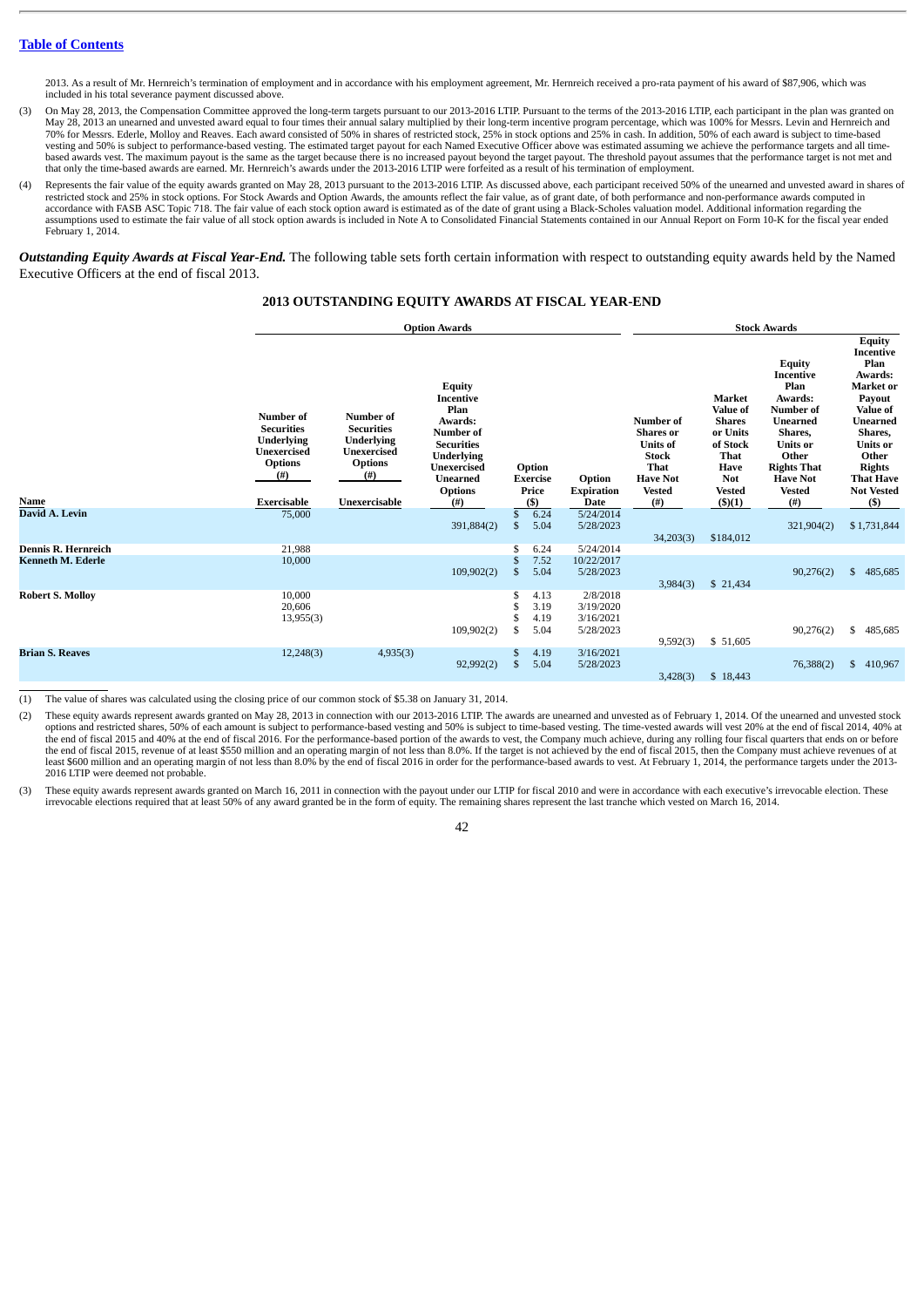*Option Exercises and Stock Vested Table***.** The following table sets forth information for the Named Executive Officers with respect to the exercise of option awards and the vesting of stock awards during fiscal 2013.

# **2013 OPTION EXERCISES AND STOCK VESTED**

<span id="page-45-0"></span>

|                     |                                                    | <b>Option Awards</b>                                                                      |          | <b>Stock Awards</b> |  |  |  |
|---------------------|----------------------------------------------------|-------------------------------------------------------------------------------------------|----------|---------------------|--|--|--|
|                     | <b>Number of Shares</b><br>Acquired<br>on Exercise | <b>Number of Shares</b><br><b>Value Realized</b><br>Acquired<br>on Exercise<br>on Vesting |          |                     |  |  |  |
| <b>Name</b>         | $^{(#)}$                                           | $($ \$ $)(1)$                                                                             | $^{(#)}$ | $($ \$)(1)          |  |  |  |
| David A. Levin      | 75,000                                             | 80,250                                                                                    | 85,014   | 416,745<br>Эb.      |  |  |  |
| Dennis R. Hernreich | 27,520                                             | 37,392                                                                                    | 117,244  | 574,503             |  |  |  |
| Kenneth M. Ederle   | 10,000                                             | 23,700                                                                                    | 6,641    | 32,674              |  |  |  |
| Robert S. Molloy    |                                                    |                                                                                           | 16,717   | 82,034              |  |  |  |
| Brian S. Reaves     |                                                    |                                                                                           | 10,094   | 56,930              |  |  |  |
|                     |                                                    |                                                                                           |          |                     |  |  |  |

(1) Represents the difference between the exercise price and fair market value of the common stock on the date of exercise.

#### <span id="page-45-1"></span>**Pension Benefits**

<span id="page-45-2"></span>None of our Named Executive Officers was a participant in any pension plan and, therefore, have no accumulated benefits.

#### **EQUITY COMPENSATION PLAN INFORMATION**

The following is a summary of information with respect to our equity compensation plans as of February 1, 2014:

| Plan category                                      | Number of securities to be<br>issued upon exercise of<br>outstanding options,<br>warrants and rights<br>(a) | Weighted-average<br>exercise price of<br>outstanding<br>options, warrants<br>and rights<br>(b) | <b>Number of securities</b><br>remaining available for<br>future issuance under<br>equity compensation plans<br>(excluding securities<br>reflected in column (a)) |
|----------------------------------------------------|-------------------------------------------------------------------------------------------------------------|------------------------------------------------------------------------------------------------|-------------------------------------------------------------------------------------------------------------------------------------------------------------------|
| Equity compensation plans approved by security     |                                                                                                             |                                                                                                |                                                                                                                                                                   |
| holders $(1)$                                      | 3,633,344                                                                                                   | 5.42                                                                                           | 1,206,540(3)                                                                                                                                                      |
| Equity compensation plans not approved by security |                                                                                                             |                                                                                                |                                                                                                                                                                   |
| holders <sup>(2)</sup>                             |                                                                                                             |                                                                                                | 396,722                                                                                                                                                           |
| <b>Total</b>                                       | 3,633,344                                                                                                   | 5.42                                                                                           | 1,603,262(3)                                                                                                                                                      |

(1) During fiscal 2013, we had one stockholder-approved equity compensation plan, our 2006 Incentive Compensation Plan (as amended, the "2006 Plan"). Pursuant to the 2006 Plan, at February 2, 2014, we had a total of 7,250,000 shares authorized for issuance, of which 1,206,540 shares remained available for future issuances. At February 1, 2014, we had 2,721,569 options outstanding. We also had 911,775 options still outstanding as part of our 1992 Stock Incentive Plan (the "1992 Plan"). No further grants can be made under the 1992 Plan.

Of the 2,721,569 options outstanding at February 1, 2014, approximately 1,156,894 options are subject to the achievement of performance targets and 1,156,894 are time-vested awards, with the first 20% not vesting until the end of fiscal 2014. At February 1, 2014, the performance targets were not deemed probable and as a result no compensation expense has been recognized as of February 1, 2014. See "*Compensation Discussion and Analysis-Components of Executive Compensation – Long- term performance based plans*" for more information.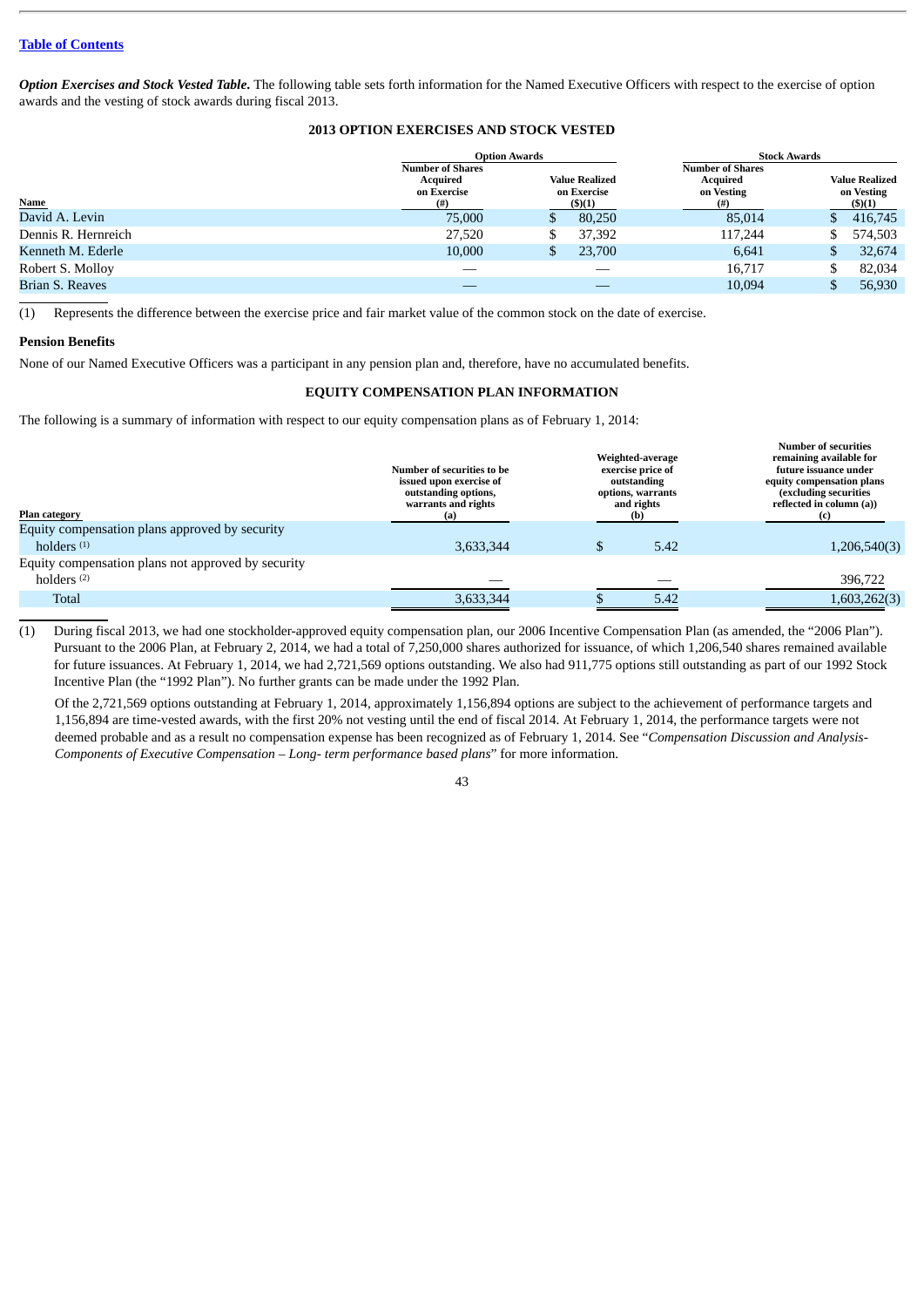- (2) Pursuant to our Amended and Restated Non-Employee Director Compensation Plan ("Director Plan"), we have 500,000 shares authorized for stock issuances in lieu of cash director fees, of which 396,722 shares remained available at February 1, 2014.
- (3) Our 2006 Plan includes a limitation of 4,250,000 shares that may be issued in the form of restricted stock, deferred stock, performance awards or other stock-based awards. At February 1, 2014, 963,109 shares remained subject to this limitation.

# <span id="page-46-0"></span>**401(k) Plans**

We have two defined contribution plans, the Company's 401(k) Salaried Savings Plan and the Company's 401(k) Hourly Savings Plan (the "401(k) Plans"). The  $401(k)$  Plans cover all eligible employees who are at least 21 years of age and have completed the required months of service, which is six months for the  $401(k)$ Salaried Savings Plan and 1000 hours and twelve months for the 401(k) Hourly Savings Plan. Effective January 1, 2008, we adopted the safe harbor matching and vesting provisions permitted under the Pension Protection Act of 2006 for its 401(k) Plans. Accordingly, we currently match 100% of the first 1% of deferred compensation and 50% of the next 5% (with a maximum contribution of 3.5% of eligible compensation). Our Named Executive Officers are eligible to participate in the 401(k) Plans, and the amount of any Company match to our Named Executive Officers is set forth above in the "All Other Compensation" table.

#### <span id="page-46-1"></span>**Key Man Insurance**

We have key man life insurance policies on the lives of Messrs. Levin and Hernreich, each in the amount of \$2,000,000. We will continue to carry our key man life insurance policy on Mr. Hernreich through the end of his severance period.

#### <span id="page-46-2"></span>**Certain Relationships and Related Transactions**

#### *Seymour Holtzman/Jewelcor Management, Inc. (JMI)*

During fiscal 2013, Seymour Holtzman, our Chairman of the Board of Directors, was compensated by us both directly (as an employee of our Company) and indirectly (as the Chairman, Chief Executive Officer and President and, together with his wife, the indirect majority shareholder of JMI). A complete summary of all compensation and consulting fees paid to Mr. Holtzman is described above under Item 11*, "Executive Compensation – 2013 Director Compensation Table"* and *"Chairman Compensation."*

#### *Review, Approval or Ratification of Transactions with Related Persons*

Through JMI, Mr. Holtzman has received consulting compensation from the Company pursuant to a consulting agreement originally entered into with JMI in October 1999 and most recently amended in April 2011. Due to Mr. Holtzman's role as our Chairman of the Board of Directors and the relevance of the services he provides on a consulting basis, our Compensation Committee has had the primary responsibility for reviewing and approving all amendments to the consulting agreement since March 2000.

Our Audit Committee Charter, which was adopted in June 2003, provides that our Audit Committee shall review all related party transactions on an ongoing basis and all such transactions must be approved by the Audit Committee, to the extent required by the Sarbanes-Oxley Act of 2002, the Securities Exchange Commission and NASDAQ. Because NASDAQ provides that such oversight can be conducted by either a company's audit committee or another independent body of the board of directors, the Audit Committee determined that due to the nature of the consulting agreement with JMI the review and approval of all transactions pursuant to this arrangement should continue to be the primary responsibility of the Compensation Committee. Over the years, the Compensation Committee, at its discretion, has at times taken its recommendations, as they relate to the JMI consulting agreement, to the Board of Directors for ratification (without participation from Mr. Holtzman). For all other related party transactions, the review and approval of such transactions is the responsibility of our Audit Committee.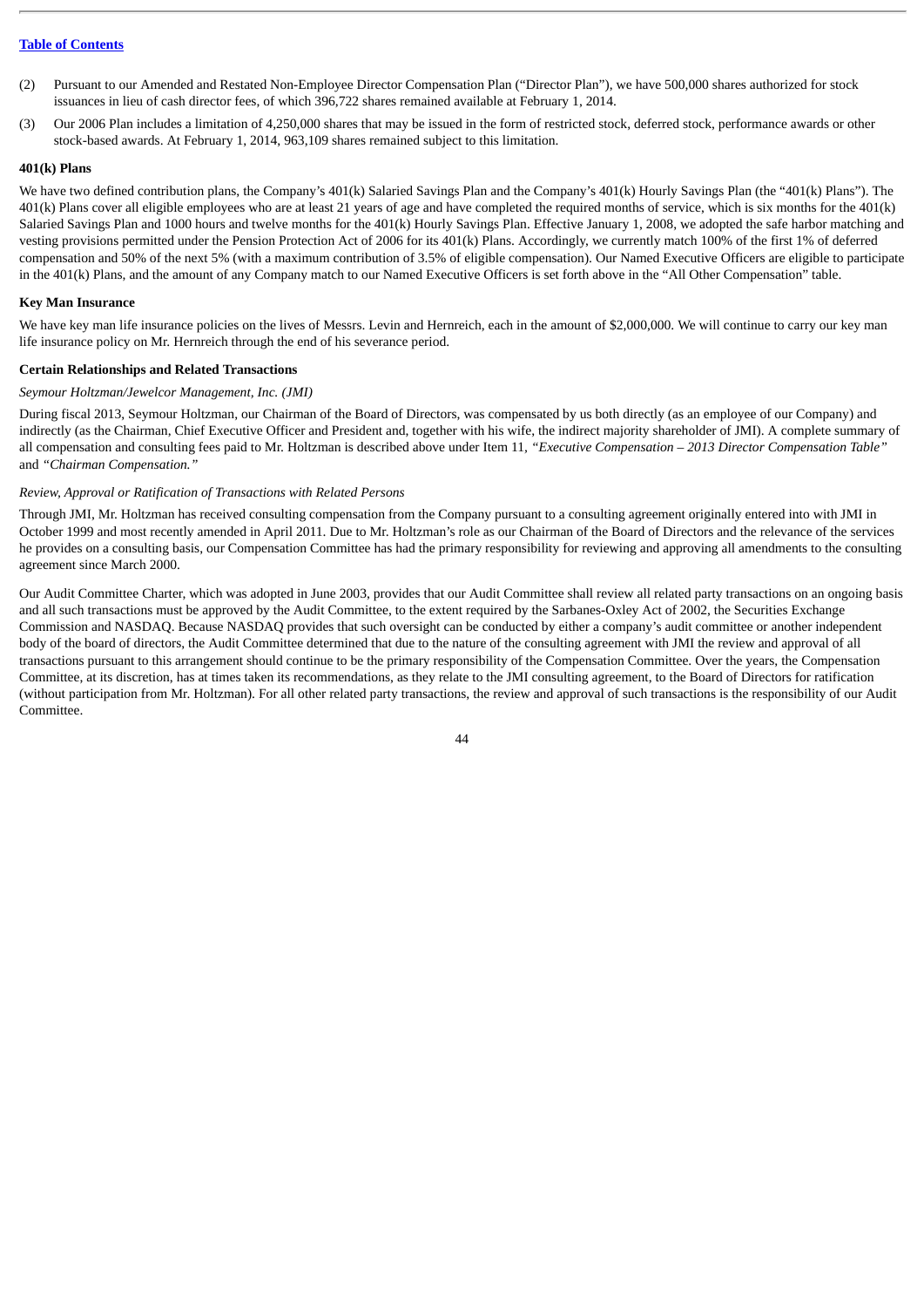#### <span id="page-47-0"></span>**Section 16(a) Beneficial Ownership Reporting Compliance**

Section 16(a) of the Securities Exchange Act of 1934, as amended (the "Exchange Act"), requires our executive officers and directors, and persons who own more than 10% of a registered class of our equity securities (collectively, the "Reporting Persons"), to file reports of ownership and changes in ownership with the Securities and Exchange Commission (the "SEC"). The Reporting Persons are required to furnish us with copies of all Section 16(a) reports they file. Based solely upon a review of Forms 3, 4 and 5 and amendments thereto furnished to us during fiscal 2013, we believe that the current Reporting Persons complied with all applicable Section 16(a) reporting requirements and that all required reports were filed in a timely manner, with the following exceptions: Ms. Chew and Mr. Wagner each filed a late Form 4 on June 7, 2013 for the sale of shares; Ms. Ross filed a late Form 3 and Form 4 on February 13, 2013 related to her election as a director and for an initial stock option grant of 15,000 shares on January 31, 2013; and Mr. Mesdag filed a late Form 4 on February 7, 2014 for an initial stock option grant of 15,000 shares on January 29, 2014.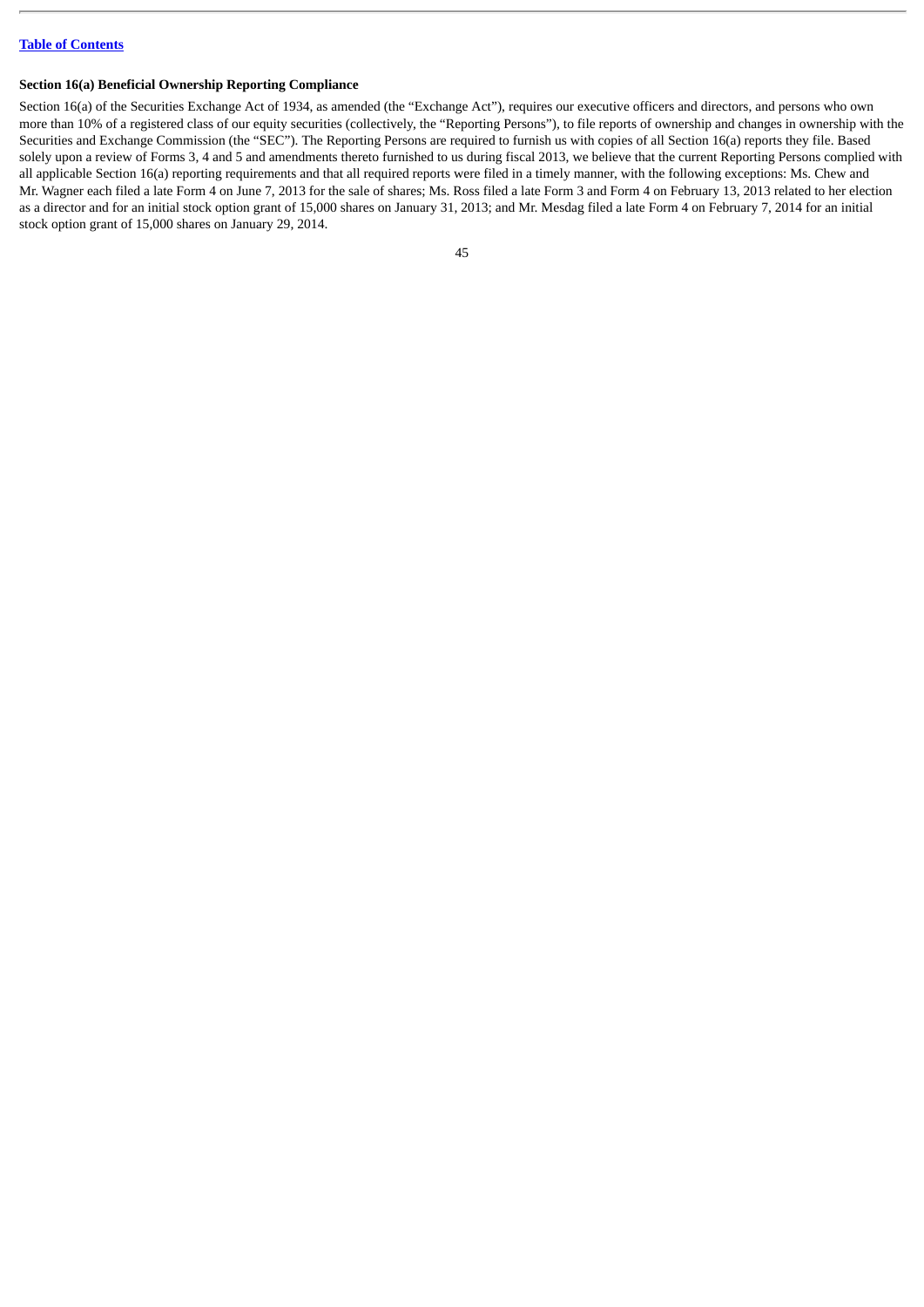#### **PROPOSAL 2**

#### **ADVISORY VOTE TO APPROVE NAMED EXECUTIVE OFFICER COMPENSATION**

<span id="page-48-0"></span>As required under the Dodd-Frank Wall Street Reform and Consumer Protection Act of 2010 (the "Dodd-Frank Act"), and in accordance with the recommendation by our Board of Directors and approval by our stockholders of an annual "Say on Pay" vote, the Board of Directors is providing stockholders with the opportunity to vote, on a non-binding, advisory basis, to approve the compensation of our Named Executive Officers as disclosed in this Proxy Statement in accordance with the compensation disclosure rules of the SEC.

We seek to align the interests of our Named Executive Officers with the interests of our stockholders. Our Compensation Committee's overarching compensation guiding principle is to reward our executives for the achievement of our primary business objectives: to grow our market share within the Big & Tall retail industry, to increase earnings and operating margins and, ultimately, to increase stockholder returns through increased stock price.

The "*Executive Compensation*" section of this Proxy Statement, including the "*Compensation Discussion and Analysis*" section, describes in detail our executive compensation programs and the decisions made by the Compensation Committee with respect to fiscal 2013. Highlights from our executive compensation program include the following:

- To date, we are well into our roll-out of our DXL store concept while closing the majority of our Casual Male XL retail stores and many of our Rochester Clothing stores. Until our transformation is substantially complete, our earnings and profitability will be negatively impacted by our increased cost structure related to this transition. Once this transition is substantially complete, much of these additional costs will no longer continue and we will be positioned for a return to profitability and maximizing shareholder returns. Our management team is a key contributor to the success of this roll-out. Our redesigned Long-Term Incentive Plan 2013-2016 ("2013-2016 LTIP") is intended to mirror our business objectives. In May 2013, pursuant to the 2013-2016 LTIP, we granted unearned and unvested equity awards to our Named Executive Officers. These awards consist of a performance-based component (50%) and a time-based component (50%). The fair value of the time-vested awards is included in each of our Named Executive Officer's total compensation for fiscal 2013, but the awards will not begin to vest until the end of fiscal 2014. Furthermore, the 2013-2016 LTIP, and the initial grant of awards pursuant to it, is structured as a four-year plan. Therefore, no additional awards will be granted under the 2013- 2016 LTIP for existing participants until the 2013-2016 LTIP expires at the end of fiscal 2016.
- Because there was no opportunity for a payout from the 2013-2016 LTIP for fiscal 2013, the only potential performance-based compensation for fiscal 2013 was an annual cash incentive under our annual incentive plan (or "AIP") based on achievement of specified performance goals for fiscal 2013.
- Based on our financial performance for fiscal 2013, we only achieved one of our targets under the AIP and, as a result, only a small percentage of the AIP was earned. See "*Discretionary and Incentive-Based Awards"* table above for the non-equity award earned by each of our Named Executive **Officers**
- For fiscal 2013, total compensation for Mr. Levin, our President and Chief Executive Officer, was \$2.2 million, as compared to \$1.3 million in fiscal 2012. However, the increase of \$0.9 million was attributable solely to the grant-date fair value of \$1.2 million for the unearned and unvested timebased portion of the equity awards granted under the 2013-2016 LTIP issued in conjunction with the performance-based portion of the awards. Excluding the value of the unearned and unvested time-based equity awards under the 2013-2016 LTIP, total compensation for Mr. Levin decreased 23.2% as compared to fiscal 2012.
- For fiscal 2013, total compensation for Mr. Hernreich, our former Executive Vice President, Chief Operating Officer, Chief Financial Officer, Treasurer and Secretary, appears significantly greater than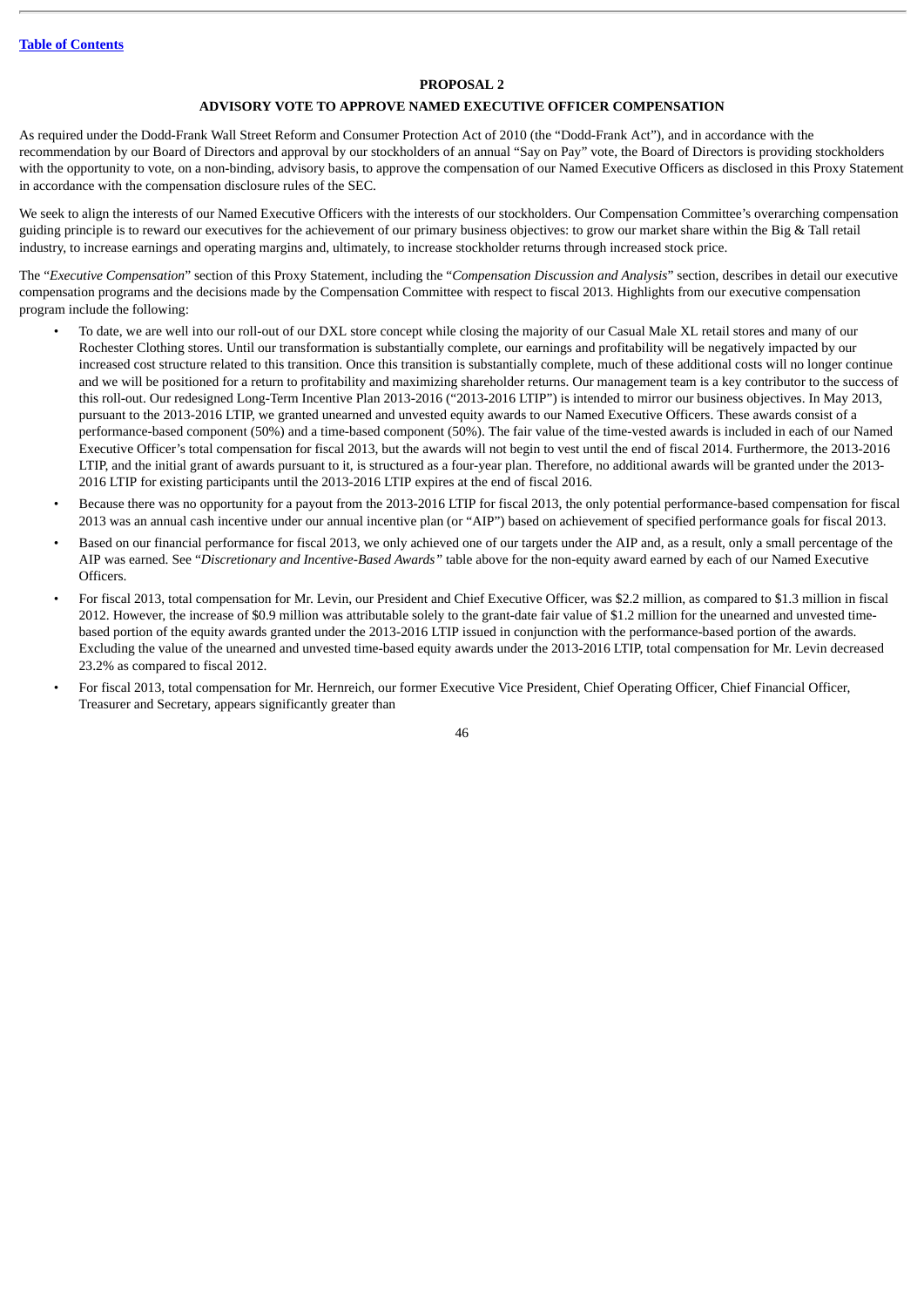fiscal 2012. However, the total compensation for fiscal 2013 of \$3.9 million includes an accrual of \$2.3 million for severance payments to be paid to Mr. Hernreich over a 24-month period and also includes the grant-date fair value of \$0.9 million for equity awards that were forfeited in their entirety as a result of Mr. Hernreich's termination of employment.

• For fiscal 2013, total compensation for the three other Named Executive Officers, in aggregate, was \$2.0 million, which included the grant-date fair value of \$1.1 million for the unearned and unvested time-based portion of the equity awards granted under the 2013-2016 LTIP issued in conjunction with the performance-based portion of these awards. Excluding the value of these unearned and unvested time-based equity awards under the 2013- 2016 LTIP, total compensation, in aggregate, for the three other Named Executive Officers decreased as compared to fiscal 2012.

We encourage you to read our "*Compensation Discussion and Analysis*" for a complete discussion and analysis of our executive compensation program, including detailed information about the fiscal 2013 compensation of the Named Executive Officers.

Our Board is asking stockholders to approve the compensation of our Named Executive Officers as disclosed in this proxy statement pursuant to the SEC's compensation disclosure rules (which includes the Compensation and Discussion Analysis, the compensation tables and the narrative disclosures). As an advisory vote, this proposal is not binding upon us or the Board. The Compensation Committee values the opinions expressed by our stockholders in their vote on this proposal and will consider the outcome of the vote when making future compensation decisions for Named Executive Officers. Accordingly, we ask our stockholders to vote on the following resolution at the Annual Meeting:

"RESOLVED, that the compensation paid to the Company's Named Executive Officers, as disclosed in this Proxy Statement pursuant to the compensation rules of the SEC, including Compensation Discussion and Analysis, compensation tables and narrative discussion, is hereby APPROVED."

**Our Board of Directors recommends that you vote FOR the approval of the compensation of our Named Executive Officers as disclosed in this Proxy Statement.**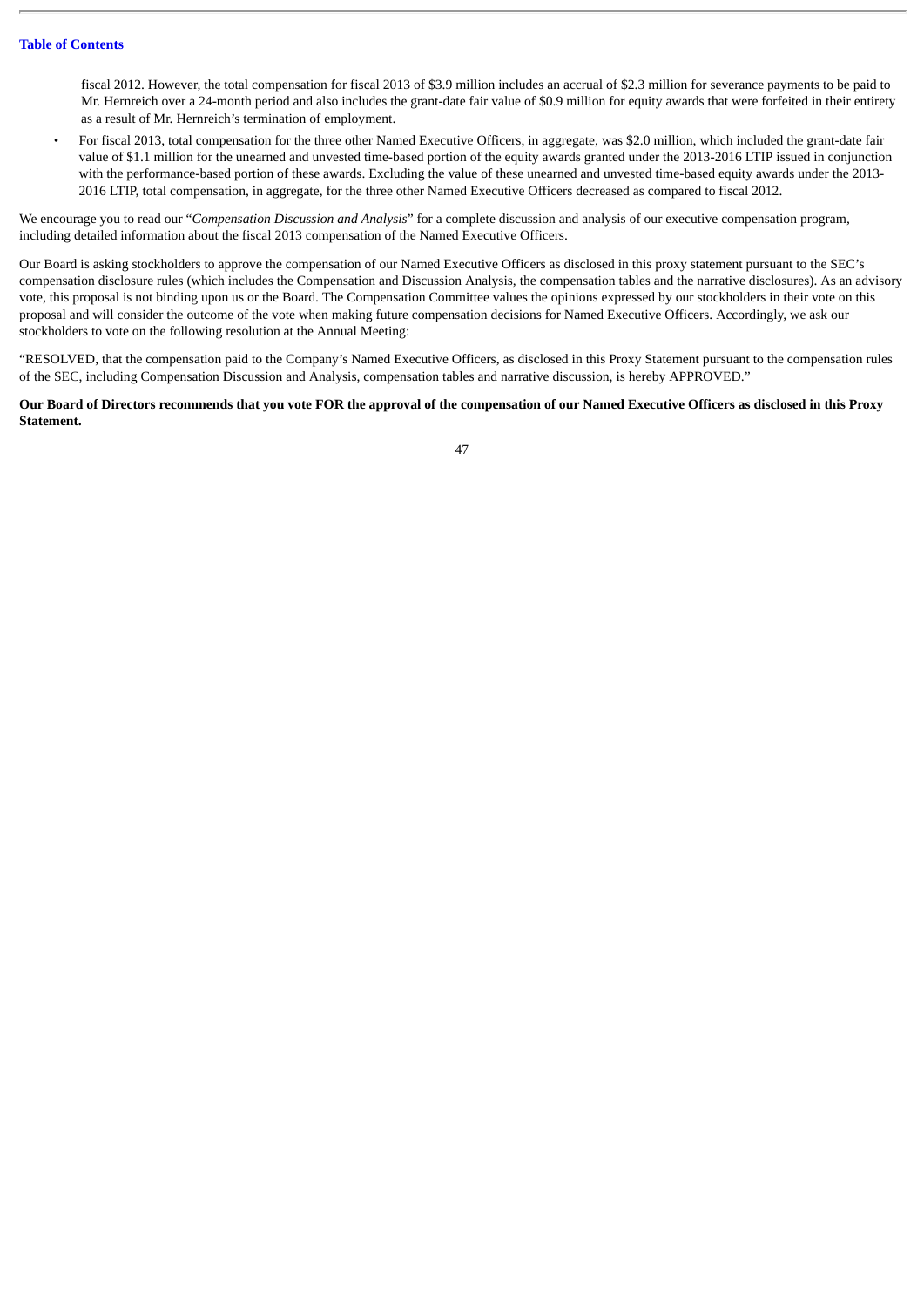#### <span id="page-50-1"></span>**PROPOSAL 3**

# **RATIFICATION OF APPOINTMENT OF INDEPENDENT REGISTERED PUBLIC ACCOUNTING FIRM**

<span id="page-50-0"></span>Subject to ratification by our stockholders, the Audit Committee has appointed KPMG LLP ("KPMG") as our independent registered public accounting firm for the fiscal year ending January 31, 2015, subject to completion of KPMG's customary client acceptance procedures.

KPMG has served as our independent registered public accounting firm since June 6, 2013. Prior to the engagement of KPMG, Ernst & Young LLP ("Ernst & Young") served as our independent registered public accounting firm from October 2000 until June 6, 2013. Ernst & Young's reports on the Company's financial statements for the fiscal year ended February 2, 2013 did not contain an adverse opinion or disclaimer of opinion, and were not qualified or modified as to uncertainty, audit scope or accounting principles. During the fiscal year ended February 2, 2013 and the subsequent period through June 6, 2013, (i) there were no disagreements between the Company and Ernst & Young on any matter of accounting principles or practices, financial statement disclosure or auditing scope or procedure which, if not resolved to the satisfaction of Ernst & Young, would have caused Ernst & Young to make reference to the matter in its report on the Company's financial statements; and (ii) there were no reportable events as the term is described in Item 304(a)(1)(v) of Regulation S-K. During the fiscal years ended January 28, 2012 and February 2, 2013, and through June 6, 2013, neither the Company nor anyone acting on its behalf consulted with KPMG regarding any of the matters or events described in Items 304(a)(2)(i) and (ii) of Regulation S-K.

Stockholder ratification of our independent registered public accounting firm is not required by our bylaws or otherwise. However, we are submitting the selection of KPMG to our stockholders for ratification as a matter of good corporate practice. If stockholders fail to ratify the appointment of such auditors, the Audit Committee will reconsider the selection. Even if the selection is ratified, the Audit Committee may, in its discretion, direct the appointment of a different independent auditor at any time during the year if it determines that such a change would be in our best interest.

Representatives of KPMG are expected to be present at the annual meeting to respond to appropriate stockholders' questions and to make any statements they consider appropriate.

The following table sets forth the fees accrued or paid to the Company's independent registered accounting firms for the fiscal years ended February 1, 2014 ("fiscal 2013") and February 2, 2013 ("fiscal 2012"):

|                       | <b>KPMG LLP</b><br>Fiscal 2013 | <b>Ernst &amp; Young LLP</b><br>Fiscal 2012 |
|-----------------------|--------------------------------|---------------------------------------------|
| Audit fees $(1)$      | \$484,073                      | 585,681                                     |
| Audit-related fees(2) |                                |                                             |
| Tax fees $(3)$        |                                |                                             |
| Other fees $(4)$      | 1,650                          | 1,995                                       |
| <b>Total fees</b>     | \$485,723                      | 587,676                                     |

(1) Audit fees relate to professional services rendered in connection with the audits of our financial statements included in our Annual Reports on Form 10-K for fiscal 2013 and fiscal 2012, for services performed related to compliance with Section 404 of the Sarbanes-Oxley Act of 2002, reviews of the financial statements included in each of our Quarterly Reports on Form 10-Q and for services performed in connection with our response to a comment letter received from the SEC in fiscal 2012.

(2) Audit-related fees, if any, comprise fees for professional services that reasonably relate to the performance of the audit or review of our financial statements.

(3) Tax fees, if any, relate to professional services rendered in comment with tax audits or tax planning services.

(4) Other fees relate to an annual fee for online accounting research tools.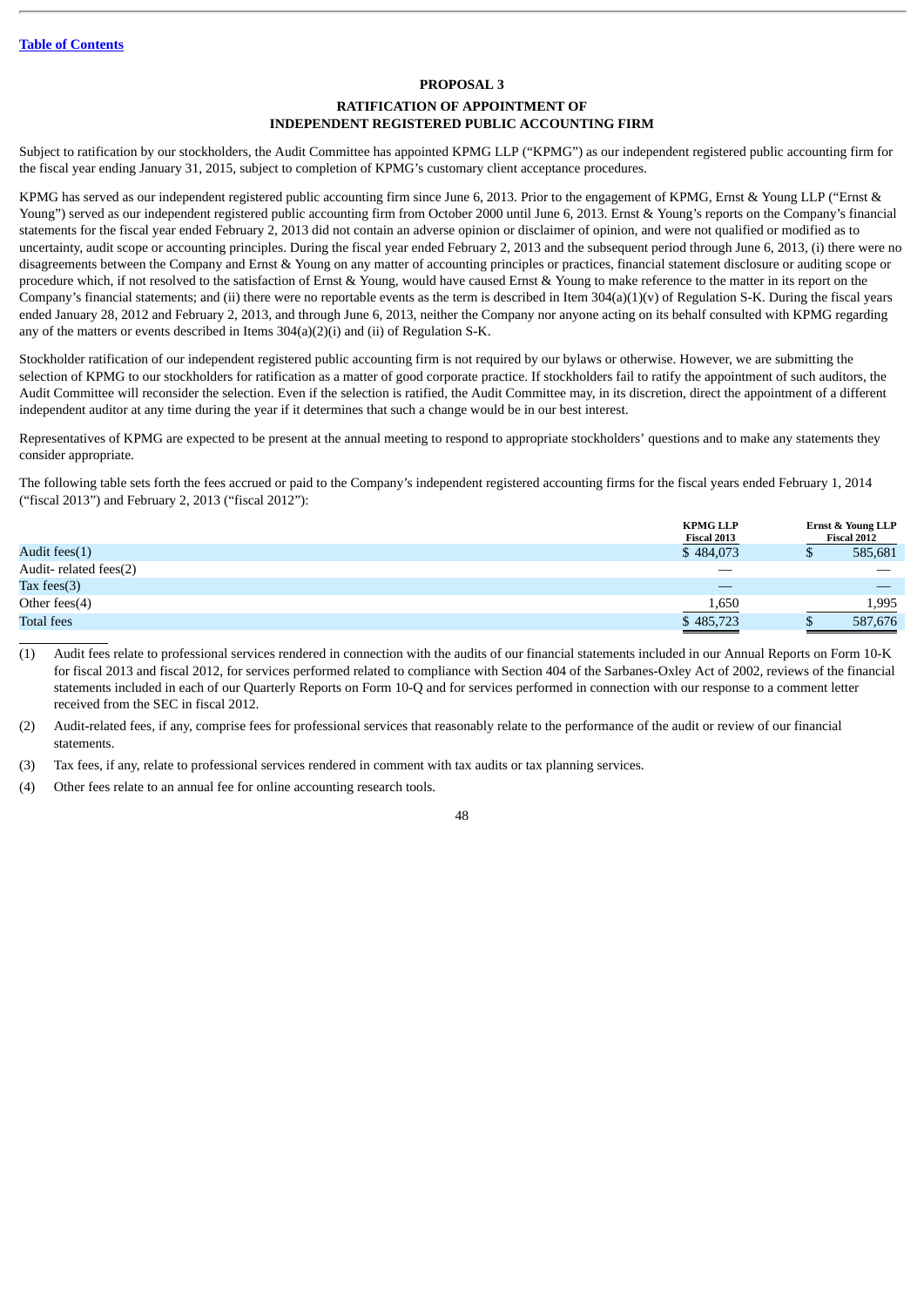#### <span id="page-51-0"></span>**Pre-Approval of Services by Independent Auditors**

The Audit Committee has adopted a policy governing the provision of audit and non-audit services by our independent registered public accounting firm. Pursuant to this policy, the Audit Committee will consider annually and, if appropriate, approve the provision of audit services (including audit review and attest services) by our independent registered public accounting firm and consider and, if appropriate, pre-approve the provision of certain defined permitted non-audit services within a specified dollar limit. It will also consider on a case-by-case basis and, if appropriate, approve specific engagements that do not fit within the definition of pre-approved services or established fee limits.

The policy provides that any proposed engagement that does not fit within the definition of a pre-approved service or is not within the fee limits must be presented to the Audit Committee for consideration at its next regular meeting or to the Chairman of the Audit Committee in time sensitive cases. The Audit Committee will regularly review summary reports detailing all services (and related fees and expenses) being provided to us by the independent registered public accounting firm.

All of the services provided under Audit Fees, Audit-Related Fees, Tax Fees and All Other Fees were pre-approved by the Audit Committee.

#### **Vote Needed for Approval**

The affirmative vote of a majority of the votes properly cast is required for the ratification of the appointment of KPMG LLP as our independent registered public accounting firm for the fiscal year ending January 31, 2015. Any abstentions and broker non-votes will not be counted as votes cast on this proposal and, accordingly, will have no effect.

#### **Recommendation**

**The Audit Committee and the Board of Directors recommend that you vote FOR the ratification of the appointment of KPMG LLP as our independent registered public accounting firm for the fiscal year ending January 31, 2015.**

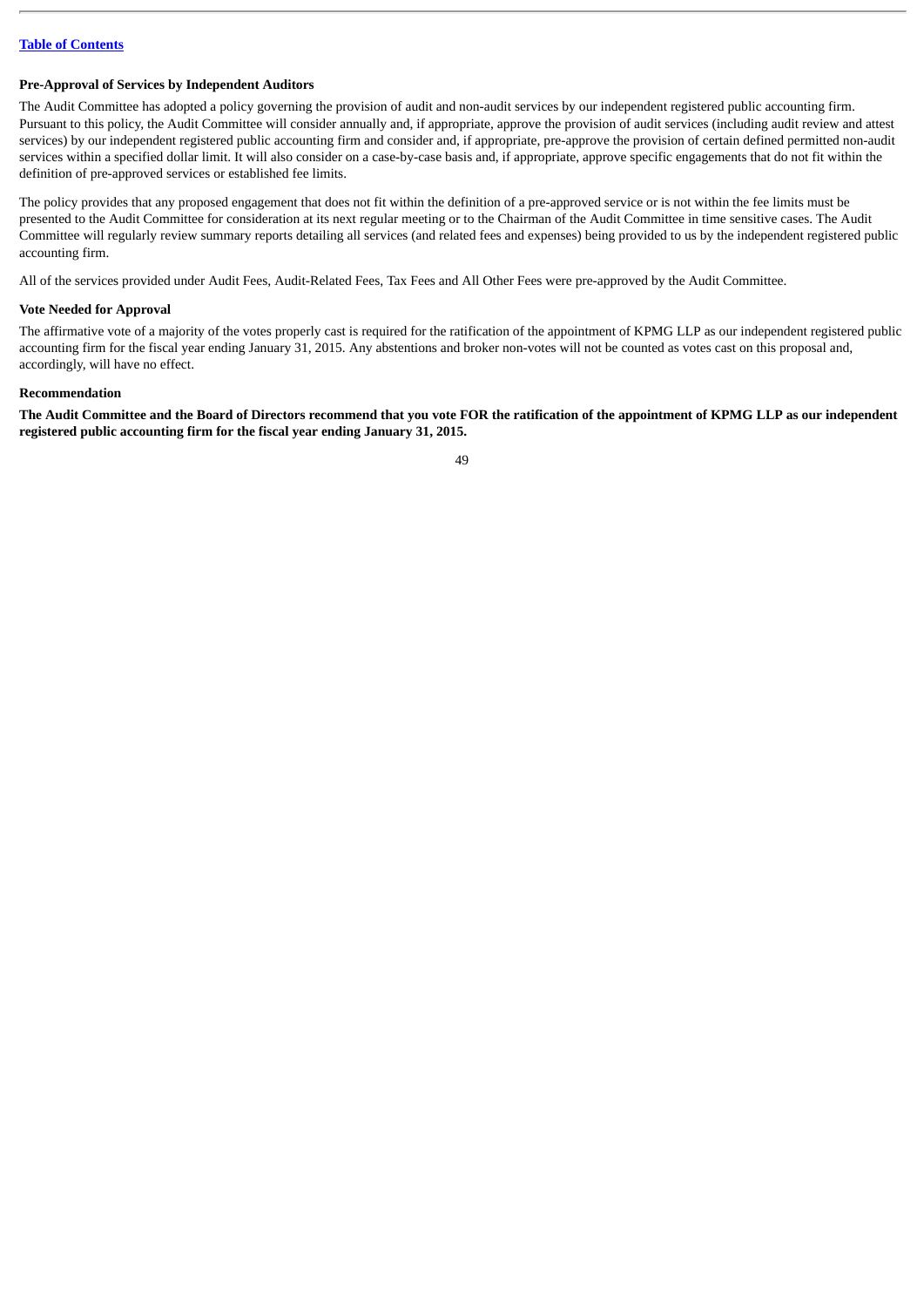# **REPORT OF THE AUDIT COMMITTEE**

<span id="page-52-0"></span>The Audit Committee oversees our financial reporting process on behalf of the Board of Directors. Our management has the primary responsibility for the financial statements, for maintaining effective internal control over financial reporting and for assessing the effectiveness of internal control over financial reporting. In fulfilling its oversight responsibilities, the Audit Committee reviewed and discussed the audited consolidated financial statements and related schedule in the Annual Report with management, including a discussion of the quality, not just the acceptability, of the accounting principles, the reasonableness of significant judgments, and the clarity of disclosures in the financial statements. The Audit Committee also oversees the review and assessment process of our internal control over financial reporting, including the framework used to evaluate the effectiveness of such internal controls.

The Audit Committee reviewed and discussed with KPMG LLP, our independent registered public accounting firm, which is responsible for expressing an opinion on the conformity of our audited consolidated financial statements for the fiscal year ended February 1, 2014 with U.S. generally accepted accounting principles, their judgments as to the quality, not just the acceptability, of our accounting principles and such other matters as are required to be discussed with the Audit Committee by Statement on Auditing Standards No. 16, "Communication with Audit Committees", as adopted by the Public Company Accounting Oversight Board. In addition, the Committee has discussed with KPMG LLP the firm's independence from our management and our Company, including the matters in the letter from KPMG LLP required by applicable requirements of the Public Company Accounting Oversight Board regarding KPMG LLP's communications with the Audit Committee concerning independence. The Audit Committee also considered the compatibility of non-audit services with KPMG LLP's independence.

The Audit Committee discussed with KPMG LLP the overall scope and plans for their audit. The Audit Committee meets with the independent registered public accounting firm, with and without management present, to discuss the results of their examinations, their evaluations of our internal controls (including internal control over financial reporting) and the overall quality of our financial reporting. The Audit Committee held 7 meetings during the fiscal year ended February 1, 2014.

In reliance on the reviews and discussions referred to above, the Audit Committee recommended to the Board of Directors (and the Board has approved) that the audited consolidated financial statements be included in the Annual Report on Form 10-K for the fiscal year ended February 1, 2014 for filing with the SEC.

Pursuant to Section 404 of the Sarbanes-Oxley Act, management was required to prepare as part of our Annual Report on Form 10-K for the year ended February 1, 2014 a report by management on our assessment of our internal control over financial reporting, including management's assessment of the effectiveness of such internal control. KPMG LLP has issued an audit report relative to our internal control over financial reporting at February 1, 2014. During the course of fiscal 2013, management regularly discussed the internal control review and assessment process with the Audit Committee, including the framework used to evaluate the effectiveness of such internal controls, and at regular intervals updated the Audit Committee on the status of this process and actions taken by management to respond to issues identified during this process. The Audit Committee also discussed this process with KPMG LLP. Management's assessment report and KPMG LLP's audit report on our internal control over financial reporting are included as part of our Annual Report on Form 10-K for the year ended February 1, 2014.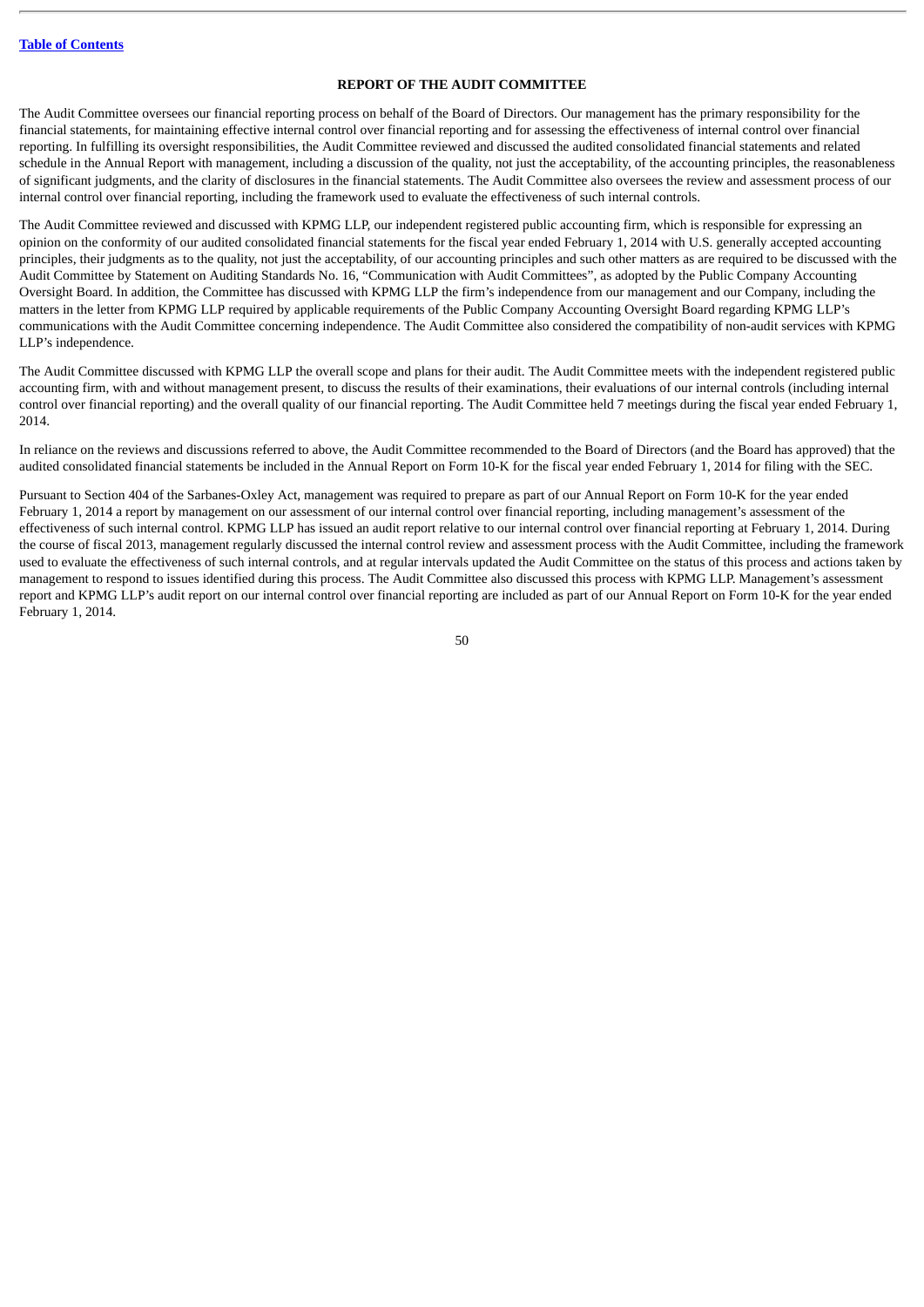The Audit Committee is governed by a written charter, which can be found under "Corporate Governance – Charters & Policies" of the Investor Relations page of our website at *http://investor.destinationxl.com*. The members of the Audit Committee are considered independent because they satisfy the independence requirements for Board members prescribed by the Nasdaq listing standards and Rule 10A-3 of the Exchange Act.

> **THE AUDIT COMMITTEE Jesse Choper, Chairman of the Audit Committee Alan S. Bernikow Willem Mesdag**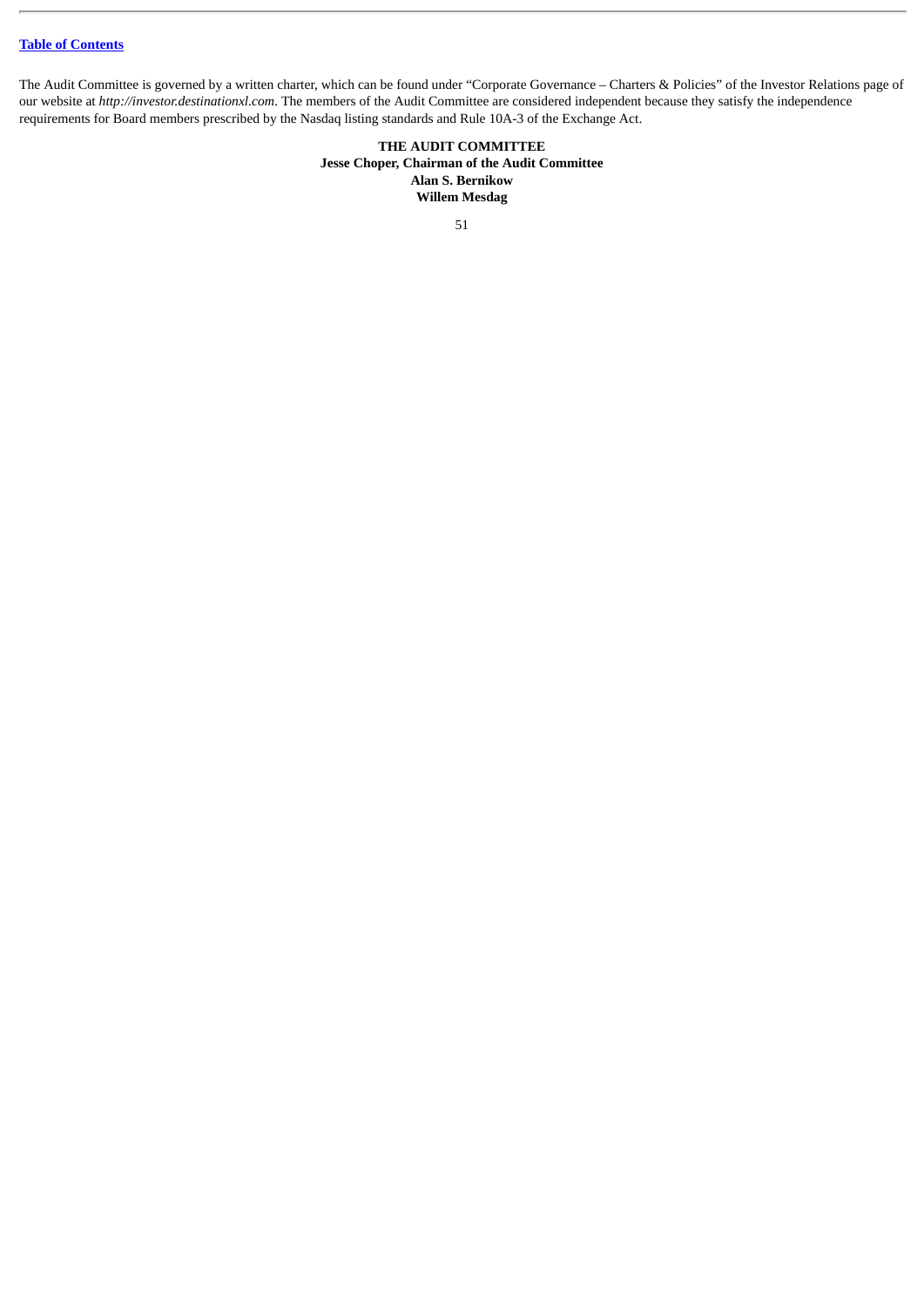# **WHERE YOU CAN FIND MORE INFORMATION**

<span id="page-54-0"></span>We file annual, quarterly and special reports, proxy statements and other information with the SEC under the Exchange Act. You may read and copy these reports and other information filed by us at the Public Reference Section of the SEC, 100 F Street, N.E., Room 1580, Washington, D.C. 20549, at prescribed rates. You may obtain information on the operation of the Public Reference Room by calling the SEC at 1-800-SEC-0330.

The SEC also maintains a website that contains reports, proxy statements and other information about issuers, like us, who file electronically with the SEC through the Electronic Data Gathering, Analysis and Retrieval (EDGAR) system. The address of this website is http://www.sec.gov.

<span id="page-54-1"></span>Access to this information as well as other information on our Company is also available on our website at *http://investor.destinationxl.com.*

#### **SOLICITATION**

We will bear the cost of solicitation of proxies. In addition to the use of the mails, proxies may be solicited by certain of our officers, directors and employees without extra compensation, by telephone, facsimile or personal interview. We have retained D.F. King & Company, Inc. for a fee not to exceed \$6,000 to aid in solicitation of proxies.

#### **DELIVERY OF DOCUMENTS TO STOCKHOLDERS SHARING AN ADDRESS**

<span id="page-54-2"></span>Only one copy of the Proxy Statement is being delivered to multiple stockholders sharing an address unless we have received contrary instructions from one or more of the stockholders in question. If you are one of a number of stockholders sharing a single address and would like to receive a separate copy of the Proxy Statement or if you would like to request that we send you a separate copy of annual reports or proxy statements, as applicable, in the future, please contact us at 555 Turnpike Street, Canton Massachusetts 02021, or via the "contact us" dropdown on the investor page of our website. We will send you a copy of the Proxy Statement promptly after we receive your request.

#### **STOCKHOLDER PROPOSALS**

<span id="page-54-3"></span>*Stockholder proposals for inclusion in our proxy statement*: Under the rules of the SEC, in order for any stockholder proposal to be included in our proxy statement and proxy card for presentation at the 2015 Annual Meeting of Stockholders, the proposal must be received by the Secretary of our Company at our principal executive offices by March 2, 2015 (120 days before the anniversary of the date this Proxy Statement is being mailed to our stockholders).

*Other stockholder proposals*: Our By-Laws provide that for business to be properly brought before an Annual Meeting of Stockholders (or any Special Meeting in lieu of Annual Meeting of Stockholders), a stockholder must: (i) give timely written notice to the Secretary of our Company describing any proposal to be brought before such meeting; and (ii) be present at such Annual Meeting, either in person or by a representative. Such procedural requirements are fully set forth in Section 3.13 of our By-Laws. A stockholder's notice will be timely if delivered to, or mailed to and received by, us not less than 90 days nor more than 120 days prior to the anniversary date of the immediately preceding Annual Meeting (the "Anniversary Date"). To bring an item of business before the 2015 Annual Meeting, a stockholder must deliver the requisite notice of such item to the Secretary of our Company not before April 9, 2015 or after May 9, 2015. In the event the Annual Meeting is scheduled to be held on a date more than 30 days before the Anniversary Date or more than 60 days after the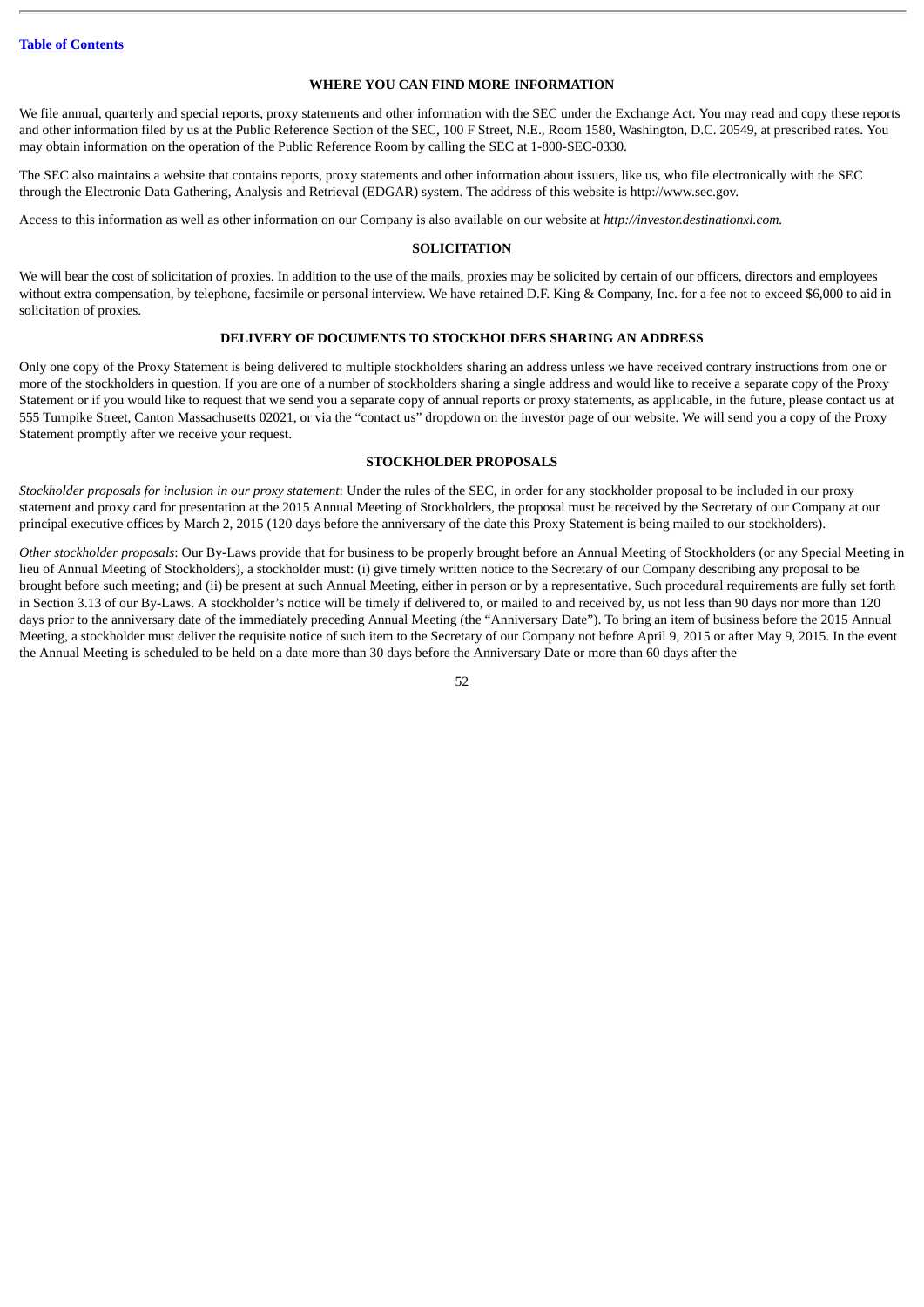Anniversary Date, however, a stockholder's notice will be timely delivered to, or mailed to, and received by, us not later than the close of business on the later of (a) the 90th day prior to the scheduled date of such Annual Meeting or (b) the 10th day following the day on which public announcement of the date of such Annual Meeting is first made by us.

# **STOCKHOLDER COMMUNICATIONS WITH THE BOARD OF DIRECTORS**

<span id="page-55-0"></span>Our Board of Directors maintains a process for stockholders to communicate with them. Stockholders wishing to communicate with our Board should direct their communications to: Secretary of the Company, Destination XL Group, Inc., 555 Turnpike Street, Canton, Massachusetts 02021. Any such communication must state the number of shares beneficially owned by the stockholder sending the communication. The Secretary will forward such communication to all of the members of the Board of Directors or to any individual director or directors to whom the communication is directed; provided, however, that if the communication is unduly hostile, profane, threatening, illegal or otherwise inappropriate, then the Secretary has the authority to discard the communication or take appropriate legal action in response to the communication.

#### **OTHER MATTERS**

<span id="page-55-1"></span>As of this date, our management knows of no business, which may properly come before the Annual Meeting other than that stated in the Notice of Annual Meeting of Stockholders. Should any other business arise, proxies given in the accompanying form will be voted in accordance with the discretion of the person or persons voting them.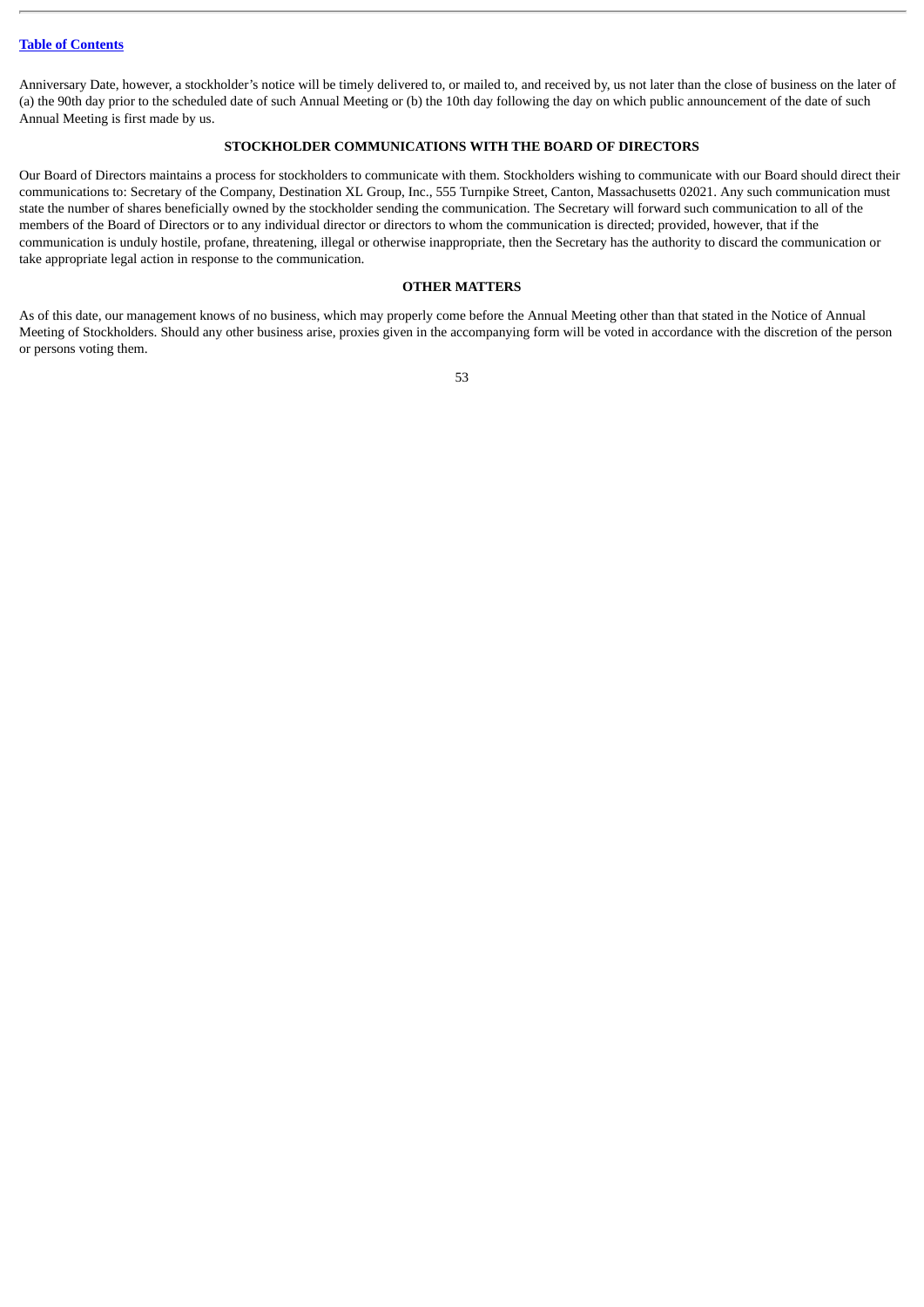**DESTINATION XL GROUP, INC. Notice of 2014 Annual Meeting of Stockholders and Proxy Statement Thursday, August 7, 2014 9:00 A.M. EDT**

**Destination XL Group, Inc. 555 Turnpike Street Canton, Massachusetts 02021**

**Please sign your proxy and return it in the enclosed postage-paid envelope so that you may be represented at the Annual Meeting.**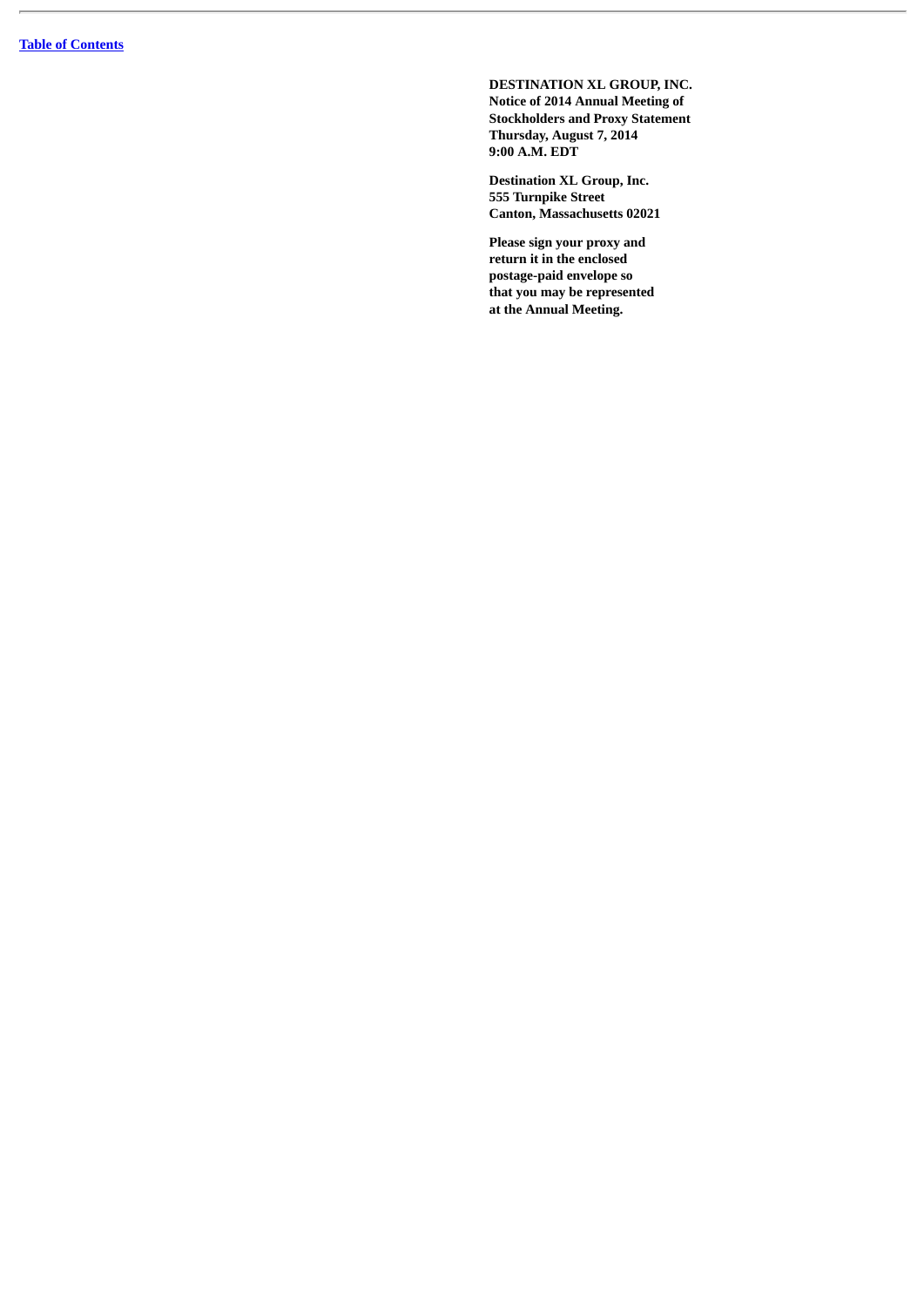#### **DESTINATION XL GROUP, INC.**

**555 Turnpike Street**

**Canton, Massachusetts 02021**

## **This Proxy Is Solicited On Behalf Of The Board Of Directors For The Annual Meeting Of Stockholders To Be Held On August 7, 2014**

The undersigned stockholder of Destination XL Group, Inc. (the "Company"), hereby appoints Seymour Holtzman and David A. Levin, and each of them, proxies, with full power of substitution to each and to each substitute appointed pursuant to such power, to vote all shares of Common Stock of the Company which the undersigned would be entitled to vote if personally present at the Annual Meeting of Stockholders of the Company to be held on Thursday, August 7, 2014, at 9:00 A.M. local time, at the corporate offices of the Company, 555 Turnpike Street, Canton, Massachusetts, and at any adjournment thereof, with all powers the undersigned would possess if personally present, as set forth on the reverse hereof, upon the matters set forth thereon and more fully described in the Notice and Proxy Statement for such Annual Meeting, and, in their discretion, upon all such other matters as may properly come before the Annual Meeting. The undersigned hereby revokes all proxies, if any, hitherto given by the undersigned for such Annual Meeting.

**(Continued and to be signed on the reverse side.)**

 $\mathfrak{q}$  14475  $\mathfrak{q}$